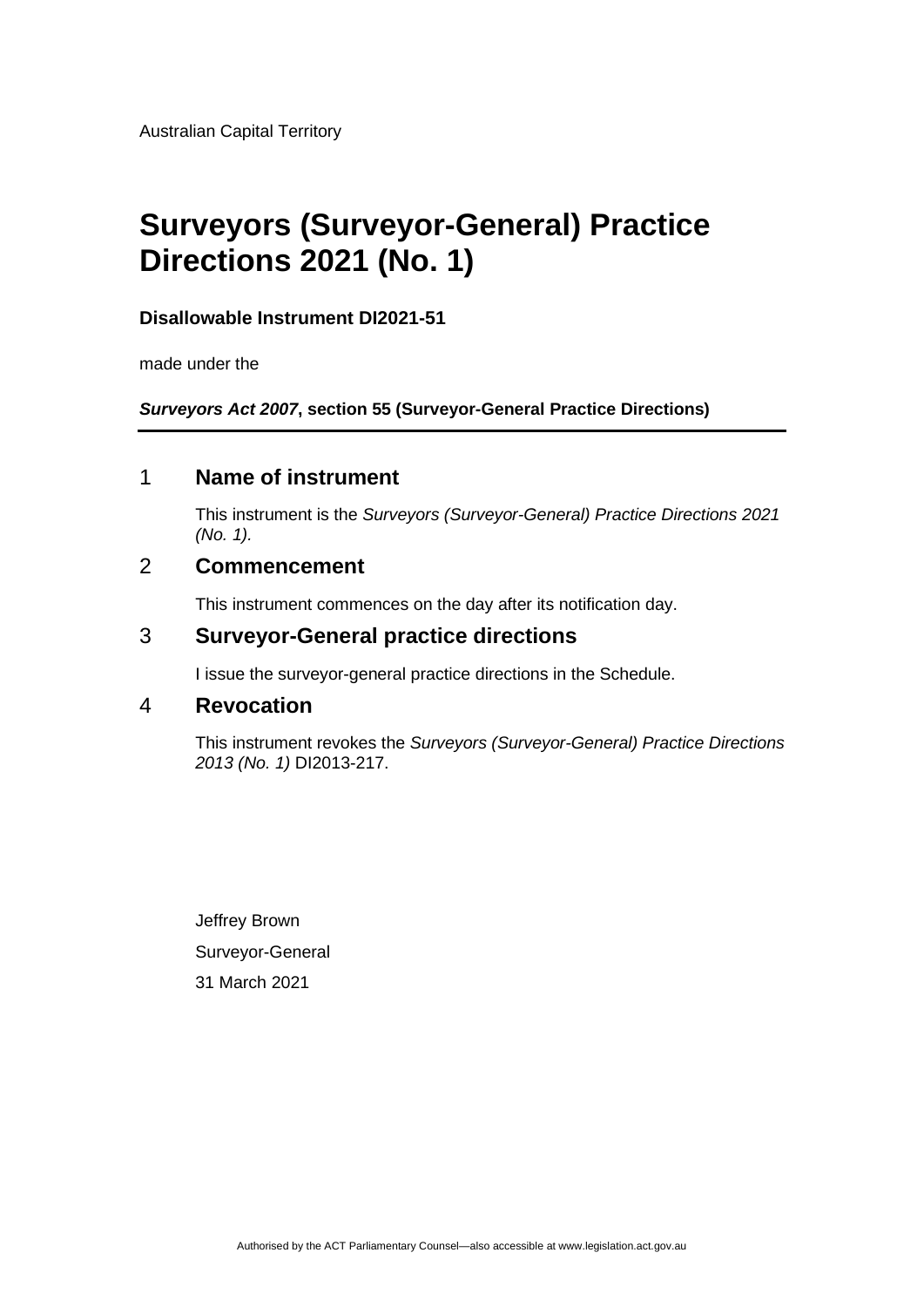# **Table of Contents**

| Subdivision A - Use of Equipment                                   | 12 |
|--------------------------------------------------------------------|----|
|                                                                    |    |
| <b>Subdivision B - Partial Surveys and Easements</b>               | 13 |
|                                                                    |    |
| Subdivision C - Re-determination of Boundaries                     | 14 |
|                                                                    |    |
| Subdivision D - Calculations and Accuracy of Field Measurements 16 |    |
|                                                                    |    |
|                                                                    |    |
| Subdivision A - Description of Marks                               | 17 |
|                                                                    |    |
| <b>Subdivision B - Marking of Surveys</b>                          | 20 |
|                                                                    |    |
| Division 5 - Boundaries Formed by Tidal and Non-Tidal Waters and   |    |
|                                                                    |    |
|                                                                    |    |
|                                                                    |    |
|                                                                    |    |
|                                                                    |    |
|                                                                    |    |
|                                                                    |    |
|                                                                    |    |
|                                                                    |    |
|                                                                    |    |
|                                                                    |    |
|                                                                    |    |
|                                                                    |    |
|                                                                    |    |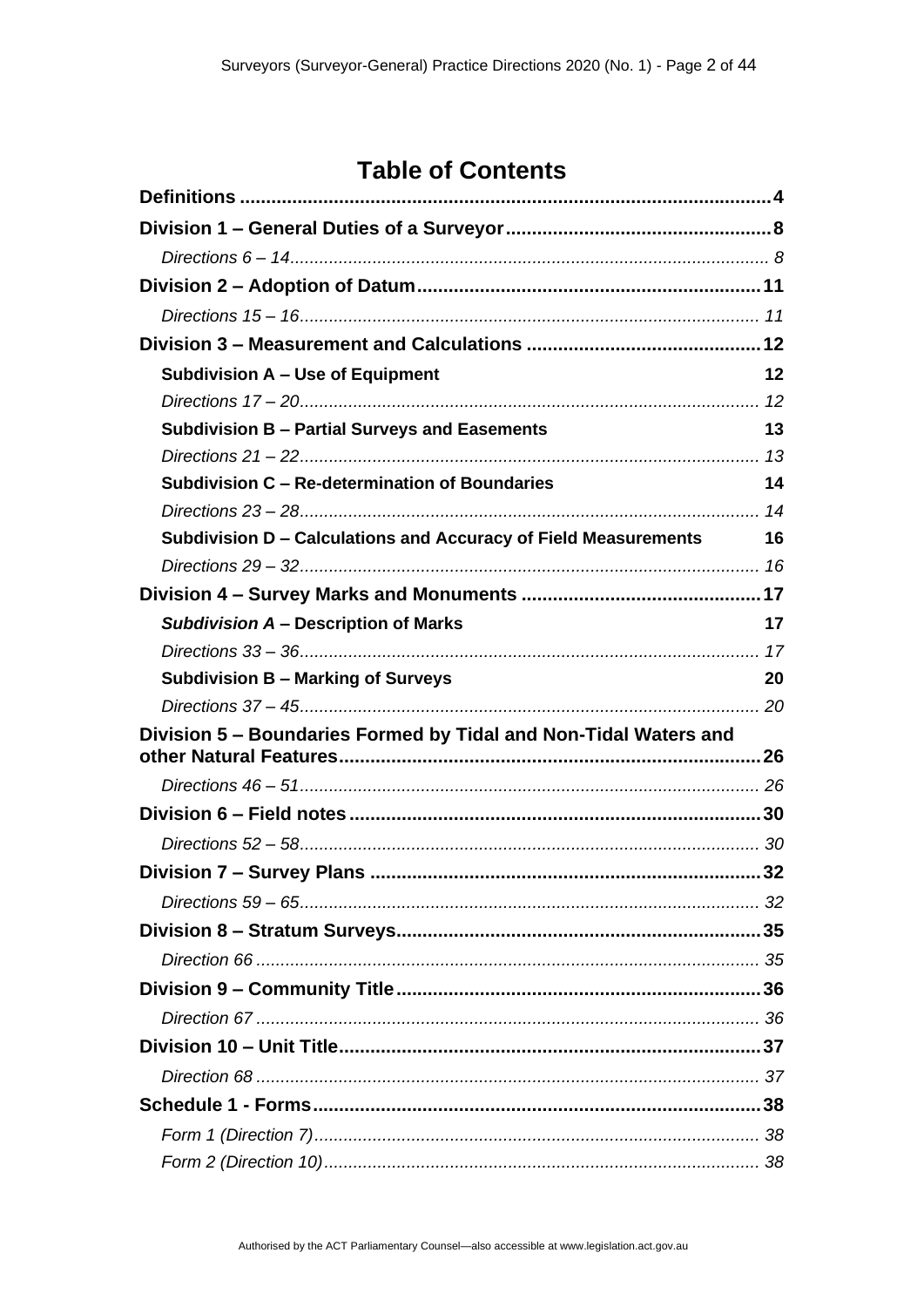| Australian Capital Territory Standard Grid Coordinates (SGC) 39      |  |
|----------------------------------------------------------------------|--|
| Schedule 3 – Supervision of Persons by Registered Surveyors 40       |  |
|                                                                      |  |
| S3-2 Objectives of supervision of persons by Registered Surveyors 40 |  |
|                                                                      |  |
|                                                                      |  |
|                                                                      |  |
|                                                                      |  |
|                                                                      |  |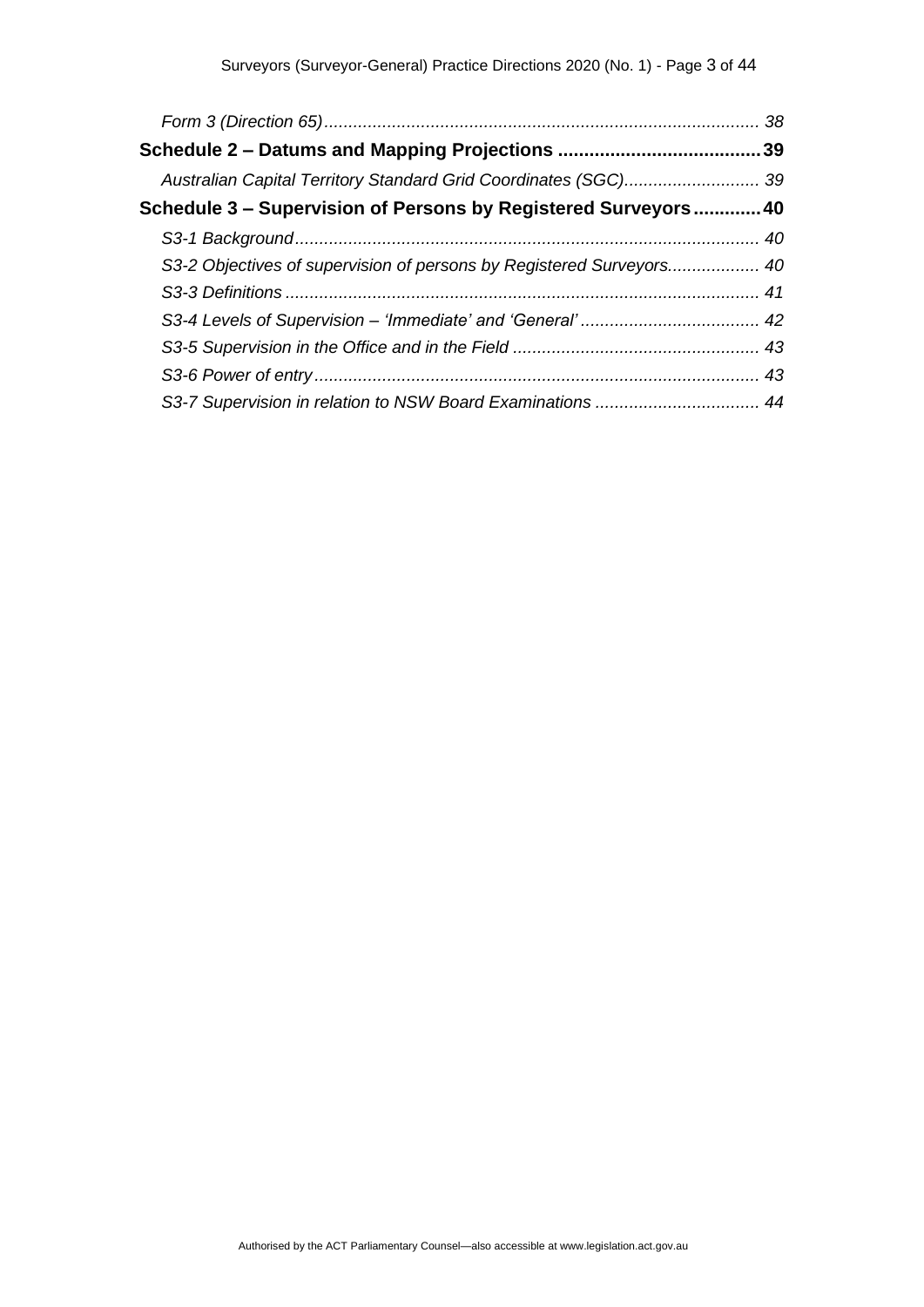# **Definitions**

<span id="page-3-0"></span>

| <b>Definitions</b> | 5. | In these directions, unless the contrary intention appears:                                                                                                                                                                                                                                                                            |
|--------------------|----|----------------------------------------------------------------------------------------------------------------------------------------------------------------------------------------------------------------------------------------------------------------------------------------------------------------------------------------|
|                    |    | 'The Act' means the Surveyors Act 2007.                                                                                                                                                                                                                                                                                                |
|                    |    | 'Adjustment Report' means the document that shows the<br>results of the adjustment of the survey observation network,<br>be it a horizontal, vertical or combined adjustment.                                                                                                                                                          |
|                    |    | 'AHD' means Australian Height Datum as defined in the<br>National Mapping Council (now ANZLIC) Special<br>Publication 10 (NMC SP10) published in May 1971.                                                                                                                                                                             |
|                    |    | 'Appropriate accuracy' means such accuracy as is<br>reasonably possible of attainment in any particular survey.                                                                                                                                                                                                                        |
|                    |    | 'Approved Survey Plan' means any plan as defined by<br>Guideline No. 7.                                                                                                                                                                                                                                                                |
|                    |    | 'Calculation Sheet' means the document showing survey<br>calculations as determined by the surveyor, and the<br>boundary definition to be shown on the Deposited Plan.                                                                                                                                                                 |
|                    |    | 'Control Survey' means a high-accuracy geodetic survey or<br>a breakdown of a high-accuracy geodetic survey<br>established for the purpose of setting out any other survey<br>or to which any existing survey can be related, shown on a<br>plan signed by a registered surveyor and available from a<br>government authority.         |
|                    |    | 'Control Mark' means a survey mark of a durable nature and<br>maintained as part of a horizontal or vertical control survey<br>network.                                                                                                                                                                                                |
|                    |    | Co-ordinated Reference Mark' or 'CRM' means a reference<br>mark of a kind referred to in Direction 35 and Direction 36,<br>registered by a government authority, which has been or will<br>be connected to a control survey such that co-ordinates<br>derived from that control survey have been or will be<br>attributed to the mark. |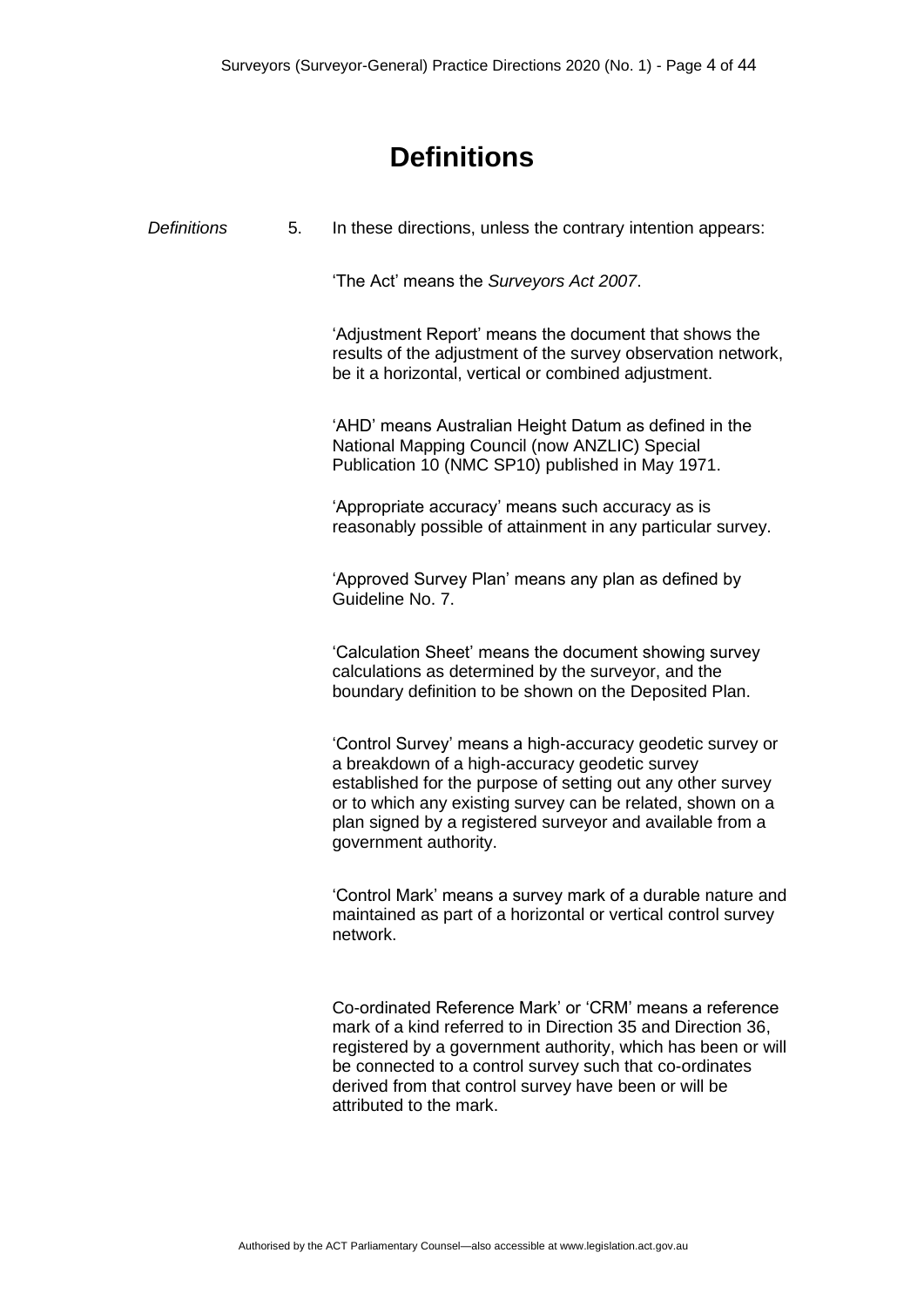'Corner' means a point at which two boundary lines and/or arcs meet.

'Established Survey Control Mark' Means a control mark with a horizontal accuracy of Class C or better or a vertical accuracy of Class LC or better as described in Guideline No. 2.

'Estate Development Plan' means a plan as defined in the *Planning and Development Act 2007*, Section 94.

'GNSS' means Global Navigation Satellite Systems

'Greenfield Survey' means a survey of land, in an urban area, that is subject to an Estate Development Plan and may or may not be comprised within a Holding Lease.

'Guideline' means a guideline for surveyors authorised by the Surveyor-General, or his predecessors, and available on the OSGLI website.

'Identification Survey' means a survey of a previously measured parcel of land made for the purpose of reidentification of the boundaries of that land and of their location in relation to relevant improvements and interests. An identification survey cannot be used to create new boundaries.

'Infill Survey' means a survey in an existing urban area of previously surveyed parcels.

'Monument' means a natural or artificial object, or a point thereon, that is shown on an existing survey plan held by a public authority which is used for the purpose of locating or relocating a boundary or point in a survey.

'Mean High Water Mark' means the line of mean high tide between the ordinary high-water spring and ordinary highwater neap tides.

'Plan' means any drawing or record, signed by a registered surveyor, of either a partial or complete survey of land.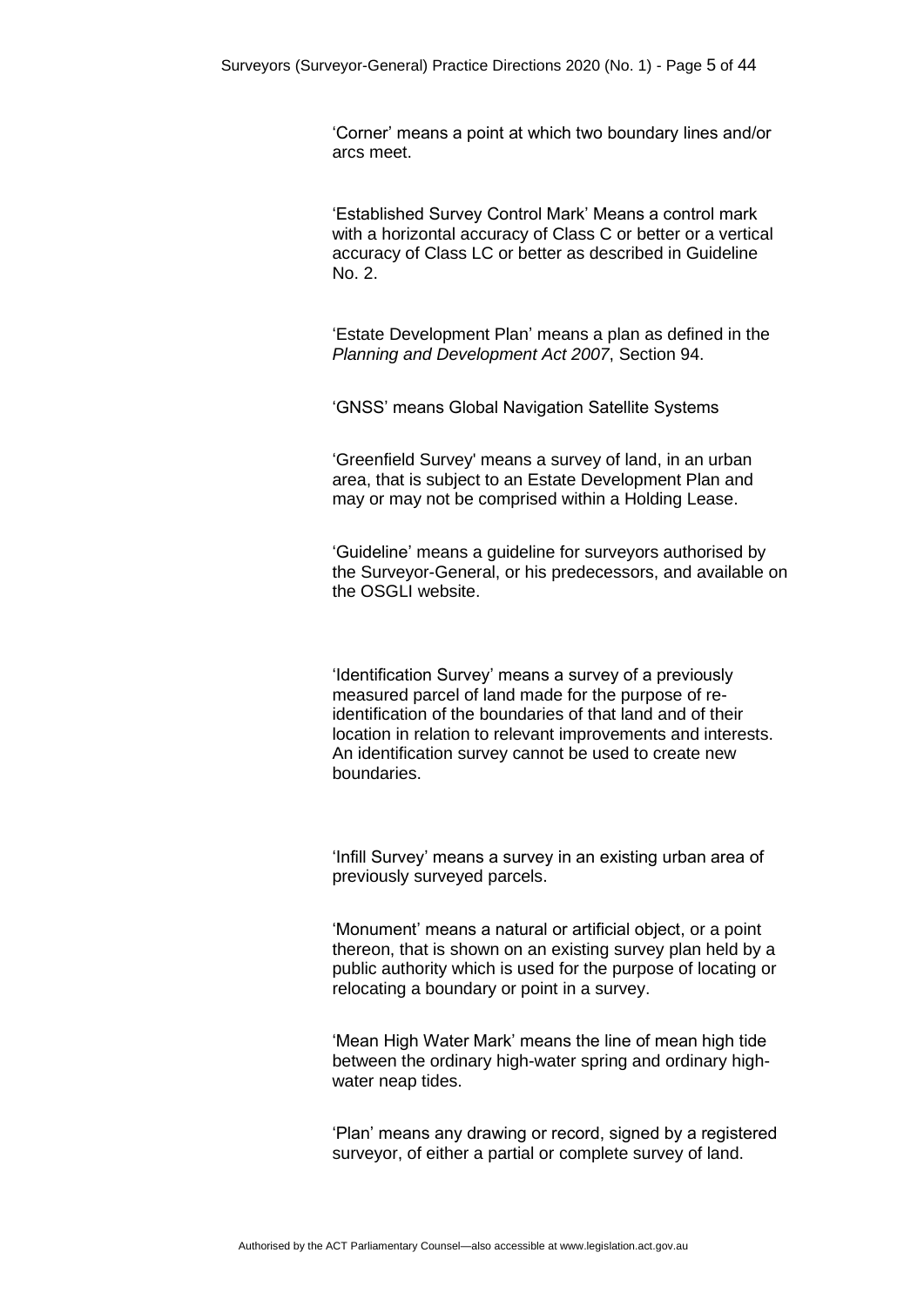'Reduced Level' means the vertical distance in metres as determined between a surveyed point and the AHD.

'Reference Mark' means a durable survey mark of the kind referred to in Direction 34 (a) and connected by measurement to a corner, angle, line mark or tangent point of any survey.

'Road' means a public access way as defined by *the Public Roads Act 1902.*

'Rural Survey' means a survey, as defined by the Act, other than an urban survey, of land within the Territory.

'Spline' means a continuous curve that:

- (a) is constructed so as to pass through a given set of points, and,
- (b) has continuous first and second derivatives.

'SP1' means the publication titled Standards and Practices for Control Surveys (SP1) Version 1.7 as published by the Inter-Governmental Committee on Surveying and Mapping in 2007.

'Stratum' means any parcel of land consisting of a space of any shape below, on or above the surface of the land or partly below and partly above the surface of the land, some or all of the vertical dimensions being limited.

'Survey Certificate' under the *Planning Development Act 2007,* Section 139 means a detail survey plan pursuant to Guideline No. 15.

'Survey/Land Survey' is defined in the Act.

'Surveyor' and 'Registered Surveyor' have the same meaning in these Directions and in any attached schedule, as in the Act.

'Survey Mark' means any mark placed in accordance with these Directions or shown on a plan of a survey.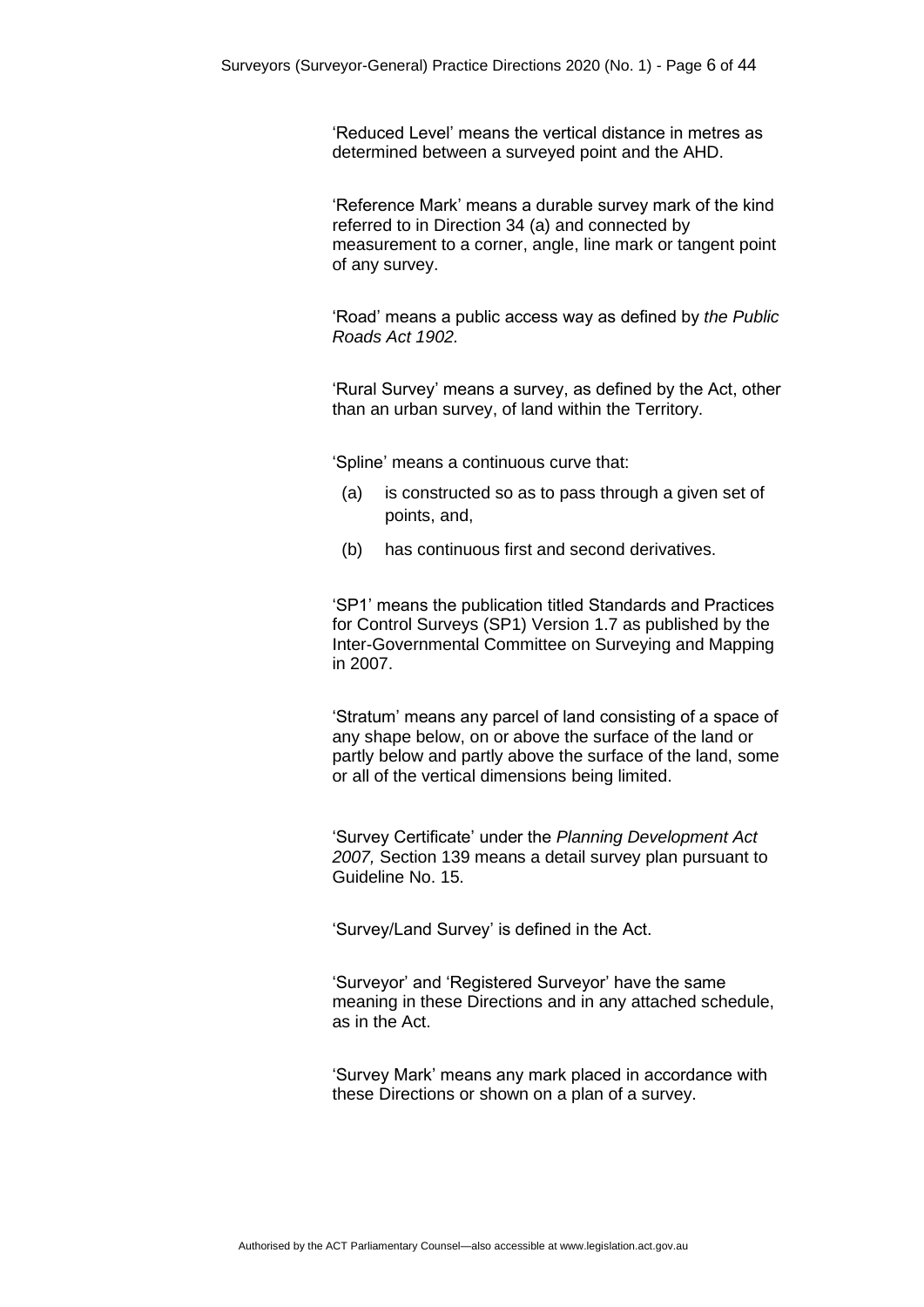'Surveyor-General' means the person occupying the position of Surveyor-General pursuant to part 5 of the *Surveyors Act 2007*.

'Urban Survey' means a survey, as defined by the Act, of land within the Territory for urban development, as comprised in section 6 subsection (1) (a) and (1) (b) of the *Districts Act 2002.*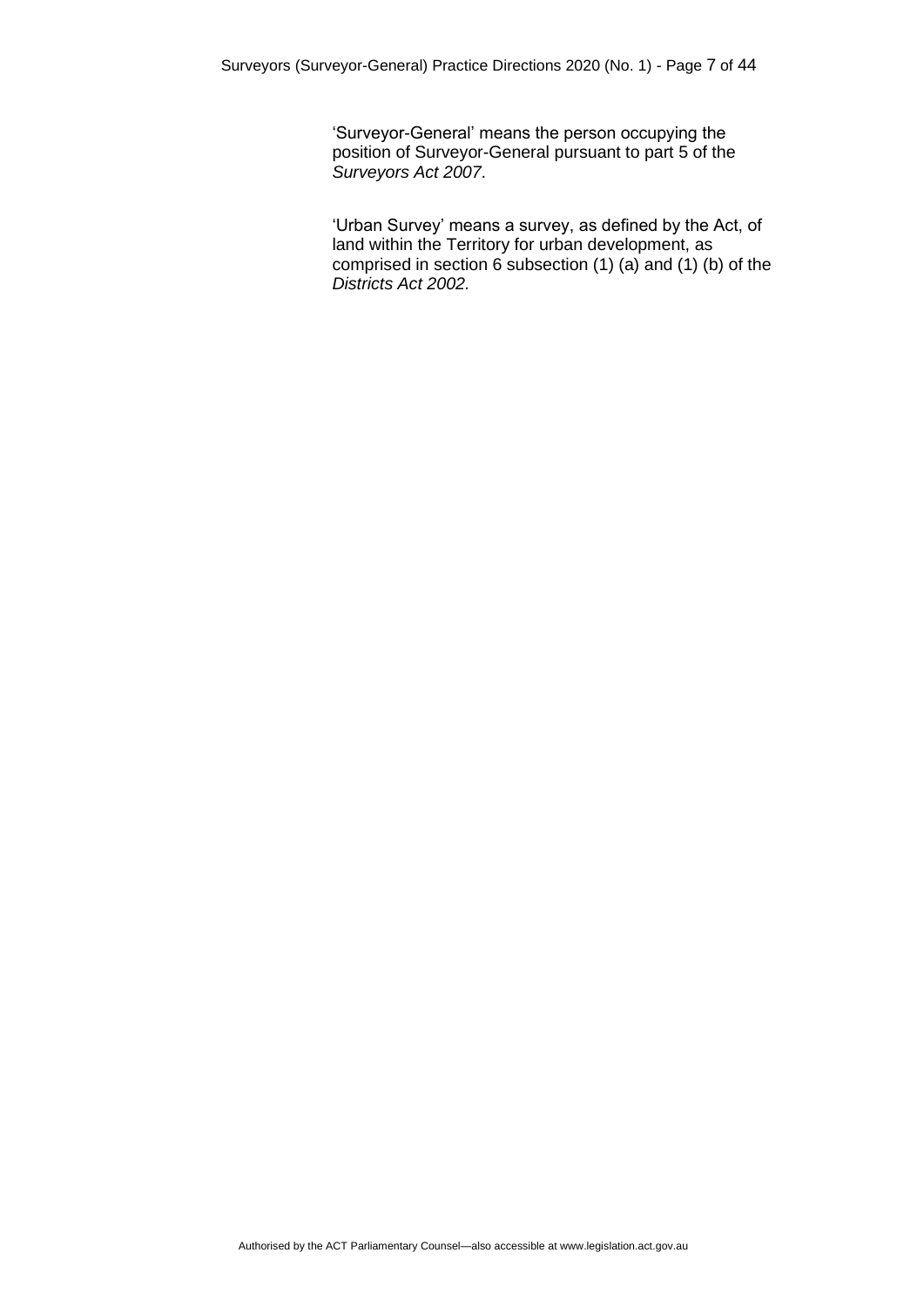# <span id="page-7-0"></span>**Division 1 – General Duties of a Surveyor**

### **Directions 6 – 14**

<span id="page-7-1"></span>

| General<br>provisions for | 6. | When undertaking a survey in accordance with these<br>Directions the surveyor shall: |                                                                                                                                                                                  |  |  |  |
|---------------------------|----|--------------------------------------------------------------------------------------|----------------------------------------------------------------------------------------------------------------------------------------------------------------------------------|--|--|--|
| undertaking a<br>survey   |    | (a)                                                                                  | during the course of the survey locate or relocate<br>with appropriate accuracy the boundaries of the land<br>surveyed;                                                          |  |  |  |
|                           |    | (b)                                                                                  | place or if required replace such survey marks as are<br>required by that survey considering the purpose of<br>the survey;                                                       |  |  |  |
|                           |    | (c)                                                                                  | determine with appropriate accuracy the position of<br>all monuments relevant to the survey; and                                                                                 |  |  |  |
|                           |    | (d)                                                                                  | make complete field notes of the survey in<br>accordance with Division 6 of these Directions; and                                                                                |  |  |  |
|                           |    | (e)                                                                                  | if so required prepare a plan of the land surveyed<br>and if necessary a report on the survey.                                                                                   |  |  |  |
| Power of entry            | 7. |                                                                                      | A written notice of intention to enter upon land given under<br>section 45 of the Act shall be in or to the effect of Form 1 in<br>Schedule 1 to these Directions.               |  |  |  |
| Survey search             | 8. |                                                                                      | A surveyor shall procure all information necessary to:                                                                                                                           |  |  |  |
| information               |    | (a)                                                                                  | locate or relocate the boundaries of any land<br>surveyed; and                                                                                                                   |  |  |  |
|                           |    | (b)                                                                                  | connect the survey to control marks where required by<br>these Directions.                                                                                                       |  |  |  |
| Requisitions              | 9. | (a)                                                                                  | A surveyor must promptly address and respond to all<br>requisitions from the Surveyor-General or Registrar<br>General.                                                           |  |  |  |
|                           |    |                                                                                      | (b) After certification of the plan by the Surveyor-General,<br>where amendments are required the surveyor shall<br>submit a revised plan containing the correct<br>information. |  |  |  |
|                           |    | (c)                                                                                  | After registration, amendments to a plan may be made<br>by the Surveyor-General in accordance with Guideline<br>No. 16 'Amendments to Deposited Plans and Units<br>Plans'.       |  |  |  |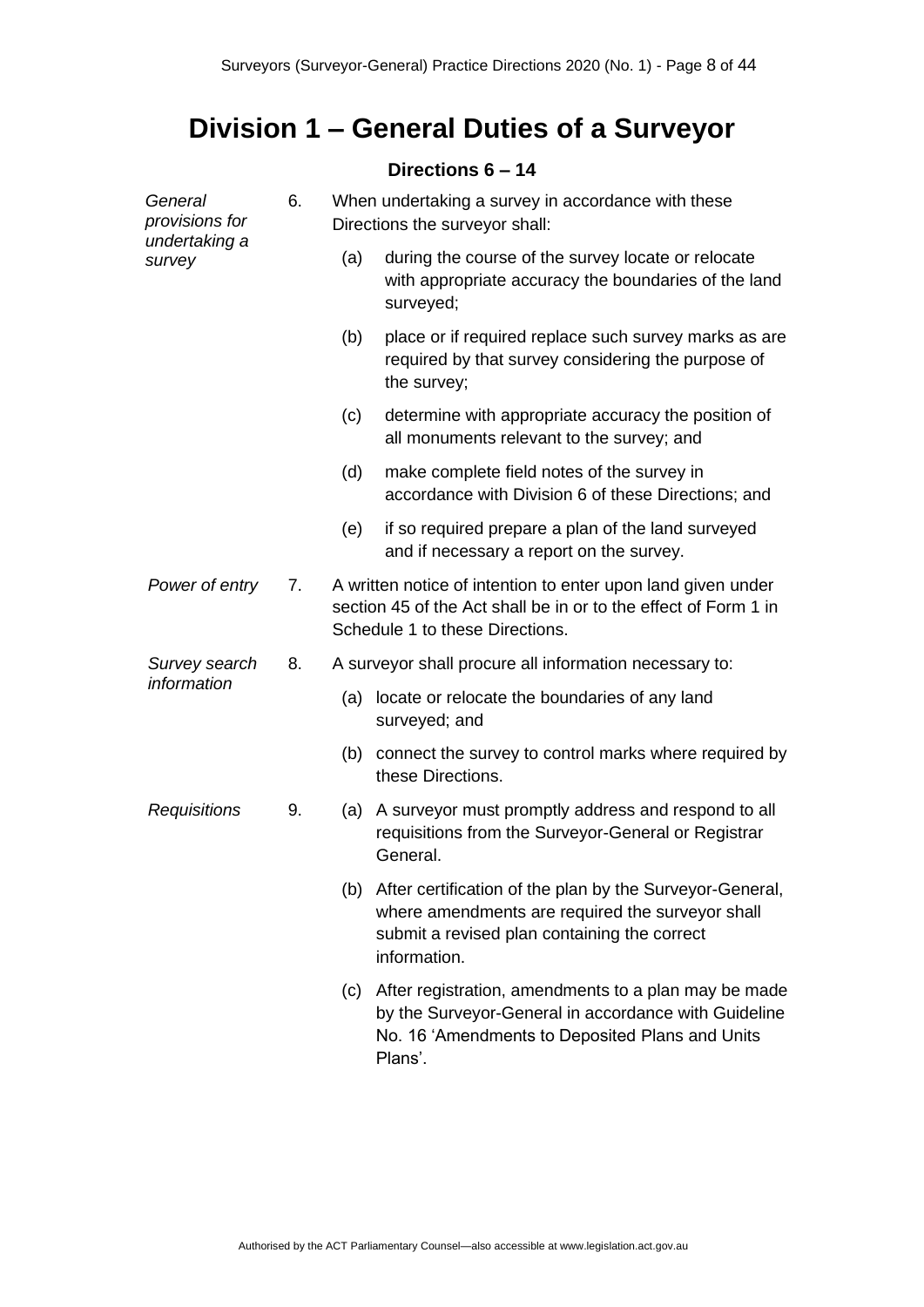*Surveys not requiring strict accuracy*

*Identification surveys or remarking*

- 10. (a) A surveyor may make a survey for a purpose not requiring strict accuracy under arrangement made between the surveyor and the surveyor's client and in such a manner and with such marking as may be agreed upon between them.
	- (b) A plan made in accordance with this Direction shall show monuments as approximately located.
	- (c) Where a survey is made in accordance with this Direction the surveyor shall endorse on the plan a certificate in or to the effect of Form 2 in Schedule 1 to these Directions.
- 11. (a) A surveyor may make:
	- (i) an Identification Survey in such a manner as may be required by the nature of such survey; and
	- (ii) a survey requiring for the re-marking of a previously surveyed parcel of land in such a manner and with such marks in such positions as may be specially required by the client. Such a survey shall not include a survey required in connection with any disposition of land or of any interest in land.
	- (b) Where such a survey is made in accordance with this Direction, the provision of Directions 6, 7, 8, 12, 13, 14, 17, 22 (b), 29 to 33 and 52 to 58 both inclusive (but no other provision of these Directions) shall apply in respect thereof.
	- (c) Surveys made in accordance with this Direction are not surveys of lesser accuracy as described in Direction 10.

Authorised by the ACT Parliamentary Counsel—also accessible at www.legislation.act.gov.au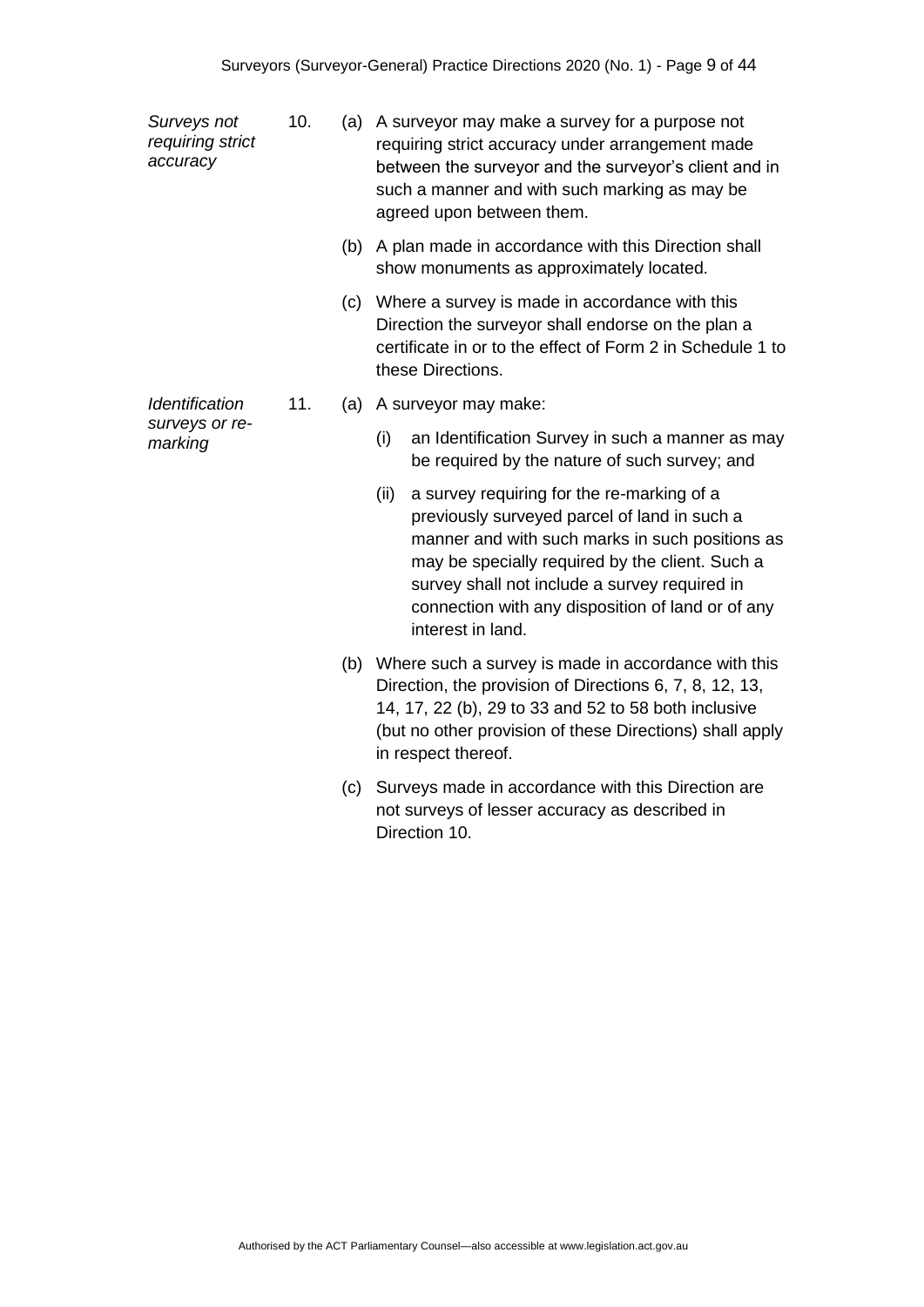| Lodging of<br>plans and<br>survey<br>information | 12. | (a) | plans.   | Plans prepared in association with surveys made<br>under Directions 10 and 11 may be lodged with the<br>Surveyor-General who shall keep a record of all such                                                  |  |                                                                                                                                                                                                           |
|--------------------------------------------------|-----|-----|----------|---------------------------------------------------------------------------------------------------------------------------------------------------------------------------------------------------------------|--|-----------------------------------------------------------------------------------------------------------------------------------------------------------------------------------------------------------|
|                                                  |     |     | General. | (b) Plans of Identification Surveys required under the<br>provision of Section 34 of the Building (General)<br>Regulation 2008, must be lodged with the Surveyor-                                             |  |                                                                                                                                                                                                           |
|                                                  |     |     |          | (c) Survey Certificates that are required to accompany a<br>development application under the provisions of the<br>Planning and Development Act 2007, Section 139<br>may be lodged with the Surveyor-General. |  |                                                                                                                                                                                                           |
|                                                  |     |     |          | (d) The surveyor shall lodge the coordinate values of the<br>CRMs derived in accordance with Direction 39 and<br>Guideline No. 2 in a manner or a form prescribed by<br>the Surveyor-General.                 |  |                                                                                                                                                                                                           |
|                                                  |     |     |          |                                                                                                                                                                                                               |  | (e) The surveyor shall lodge the coordinate values of the<br>reference marks found, placed, re-referenced, or gone<br>as part of the survey, in a manner or a form prescribed<br>by the Surveyor-General. |
|                                                  |     | (f) | General. | The surveyor shall lodge the adjustment report for the<br>survey control network upon request by the Surveyor-                                                                                                |  |                                                                                                                                                                                                           |
|                                                  |     | (g) |          | The Surveyor shall lodge the calculation sheet upon<br>request by the Surveyor-General.                                                                                                                       |  |                                                                                                                                                                                                           |
| Requirements<br>for supervision                  | 13. |     |          | Surveys made pursuant to these Directions shall be made<br>only by a surveyor or by a person supervised by a surveyor<br>in accordance with Schedule 3.                                                       |  |                                                                                                                                                                                                           |
| Supervision                                      | 14. |     |          | (a) A surveyor:                                                                                                                                                                                               |  |                                                                                                                                                                                                           |
|                                                  |     |     | (i)      | Is solely responsible for surveys carried out under<br>his or her supervision; and                                                                                                                            |  |                                                                                                                                                                                                           |
|                                                  |     |     | (ii)     | Should exercise a standard of supervision that<br>will ensure the survey reflects his or her<br>professional responsibilities and complies with all<br>relevant statutes including these Directions.          |  |                                                                                                                                                                                                           |

 (b) Supervision shall be carried out in accordance with Schedule 3 of these Directions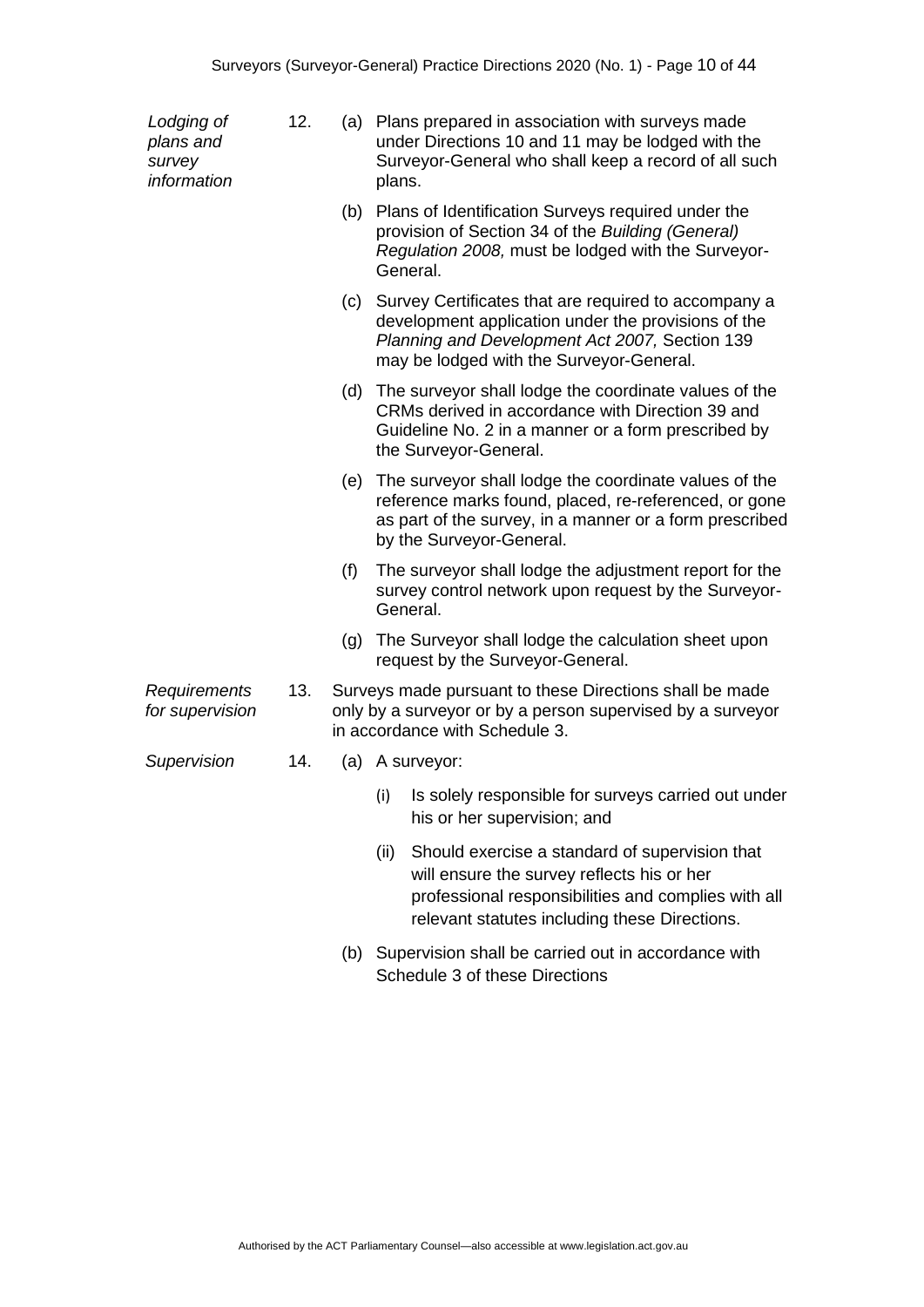# **Division 2 – Adoption of Datum**

### **Directions 15 – 16**

<span id="page-10-1"></span><span id="page-10-0"></span>

| Datum line for<br>orientation                         | 15. |     | (a) Before adopting a line as the datum for orientation of a<br>survey, a surveyor shall determine and confirm the<br>marks defining such line are in the correct position<br>and undisturbed.                                                                                                                            |  |  |
|-------------------------------------------------------|-----|-----|---------------------------------------------------------------------------------------------------------------------------------------------------------------------------------------------------------------------------------------------------------------------------------------------------------------------------|--|--|
| Method(s) for<br>determining<br>datum line<br>bearing |     | (b) | The bearing used for the orientation of the survey<br>shall:                                                                                                                                                                                                                                                              |  |  |
| Greenfields<br>Survey.                                |     |     | (i)<br>be calculated from co-ordinate values of<br>Established Survey Control Marks, one of which<br>shall be a Trigonometric Station; or                                                                                                                                                                                 |  |  |
|                                                       |     |     | (ii)<br>where (i) is not possible, be calculated from co-<br>ordinate values of an Established Survey Control<br>Mark to another Established Survey Control<br>Mark; or                                                                                                                                                   |  |  |
| Infill surveys                                        |     |     | be taken either directly or by calculation from<br>(iii)<br>stated dimensions between the survey reference<br>marks contained within registered or approved<br>survey plans;                                                                                                                                              |  |  |
|                                                       |     | (c) | The coordinates used in subclauses (b); (i) and (ii)<br>shall be obtained from the Survey Control Mark<br>Register within 3 months before the completion of the<br>survey. The bearing shall be verified by angular<br>connection, and if practicable, distance connection to<br>another Established Survey Control Mark. |  |  |
|                                                       |     | (d) | Whenever possible the survey reference marks<br>adopted in accordance with subclause (b) (iii) above<br>shall be contained within a single registered or<br>approved survey plan. The bearing shall be verified by<br>angular connection and distance connection to at least<br>one other reference mark.                 |  |  |
| Vertical datum                                        | 16. |     | Reduced levels should be obtained, and control marks<br>should be placed, in accordance with Guideline No. 2 and<br>Direction 35.                                                                                                                                                                                         |  |  |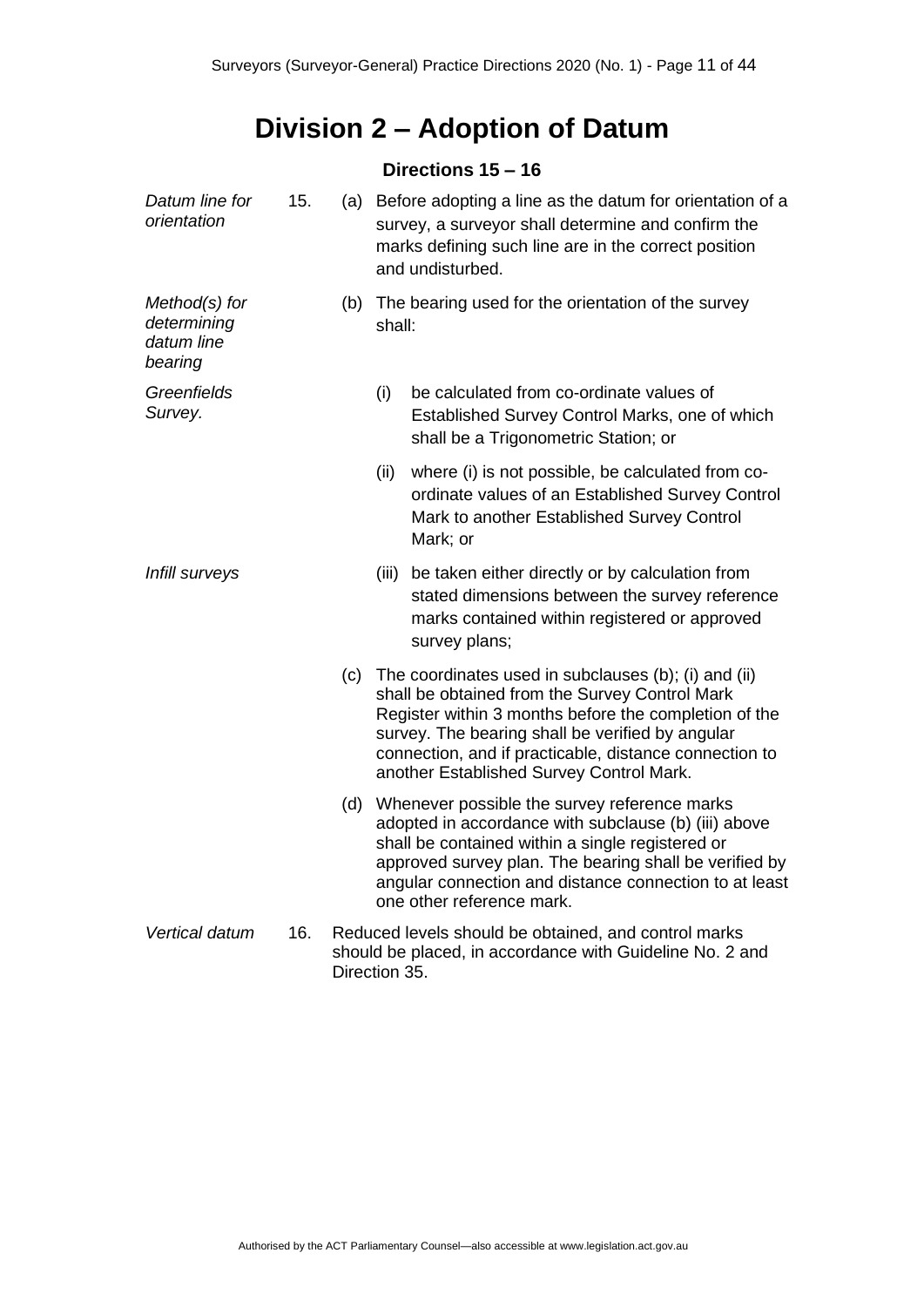## <span id="page-11-0"></span>**Division 3 – Measurement and Calculations**

## **Subdivision A – Use of Equipment**

#### **Directions 17 – 20**

<span id="page-11-2"></span><span id="page-11-1"></span>

| Standardisation<br>and calibration<br>of equipment          | 17. |     | (a) In making a survey, the surveyor shall ensure that all<br>equipment used in the survey is in accurate<br>adjustment, standardised and properly calibrated.                                                                                                                              |
|-------------------------------------------------------------|-----|-----|---------------------------------------------------------------------------------------------------------------------------------------------------------------------------------------------------------------------------------------------------------------------------------------------|
|                                                             |     |     | (b) Electronic distance measuring equipment must be<br>calibrated at least once every 12 months and<br>immediately after repairs or any change or upgrade of<br>software, on a certified baseline established by or<br>acceptable to the Surveyor-General.                                  |
|                                                             |     | (c) | GNSS equipment must be verified at least once every<br>12 months, and immediately after repairs or any<br>change or upgrade of software, on a geodetic network<br>approved by the Surveyor-General, in accordance<br>with Guideline No. 9.                                                  |
|                                                             |     |     | (d) Details and results of a calibration or verification of<br>equipment used for making a survey are to be lodged<br>with the Surveyor-General, when completed or on<br>request.                                                                                                           |
| Surveys using<br><b>GNSS</b>                                | 18. | (a) | When making a survey of other than an irregular<br>natural boundary using GNSS equipment, a surveyor<br>must use an approved GNSS surveying technique in<br>accordance with Guideline No. 10 that will achieve an<br>accuracy as required by Direction 31.                                  |
|                                                             |     | (b) | When making a survey of an irregular natural<br>boundary using GNSS equipment, a surveyor must<br>use an approved GNSS surveying technique in<br>accordance with Guideline No. 10 so that each<br>change of course or direction of the boundary is<br>determined with appropriate accuracy. |
|                                                             |     | (c) | The procedures and techniques used when operating<br>GNSS must be in accordance with Guideline No. 10<br>and the details and results of the observation<br>reductions are to be supplied to the Surveyor-General<br>on request.                                                             |
| Use of direct<br>measurements                               | 19. |     | A surveyor shall measure all boundaries and lines by the<br>most direct method that is reasonable and practicable.                                                                                                                                                                          |
| Use of remote<br>sensing or<br>photogram-<br>metric methods | 20. |     | Notwithstanding the provisions of Direction 19, the<br>Surveyor-General may authorise the determination of<br>boundaries by photogrammetric methods, or by a remote-<br>sensing method approved by the Surveyor-General.                                                                    |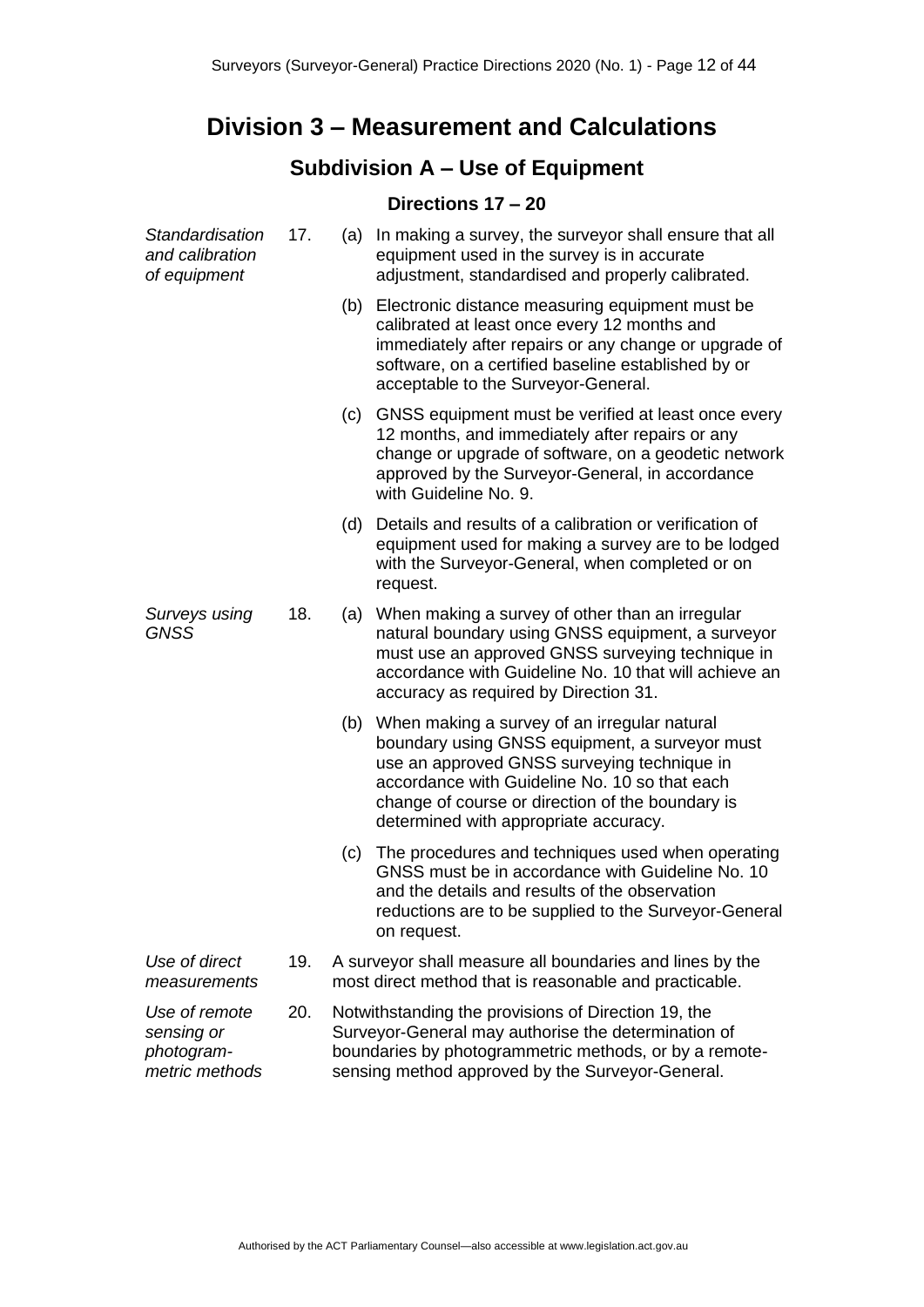## <span id="page-12-0"></span>**Subdivision B – Partial Surveys and Easements**

### **Directions 21 – 22**

<span id="page-12-1"></span>

| Partial surveys                         | 21. |     | (a) If surveying part of the land in a document of title, the<br>surveyor shall connect such part by actual<br>measurement to monuments or points having a known<br>relation to a corner of the land in the title.                                                                                                              |
|-----------------------------------------|-----|-----|---------------------------------------------------------------------------------------------------------------------------------------------------------------------------------------------------------------------------------------------------------------------------------------------------------------------------------|
|                                         |     | (b) | Partial surveys shall be made in accordance with<br>Guideline No. 1.                                                                                                                                                                                                                                                            |
| Location of<br>easements or<br>proposed | 22. | (a) | For any easement over a service the surveyor shall<br>verify that the relevant services are wholly within the<br>limits of the easement.                                                                                                                                                                                        |
| easements                               |     | (b) | Where the land being surveyed is subject to or it is<br>proposed that it be subject to any form of easement<br>the surveyor shall connect such easement or<br>proposed easement by measurement to essential<br>relevant monuments and where practical to corners of<br>the parcel in which the easement is or is to be located. |
|                                         |     | (c) | The surveyor shall show on the plan the essential<br>dimensions of the easement or proposed easement as<br>appropriate, provided that the essential dimensions<br>need not be determined by measurement unless the<br>circumstances so require.                                                                                 |
|                                         |     | (d) | The essential dimensions referred to in subclause (c)<br>above must be sufficient to allow a check closure of<br>such dimensions.                                                                                                                                                                                               |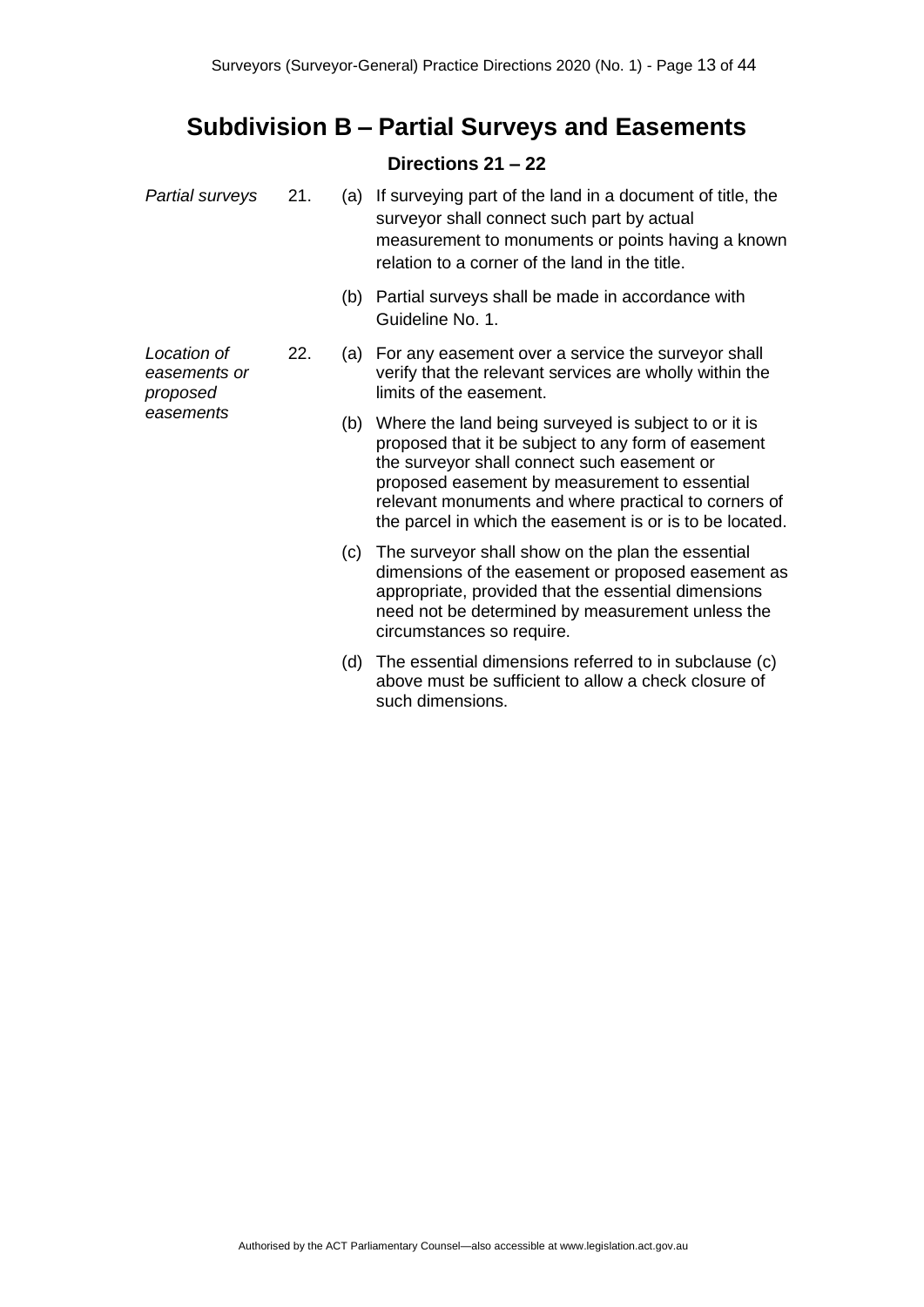## <span id="page-13-0"></span>Subdivision C **–** Re-determination of Boundaries

### **Directions 23 – 28**

<span id="page-13-1"></span>

| Adoption of<br>original survey<br>marks                                          | 23. | In the absence of evidence to the contrary, where a<br>surveyor makes a resurvey of land in a Crown Grant or<br>Crown Lease or part thereof the boundaries as originally<br>marked on the ground shall be adopted as the true<br>boundaries, even though the bearings and lengths<br>appearing in a relevant plan or document do not agree with<br>those between the corresponding monuments. |                                                                                                                                                                                                                                                                                                                                                                                                                   |  |
|----------------------------------------------------------------------------------|-----|-----------------------------------------------------------------------------------------------------------------------------------------------------------------------------------------------------------------------------------------------------------------------------------------------------------------------------------------------------------------------------------------------|-------------------------------------------------------------------------------------------------------------------------------------------------------------------------------------------------------------------------------------------------------------------------------------------------------------------------------------------------------------------------------------------------------------------|--|
|                                                                                  |     |                                                                                                                                                                                                                                                                                                                                                                                               | (a) All boundaries shall be re-determined in accordance<br>with Guideline No. 22.                                                                                                                                                                                                                                                                                                                                 |  |
| Location of<br>irregular<br>boundaries                                           | 24. | (a)                                                                                                                                                                                                                                                                                                                                                                                           | Where an occupation must be used to define a<br>boundary a surveyor shall traverse it and place the<br>angle points of the boundary in such a way that the<br>boundary shall follow the material of the fence, wall or<br>structure at the surface of the ground.                                                                                                                                                 |  |
|                                                                                  |     | (b)                                                                                                                                                                                                                                                                                                                                                                                           | Unless it is impractical to do so, angle points in the<br>irregular fence, wall or other structure shall be<br>substantially marked by the surveyor and the nature of<br>the marks shown on the plan.                                                                                                                                                                                                             |  |
|                                                                                  |     | (c)                                                                                                                                                                                                                                                                                                                                                                                           | The surveyor shall indicate on the survey plan the<br>age, nature, construction material, and where<br>practicable, height of the structure, as at the date of<br>survey. Where the construction material is a paling<br>fence, the construction material need not be specified.                                                                                                                                  |  |
| Variation from<br>original<br>dimensions to<br>be shown                          | 25. | Where a corner peg and reference mark or control mark are<br>found a surveyor shall determine the bearing and distance<br>between them. If a difference from the original reference is<br>determined, the surveyor shall decide from other evidence<br>which of the monuments to adopt and shall note details of<br>such evidence and difference on the plan.                                 |                                                                                                                                                                                                                                                                                                                                                                                                                   |  |
| Practice to be<br>adopted where<br>original marks<br>are missing or<br>disturbed | 26. |                                                                                                                                                                                                                                                                                                                                                                                               | Where monuments of an original survey are missing or<br>disturbed the surveyor shall determine the boundaries and<br>corners of the subject land by measurement in correct<br>relation to boundaries of adjacent parcels of land and<br>parcels of land on opposite sides of roads, and to<br>occupations and to such other evidence of correct location<br>as may be found after full investigation and inquiry. |  |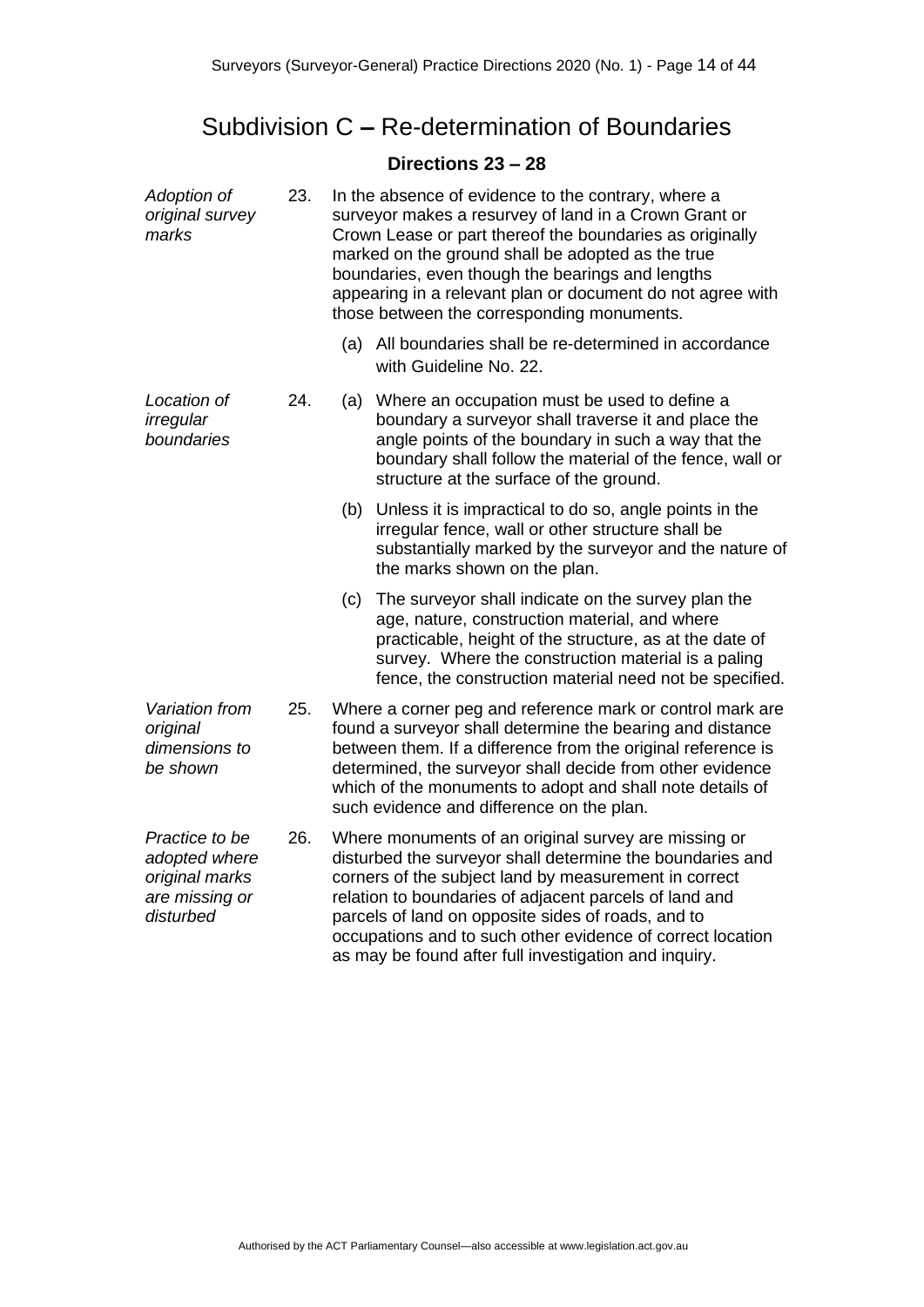*Disclosure of excess or shortage*

- 27. (a) Where a measurement discloses a boundary of land surveyed to be longer or shorter than is indicated in the document of title to such land a surveyor shall verify the length of such boundary and record appropriate entries in field notes, and show in such notes and on any plan of the survey the monuments adopted.
	- (b) In the absence of monuments defining the land surveyed a surveyor shall indicate whether there is sufficient land available to permit the adoption of such measurement without causing any encroachment upon or hiatus with any road, street or lane or upon any adjoining or adjacent parcel of land.
	- (a) A surveyor shall indicate in field notes and in any plan of survey the nature and position, or non-existence of all monuments relevant to the survey.
	- (b) A monument that is important for the definition of the land must be shown in the surveyor's field notes, and on the survey plan, with the annotation "found", "gone", "disturbed" or "inaccessible" as appropriate.
	- (c) A monument must not be recorded as "gone" unless a thorough search for it has been made and the measurements of its probable site recorded on the surveyor's field notes.
	- (d) Where a surveyor ascertains during the making of any survey that control marks or co-ordinated reference marks are missing, disturbed or likely to be disturbed the surveyor shall report the fact to the Surveyor-General.

*Reference to old marks to be shown on field notes and plans*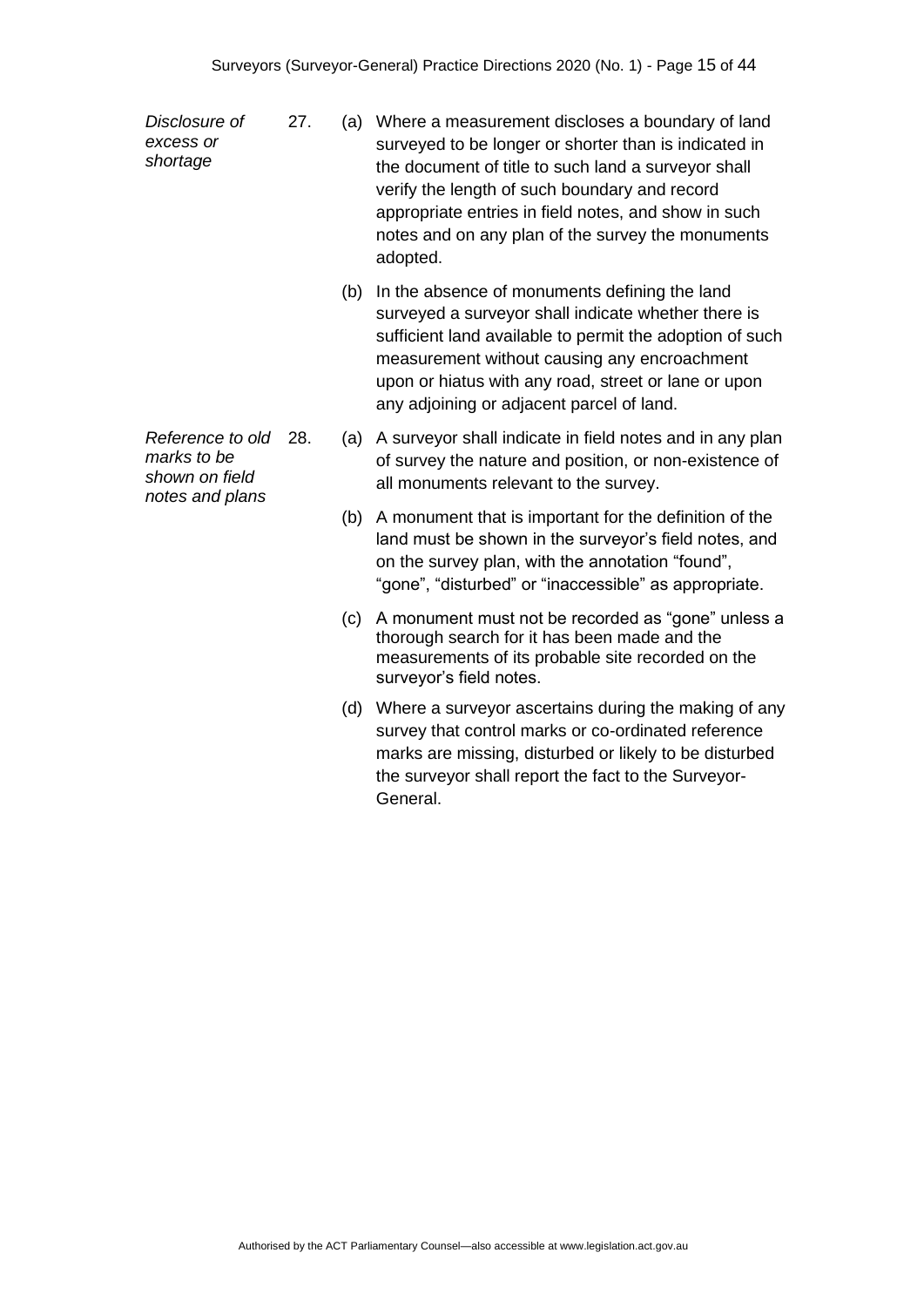## <span id="page-15-0"></span>Subdivision D **–** Calculations and Accuracy of Field **Measurements**

#### **Directions 29 – 32**

<span id="page-15-1"></span>

| Angular checks                       | 29. | A surveyor who makes a survey which exceeds a length of<br>10 kilometres shall check the angular measurements by<br>GNSS observations, by a complete angular close or by<br>comparison against Established Survey Control Marks and<br>shall not, for this purpose, interpolate any angular<br>measurement made by another surveyor.                                                                                                     |                                                                                                                                                                                                                |  |  |  |
|--------------------------------------|-----|------------------------------------------------------------------------------------------------------------------------------------------------------------------------------------------------------------------------------------------------------------------------------------------------------------------------------------------------------------------------------------------------------------------------------------------|----------------------------------------------------------------------------------------------------------------------------------------------------------------------------------------------------------------|--|--|--|
| Angular closure                      | 30. | Wherever practical a complete angular close shall be<br>obtained. The observed angular misclose shall not exceed<br>10 seconds plus 10 $\sqrt{n}$ seconds where 'n' is the number of<br>traverse angular stations either for the whole surround or<br>between and including established survey control marks, or<br>GNSS observations for orientation have been made;<br>provided always that any misclose shall not exceed 1<br>minute. |                                                                                                                                                                                                                |  |  |  |
| Accuracy of<br>measured<br>distances | 31. | (a)                                                                                                                                                                                                                                                                                                                                                                                                                                      | A length measurement must be verified, either directly<br>by means of a second measurement of that length or<br>indirectly by calculation of that length from the<br>measurements of other lengths and angles. |  |  |  |
|                                      |     |                                                                                                                                                                                                                                                                                                                                                                                                                                          | (b) When making an urban survey, a surveyor must<br>measure all lengths to an accuracy of 6 mm $+$ 30 ppm<br>or better at a confidence level of 95%.                                                           |  |  |  |
|                                      |     | (c)                                                                                                                                                                                                                                                                                                                                                                                                                                      | When making a rural survey, a surveyor must<br>measure all lengths to an accuracy of 10 mm $+50$<br>ppm or better at a confidence level of 95%.                                                                |  |  |  |
| Closure of<br>surround<br>traverse.  | 32. | (a)                                                                                                                                                                                                                                                                                                                                                                                                                                      | A surveyor shall check all measurements and where<br>the nature of the survey permits, the check shall be by<br>the mathematical closure of the lines in all surrounds<br>in the survey.                       |  |  |  |
|                                      |     | (b)                                                                                                                                                                                                                                                                                                                                                                                                                                      | The closure of any survey must be such that the<br>length of the misclose vector must not exceed 15 mm<br>+ 20 ppm of the perimeter.                                                                           |  |  |  |
|                                      |     |                                                                                                                                                                                                                                                                                                                                                                                                                                          | (c) The length of the misclose vector may be determined<br>as $\sqrt{(a^2+b^2)}$ where 'a' is the misclose in eastings and<br>'b' is the misclose in northings.                                                |  |  |  |
|                                      |     | (d)                                                                                                                                                                                                                                                                                                                                                                                                                                      | All computations and transformations to be used in the<br>preparation of a survey plan must be checked for<br>accuracy.                                                                                        |  |  |  |
|                                      |     |                                                                                                                                                                                                                                                                                                                                                                                                                                          | (e) Areas must be computed to an appropriate accuracy.                                                                                                                                                         |  |  |  |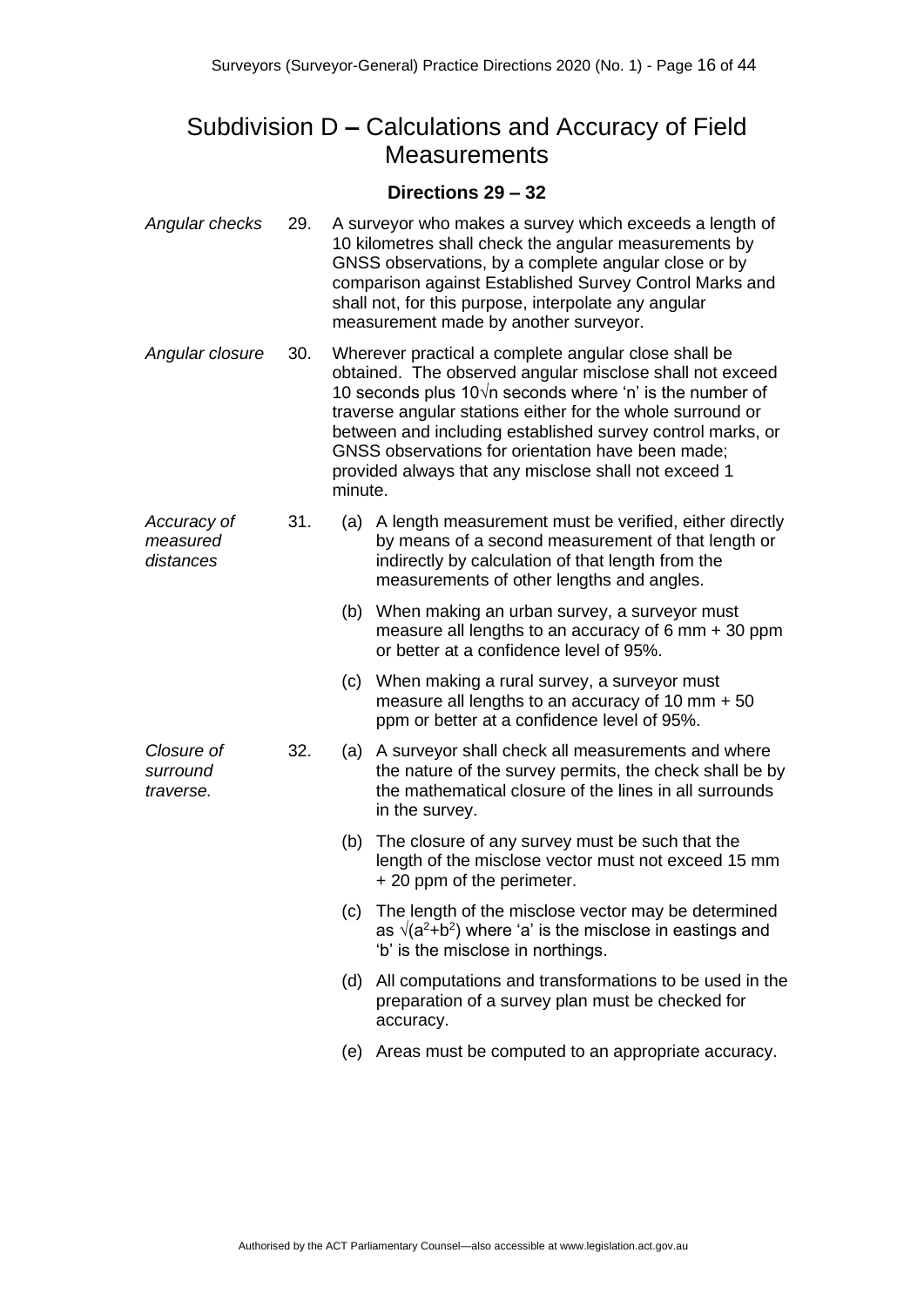# <span id="page-16-1"></span><span id="page-16-0"></span>**Division 4 – Survey Marks and Monuments**

## *Subdivision A* **– Description of Marks**

### **Directions 33 – 36**

<span id="page-16-2"></span>

| Description of<br>marks | 33. |     | (a) Where any line or corner of any portion of a survey is<br>required to be marked in accordance with these<br>Directions, the points shall be firmly marked with a:                                                                                                      |
|-------------------------|-----|-----|----------------------------------------------------------------------------------------------------------------------------------------------------------------------------------------------------------------------------------------------------------------------------|
|                         |     |     | (i)<br>peg, drill hole in rock, concrete, or other similar<br>material; a chisel mark or nail in fixed timber; or<br>otherwise suitably marked and;                                                                                                                        |
|                         |     |     | an indicator stake, pursuant to Guideline No. 4.<br>(ii)                                                                                                                                                                                                                   |
|                         |     | (b) | For rural surveys all pegs shall be of sound durable<br>wood at least 350 mm long and not less than 75 mm<br>by 75 mm section at the top end.                                                                                                                              |
|                         |     |     | (c) For urban surveys pegs shall be of sound durable<br>wood at least 250 mm long and not less than 75 mm<br>by 35 mm section at the top end.                                                                                                                              |
|                         |     | (d) | All pegs shall be pointed for approximately two-thirds<br>of their length, shall be bevelled at the top, and<br>painted white.                                                                                                                                             |
|                         |     |     | (e) The centre of the top of all pegs shall represent the<br>survey point, provided that where conditions prevent<br>the correct centring of pegs a tack shall be placed<br>eccentrically thereon to represent the survey point.                                           |
|                         |     | (f) | All pegs are to be placed upright, so that the top is not<br>more than 75 mm above the ground level in the case<br>of a rural survey and 40 mm above the ground level in<br>the case of an urban survey and the surrounding earth<br>shall be securely rammed.             |
|                         |     | (g) | If a peg projecting above the surface of the ground<br>may be hazardous or inconvenient to the public the<br>peg may, at the discretion of the surveyor, be placed<br>flush with the surface of the ground. If that is done,<br>the fact must be noted on the survey plan. |
|                         |     | (h) | Lockspits shall consist of trenches at least 1 m long,<br>200 mm wide at the surface and 150 mm deep dug in<br>the direction of the boundary lines and commencing<br>300 mm from each corner or angle or may consist of                                                    |

packed stones of similar dimensions.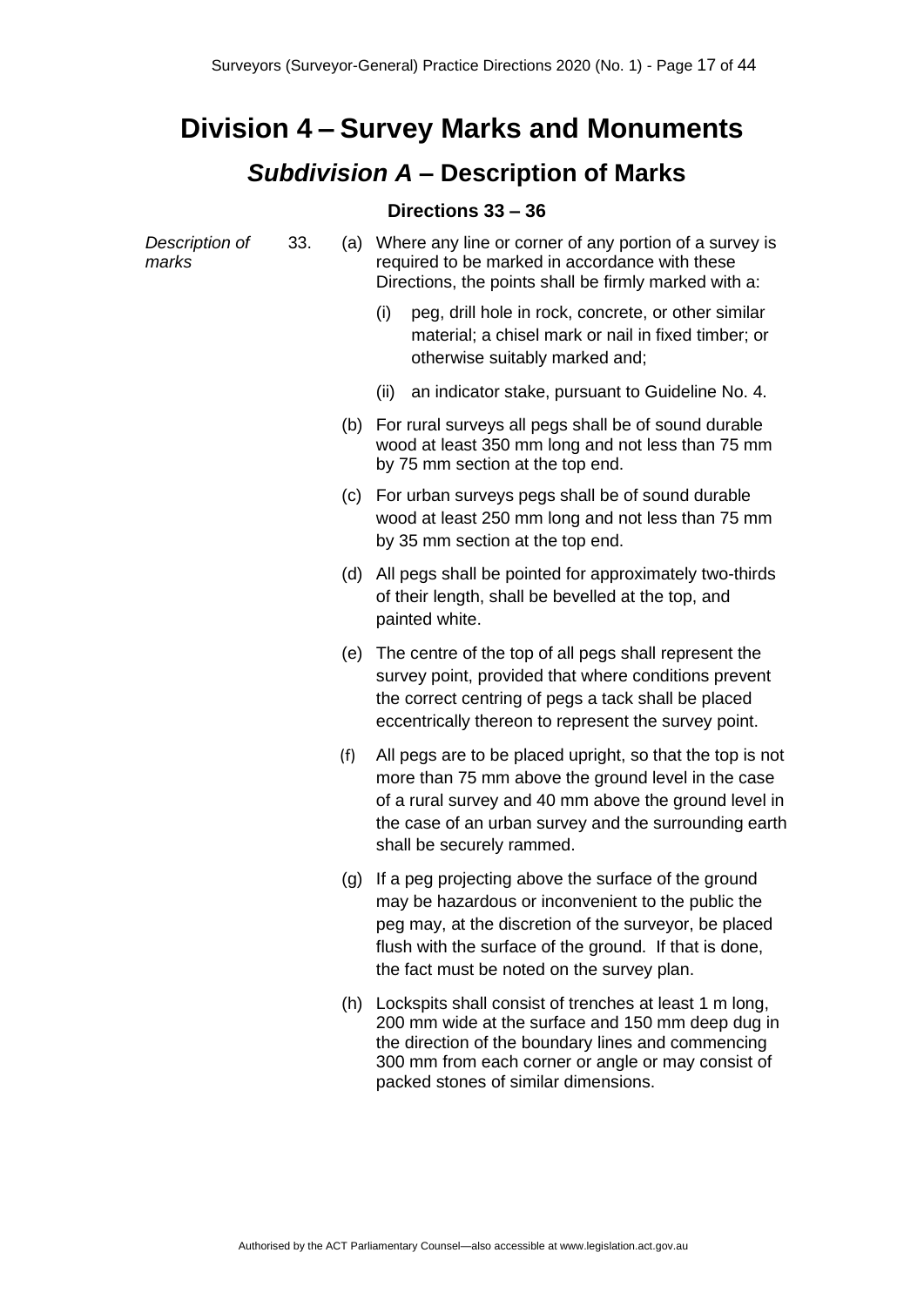| Description of<br>marks           |     | (i) | Where any corner, angle or other point is marked<br>other than with a peg, where practicable wings shall<br>be cut in solid rock, concrete or fixed timber, 75 mm<br>long 20 mm wide and 10 mm deep commencing 20<br>mm from the corner or where the surface renders this<br>impracticable, lines may be painted at least 300 mm<br>long and 20 mm wide. |                                                                                                                                                                                                                                                                                                                                                                     |
|-----------------------------------|-----|-----|----------------------------------------------------------------------------------------------------------------------------------------------------------------------------------------------------------------------------------------------------------------------------------------------------------------------------------------------------------|---------------------------------------------------------------------------------------------------------------------------------------------------------------------------------------------------------------------------------------------------------------------------------------------------------------------------------------------------------------------|
|                                   |     | (j) |                                                                                                                                                                                                                                                                                                                                                          | Where practicable, a corner or angle may be marked<br>using a boundary mark token securely attached to<br>timber, post, fence or other surface using a non-<br>corrodible nail, spike, rivet or screw. The boundary<br>mark token shall be at least 32 mm diameter and 1.5<br>mm thick, with "Boundary Mark" permanently stamped<br>or etched on the upper surface. |
| Description of<br>reference marks | 34. | (a) |                                                                                                                                                                                                                                                                                                                                                          | Where a surveyor is required to place reference marks<br>in accordance with these Directions - they shall<br>consist of:                                                                                                                                                                                                                                            |
|                                   |     |     | (i)                                                                                                                                                                                                                                                                                                                                                      | a galvanised iron pipe at least 300 mm long and<br>internal diameter not less than 10 mm with a wall<br>thickness of not less than 3 mm;                                                                                                                                                                                                                            |
|                                   |     |     | (ii)                                                                                                                                                                                                                                                                                                                                                     | a solid non-corrodible metal spike at least 300<br>mm long and having a diameter of at least 20<br>mm;                                                                                                                                                                                                                                                              |
|                                   |     |     |                                                                                                                                                                                                                                                                                                                                                          | (iii) a galvanised iron spike at least 100 mm long<br>driven into fixed timber with a wing 75 mm long<br>cut into the timber and directed to the galvanised<br>iron spike;                                                                                                                                                                                          |
|                                   |     |     |                                                                                                                                                                                                                                                                                                                                                          | (iv) a galvanised iron star picket at least 300 mm long<br>with a drill hole or punch mark on its upper end.                                                                                                                                                                                                                                                        |
|                                   |     |     | (v)                                                                                                                                                                                                                                                                                                                                                      | a drill hole cut into a kerb or other substantial<br>structure at least 5 mm in diameter and 10 mm<br>deep with a wing at least 75 mm long, 20 mm<br>wide and 10 mm deep at the base, and the point<br>directed thereto;                                                                                                                                            |
|                                   |     |     |                                                                                                                                                                                                                                                                                                                                                          | (vi) a drill hole at least 10 mm in diameter and 25 mm<br>deep cut into bedrock with a wing 75 mm long<br>and directed thereto where such bedrock exists<br>within 300 mm of the natural surface of the<br>ground;                                                                                                                                                  |
|                                   |     |     |                                                                                                                                                                                                                                                                                                                                                          | (vii) an appropriate chisel mark cut into the sound<br>wood of a suitable tree; or                                                                                                                                                                                                                                                                                  |
|                                   |     |     |                                                                                                                                                                                                                                                                                                                                                          | (viii) a mark of a durable character or a specific point<br>on a permanent or substantial structure.                                                                                                                                                                                                                                                                |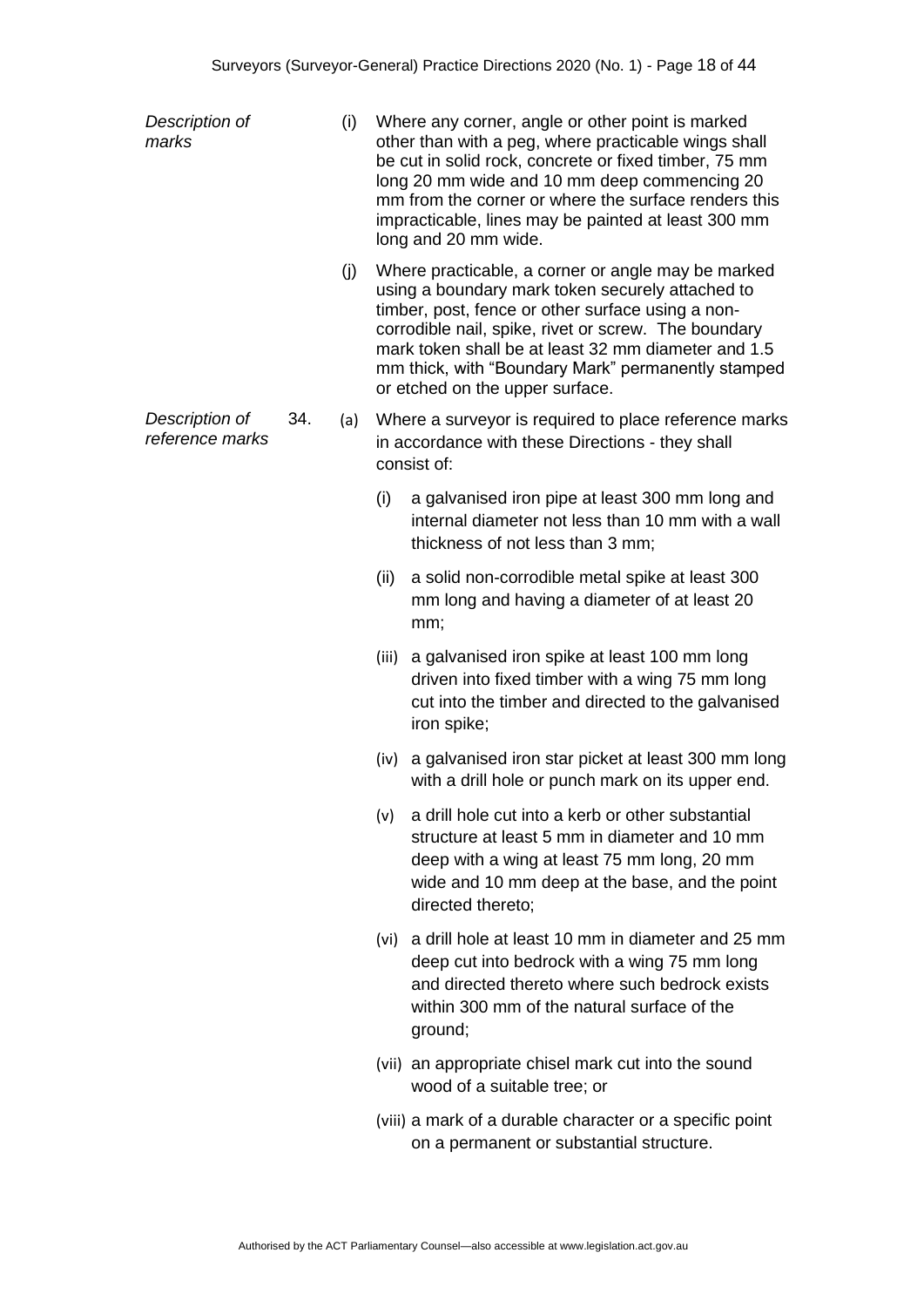| Description of<br>reference marks |     |     | (b) Where a surveyor has placed or has found a<br>subsurface reference mark or a control mark more<br>than 0.4 m below the existing surface of the ground,<br>the depth shall be indicated on the plan.                                                          |  |  |
|-----------------------------------|-----|-----|------------------------------------------------------------------------------------------------------------------------------------------------------------------------------------------------------------------------------------------------------------------|--|--|
|                                   |     |     | (c) Where a surveyor has placed a reference mark<br>referred to in either sub-clause (a); (i), (ii), or (iii) of<br>this Direction it must be placed vertically at least 80<br>mm below the surface of the ground, or deeper if it is<br>likely to be disturbed. |  |  |
| Description of                    | 35. |     | A CRM shall be:                                                                                                                                                                                                                                                  |  |  |
| <b>CRMs</b>                       |     |     | (a) a non-corrodible metal plaque set in a concrete kerb<br>as specified by ACT Government Survey Office plan<br>Misc. 825; or                                                                                                                                   |  |  |
|                                   |     |     | (b) a non-corrodible metal plaque set in the top of a<br>concrete block as specified by ACT Government<br>Survey Office plan Misc. 825; or                                                                                                                       |  |  |
|                                   |     | (c) | a deep driven stainless-steel rod; as specified by ACT<br>Government Survey Office plan Misc. 827; or                                                                                                                                                            |  |  |
|                                   |     | (d) | a galvanised iron star picket as specified in ACT<br>Government Survey Office Plan Misc. 824; or                                                                                                                                                                 |  |  |
|                                   |     | (e) | a drill hole and wings cut into a kerb or other<br>substantial structure, as specified by ACT<br>Government Survey Office plan Misc. 826.                                                                                                                        |  |  |
| Other marks                       | 36  |     | The Surveyor-General may approve the use of other marks<br>of a durable character as a substitute for marks described in<br>Directions 33 to 35.                                                                                                                 |  |  |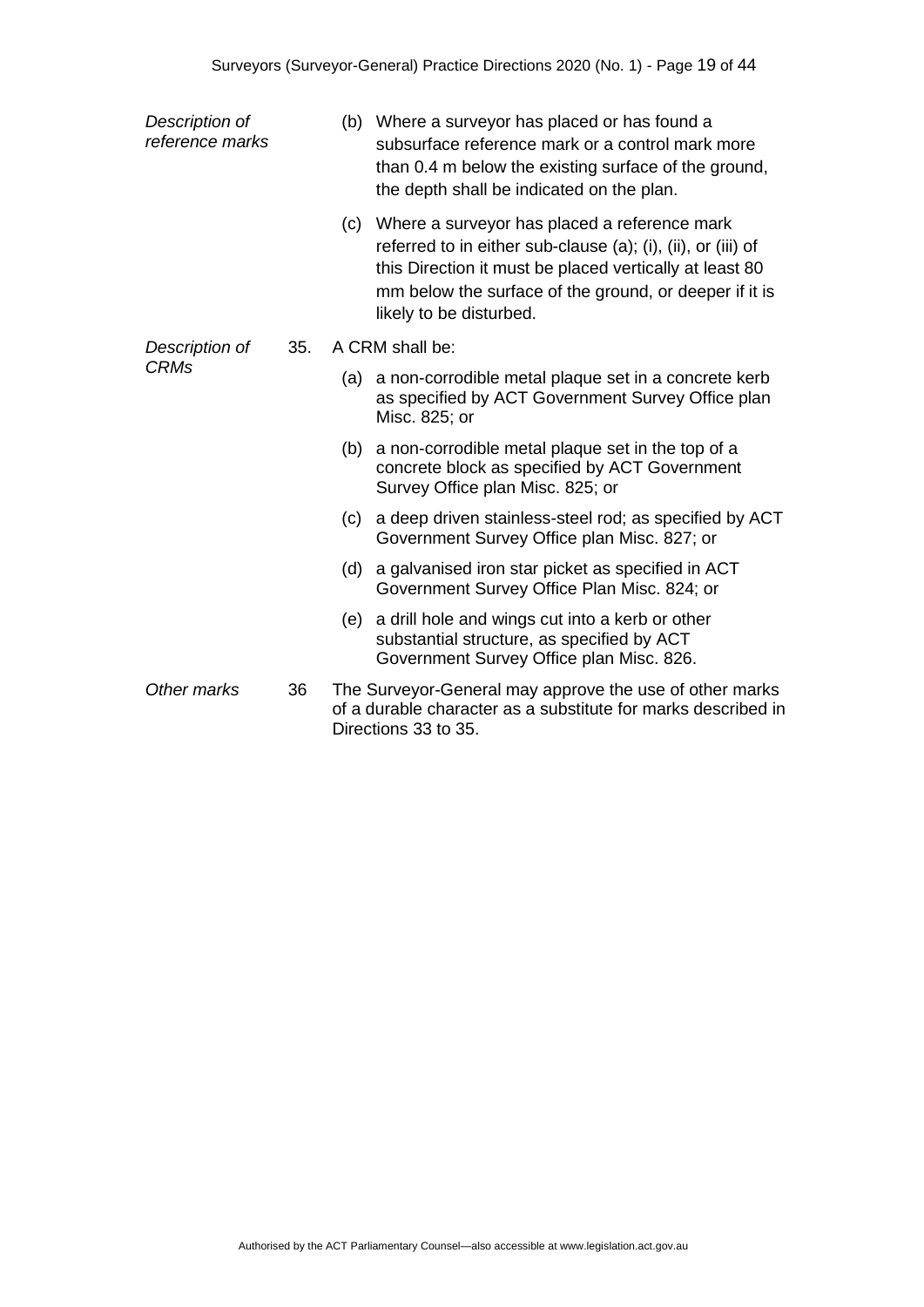## **Subdivision B – Marking of Surveys**

### **Directions 37 – 45**

#### *Urban*

<span id="page-19-1"></span><span id="page-19-0"></span>

| Marking urban<br>surveys | 37. | (a) | Where a surveyor makes an urban survey the<br>surveyor shall, whenever possible, firmly mark each<br>corner thereof (including corners of each parcel of<br>land in a subdivision) with a peg or mark of a nature<br>as prescribed in Direction 33. |
|--------------------------|-----|-----|-----------------------------------------------------------------------------------------------------------------------------------------------------------------------------------------------------------------------------------------------------|
|                          |     | (b) | Where it is not possible or practical to mark a corner,<br>the surveyor shall:                                                                                                                                                                      |
|                          |     |     | (i)<br>place a reference mark in accordance with<br>Direction 43 (a), and                                                                                                                                                                           |
|                          |     |     | note on the plan that the corner was not marked<br>(ii)<br>and show the connection from the reference<br>mark to the corner.                                                                                                                        |
|                          |     | (c) | Where a surveyor makes an urban survey, the<br>surveyor shall place line marks pursuant to Direction<br>33 on all unfenced boundaries at intervals of not<br>more than 200 metres, with the position shown on<br>the plan.                          |
|                          |     | (d) | Marking of urban surveys shall not be completed<br>until land servicing has reached a stage where all<br>CRMs, reference marks and corner marking will be<br>durable and stable.                                                                    |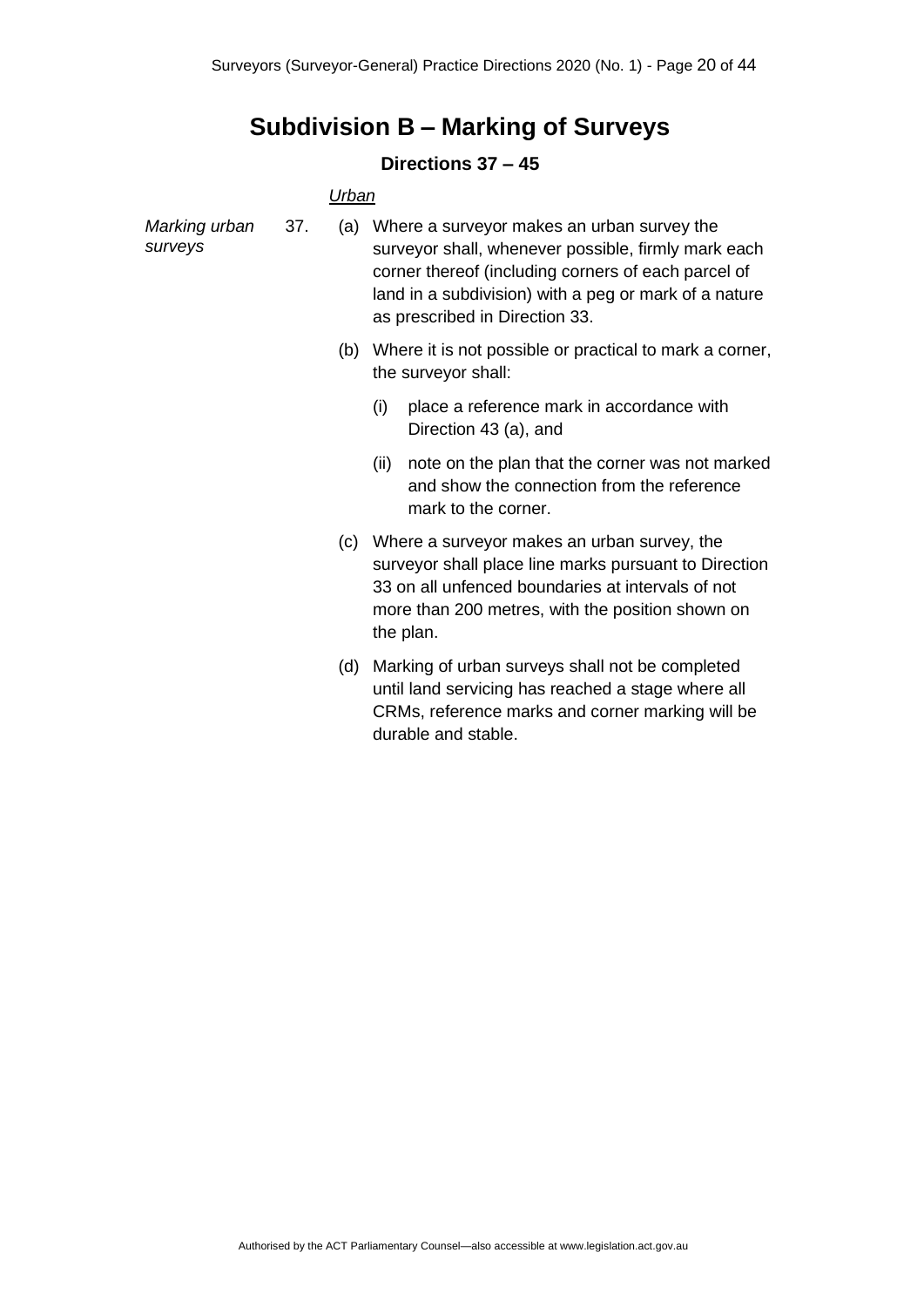*Placement of reference marks and CRMs for urban surveys*

- 38. Where a surveyor makes an urban survey for any purpose and the land surveyed:
	- (a) abuts a road or street in which, within the limits of the frontage of the land surveyed:
		- (i) reference marks have not been placed, are gone or are inaccessible, the surveyor shall place a reference mark near each extremity of the boundary of the subject land where it abuts the road or street, including at road intersections and;
		- (ii) within a Greenfields survey, reference marks and CRMs have not been placed, are gone or are inaccessible, the surveyor shall place CRMs at intervals of not more than 200 metres throughout the length of the frontage of the land surveyed.
		- (iii) reference marks or CRMs have been demonstrably disturbed the surveyor shall make new connections from the said marks to the subject land and shall note details of such evidence and difference on the survey plan.
	- (b) abuts territory land, the surveyor shall place sufficient reference marks suitable for the redefinition of the rear boundaries of the land surveyed.
	- (c) does not abut a road or street, the surveyor shall place at least two reference marks suitable for redefinition of the survey.
	- (d) The requirement of subclause (a) (i) is subject to the condition that a reference mark need not be placed with 25 metres of another reference mark or CRM.
- 39. In a greenfield survey, the surveyor shall connect all CRMs placed, in accordance with Direction 38 (a) (ii), to the subject land in accordance with Guideline No. 2 by a closed traverse, which includes the CRMs placed and Established Survey Control Marks.

*Connections to CRMs in greenfield surveys*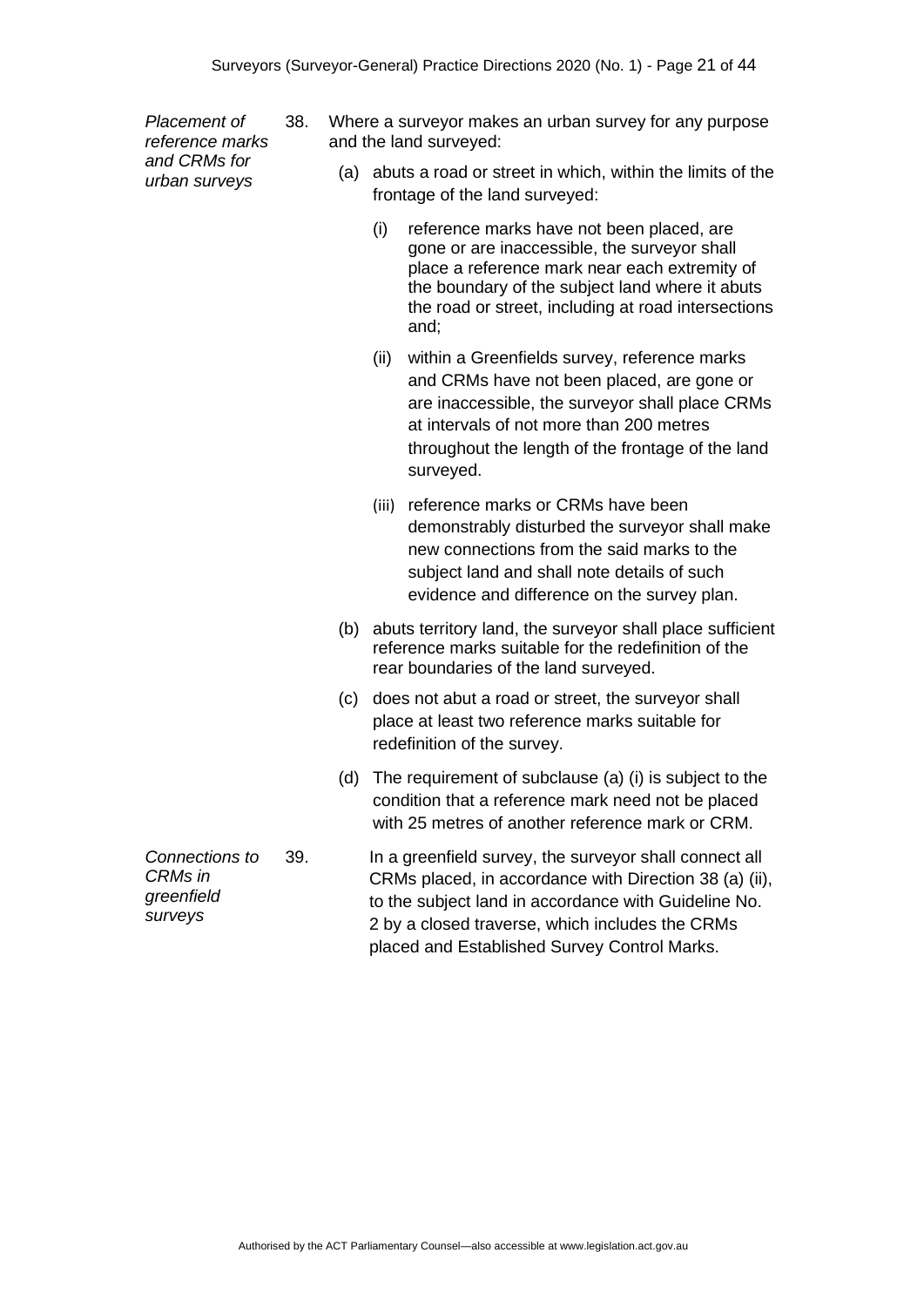|                              |     | Rural |      |                                                                                                                                                                                                                                                               |  |
|------------------------------|-----|-------|------|---------------------------------------------------------------------------------------------------------------------------------------------------------------------------------------------------------------------------------------------------------------|--|
| Marking rural<br>surveys     | 40. |       |      | (a) Where a surveyor makes a rural survey the surveyor<br>shall mark distinctly and durably all lines which form<br>or are to form the boundaries between parcels and<br>road frontages:                                                                      |  |
|                              |     |       | (i)  | with a mark as prescribed in Direction 33<br>together with lockspits cut in the direction of<br>each unfenced boundary from each corner and;                                                                                                                  |  |
|                              |     |       | (ii) | on unfenced boundaries with marks and<br>lockspits as prescribed in Direction 33 placed at<br>intervals of not more than 200 metres where<br>one mark cannot be seen from the next or;                                                                        |  |
|                              |     |       |      | (iii) not more than 500 metres, where one mark can<br>be seen from the next and;                                                                                                                                                                              |  |
|                              |     |       |      | (iv) show the position of such marks on the plan.                                                                                                                                                                                                             |  |
|                              |     |       |      | (b) Where it is not possible or practical to mark a corner,<br>the surveyor shall:                                                                                                                                                                            |  |
|                              |     |       | (i)  | place a reference mark in accordance with<br>Direction 43 (a), and                                                                                                                                                                                            |  |
|                              |     |       | (ii) | note on the plan that the corner was not marked<br>and show the connection from the reference<br>mark to the corner.                                                                                                                                          |  |
| Reference<br>marks for rural | 41. |       |      | Reference marks shall be placed or connected to on rural<br>surveys in accordance with the following:                                                                                                                                                         |  |
| surveys                      |     |       |      | (a) where the land surveyed is not being subdivided - at<br>least two reference marks suitable for redefinition of<br>the survey.                                                                                                                             |  |
|                              |     |       |      | (b) where the land surveyed is being subdivided - at<br>least two reference marks in respect of each parcel.                                                                                                                                                  |  |
|                              |     | (c)   |      | where a boundary other than a road frontage<br>exceeds 2,400 metres - additional reference marks<br>at intervals of not more than 1,500 metres; and                                                                                                           |  |
|                              |     | (d)   |      | where a boundary required to be marked in<br>accordance with the Directions is a road frontage -<br>pairs of reference marks suitable for orientation so<br>that the interval between any two successive<br>reference marks does not exceed 1,000 metres, and |  |

reference marks does not exceed 1,000 metres, and one reference mark at each extremity thereof.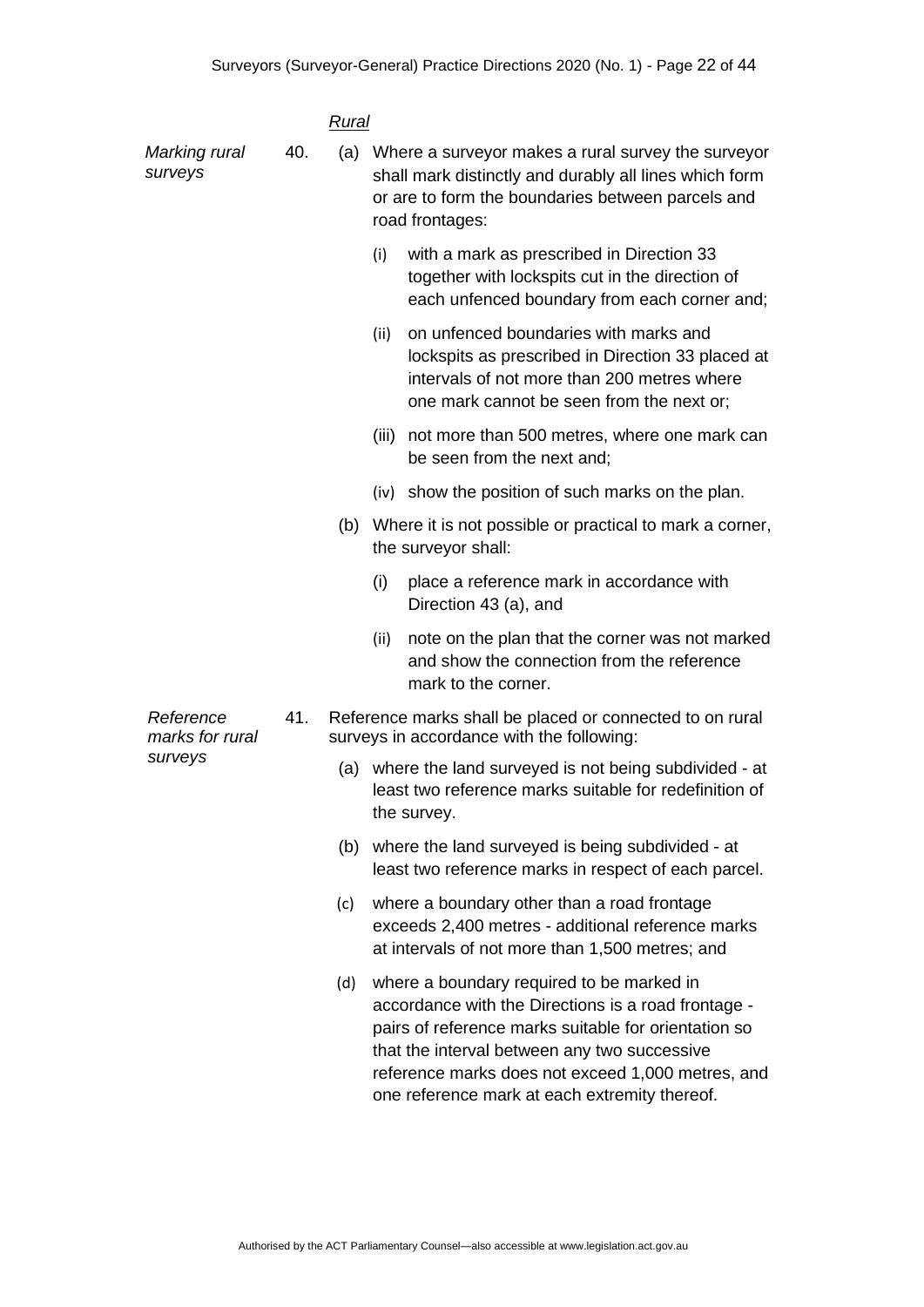*Surveys of rural or reserved roads* 

When making a survey of a rural or reserved road a surveyor shall:

- (a) measure and mark distinctly and durably all lines which form or are to form the boundary of one side of the road with marks and lockspits pursuant to Direction 33;
- (b) place marks, pursuant to Direction 33, at each corner along the surveyed boundary. Where the distance between corners is in excess of 200 metres marks are to be placed at intervals of not more than 200 metres except where corner marks are intervisible. Where marks are intervisible the distance between them should not exceed 500 metres;
- (c) place marks, pursuant to Direction 33, at each corner of the unsurveyed boundary; and
- (d) place pairs of reference marks suitable for survey orientation so that the interval between any two successive reference marks does not exceed 1,000 metres, and one reference mark at each extremity thereof.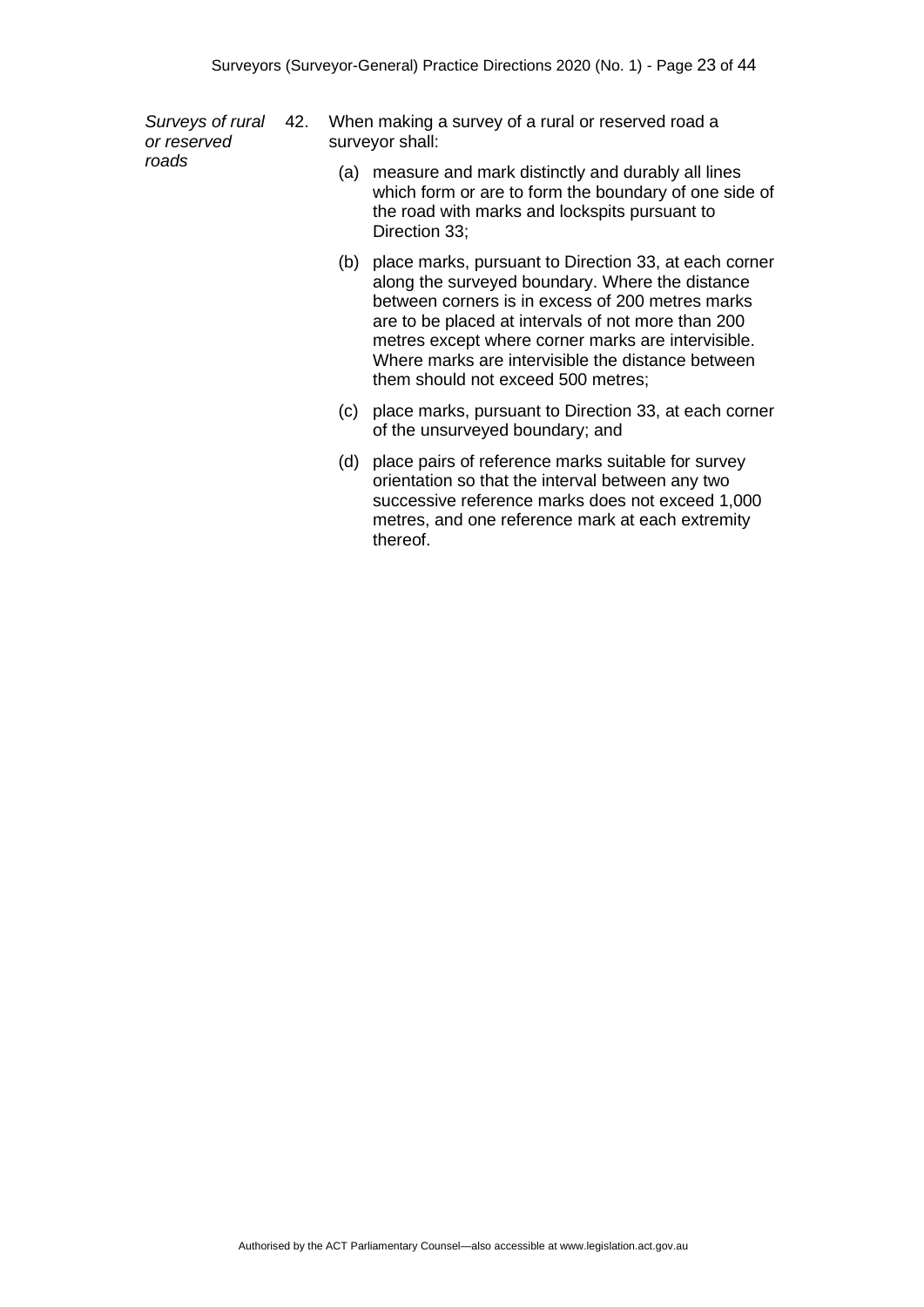### *Urban and Rural*

| Placement of<br>reference marks<br>and CRMs | 43. | (a) | Where these Directions require a surveyor to place<br>CRMs, of the type described in Direction 35, and<br>reference marks the surveyor shall place them<br>adjacent to the corner or line mark, in positions such<br>as to minimise disturbance and be:                                             |
|---------------------------------------------|-----|-----|-----------------------------------------------------------------------------------------------------------------------------------------------------------------------------------------------------------------------------------------------------------------------------------------------------|
|                                             |     |     | (i)<br>not more than 30 metres from the corner, or line<br>mark to which it refers,                                                                                                                                                                                                                 |
|                                             |     |     | clear of all in-ground services,<br>(ii)                                                                                                                                                                                                                                                            |
|                                             |     |     | at least 1 metre behind the kerb in speed zones<br>(iii)<br>greater than 60 km/h.                                                                                                                                                                                                                   |
|                                             |     | (b) | CRMs of a type described in Direction 35 (b), or (c)<br>or (d) are required to be placed at a ratio of at least 2<br>such CRMs per 100 blocks of land or part thereof,<br>provided always that 1 shall be of the type described<br>in Direction 35 (c).                                             |
|                                             |     | (c) | Where a CRM is installed in such a position that it<br>has, or the surveyor may have reason to consider<br>that it may have in future, clear line of sight only to<br>one other CRM then the surveyor shall place nearby<br>a reference mark and shall connect the CRM to it by<br>closed traverse. |
|                                             |     | (d) | Where these Directions require a surveyor to place a<br>CRM of the type described in Direction 35, the<br>surveyor shall determine the AHD reduced level of<br>the CRM in accordance with Direction 16 and<br>provide the results to the Surveyor-General prior to<br>practical completion.         |
| Connections to<br>be shown                  | 44. |     | Where a surveyor is required to place a reference mark,<br>the requirement shall include the connection by direct                                                                                                                                                                                   |

measurement from the mark to the survey made by the surveyor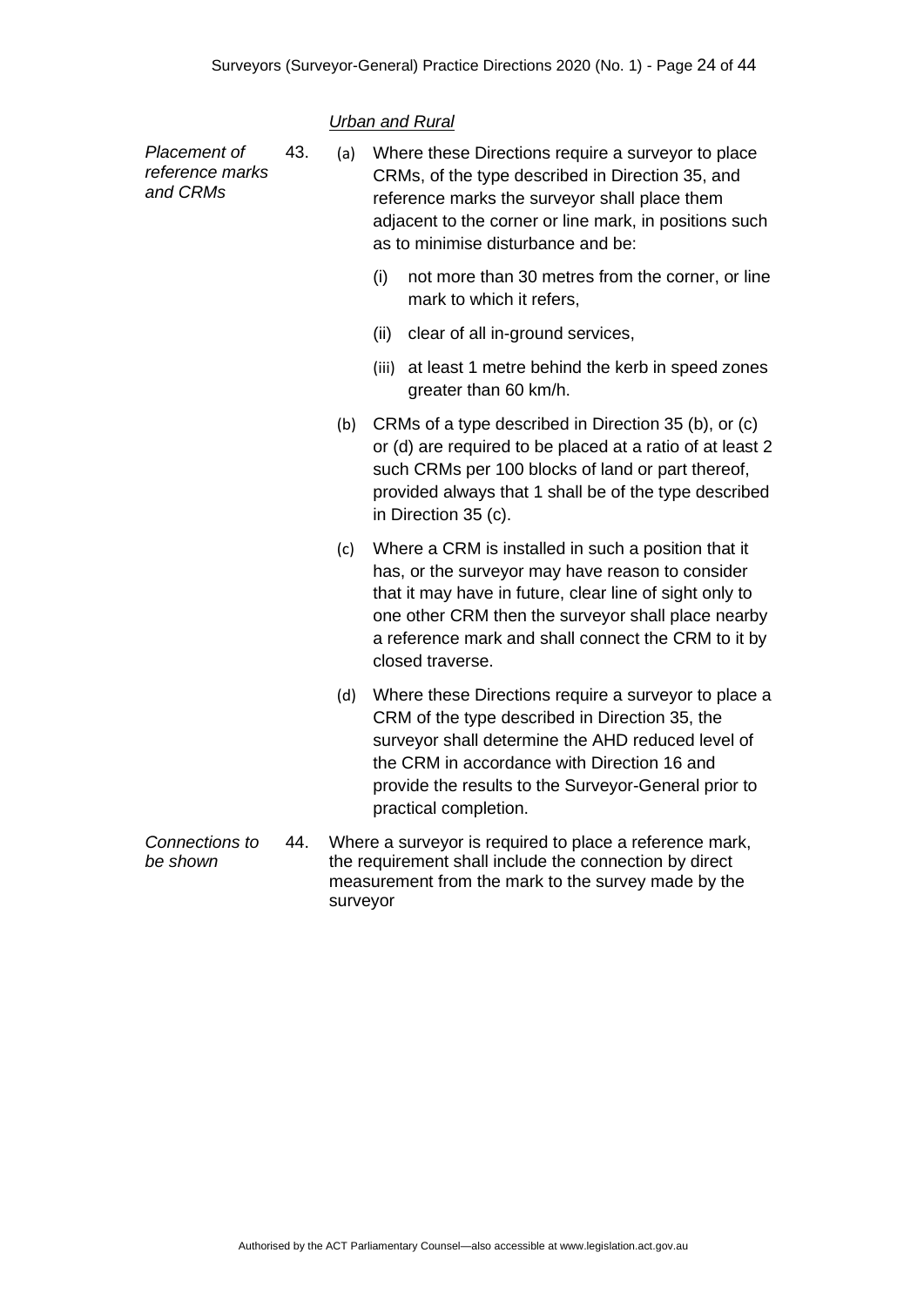*Connection to control marks for infill and rural surveys*

- 45. For infill and rural surveys:
	- (a) If the land being surveyed is not connected by survey to a control survey, a surveyor shall connect the survey to the nearest Established Survey Control Marks if within 300 metres of the survey in an urban area and 1,000 metres of the survey in a rural area. Such connections should comply with Guideline No. 2 and Guideline No. 10.
	- (b) Measurements between all control marks found or placed, and connections to the survey, must be proved by closed traverse and the connections shown on the survey plan.
	- (c) If GNSS equipment is used in the making of a survey, the surveyor shall connect to at least three Established Survey Control Marks.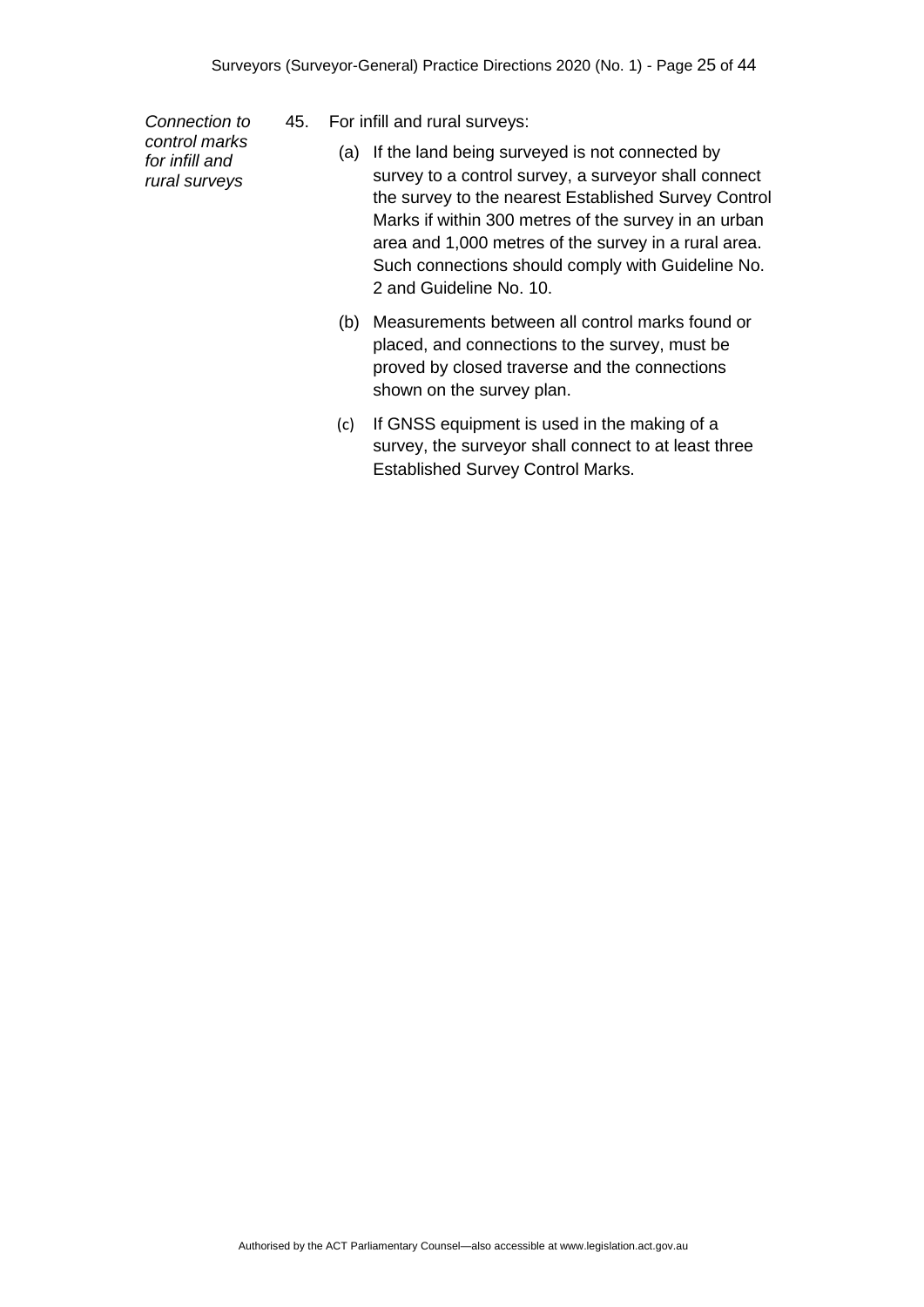# <span id="page-25-0"></span>**Division 5 – Boundaries Formed by Tidal and Non-Tidal Waters and other Natural Features**

#### **Directions 46 – 51**

<span id="page-25-1"></span>

| <b>Definitions</b>                                                              | 46. |     | In this Division:                                                                                                                                                                                                                                                                                  |
|---------------------------------------------------------------------------------|-----|-----|----------------------------------------------------------------------------------------------------------------------------------------------------------------------------------------------------------------------------------------------------------------------------------------------------|
|                                                                                 |     |     | 'Bed', in relation to a lake or stream, includes any portion<br>of the lake or stream:                                                                                                                                                                                                             |
|                                                                                 |     |     | (a) that is alternately covered and left bare with an<br>increase or diminution in the supply of water, and                                                                                                                                                                                        |
|                                                                                 |     |     | (b) that is adequate to contain the lake or stream at its<br>average or mean stage without reference to<br>extraordinary freshets in time of flood or to extreme<br>droughts.                                                                                                                      |
|                                                                                 |     |     | 'Lake' includes any permanent or temporary lagoon or a<br>similar collection of water not contained in an artificial<br>work, but does not include tidal waters.                                                                                                                                   |
|                                                                                 |     |     | 'Natural feature' includes any cliff face or ridgeline, but<br>does not include any tidal or non-tidal waters.                                                                                                                                                                                     |
|                                                                                 |     |     | 'Stream' includes any non-tidal waters that are not a lake.                                                                                                                                                                                                                                        |
| Surveys where<br>boundary<br>includes tidal or<br>non-tidal or<br>other natural | 47. | (a) | A boundary formed by tidal waters, or by a lake,<br>stream or natural feature, must be surveyed so that<br>each change of course or direction of the boundary is<br>determined with appropriate accuracy.                                                                                          |
| features                                                                        |     | (b) | If the actual position of the mean high-water mark of<br>tidal waters, the bank of the lake or stream or the<br>natural feature is substantially different to the<br>adopted position of the boundary, both the actual<br>position and the adopted position are to be shown on<br>the survey plan. |
|                                                                                 |     | (c) | If:                                                                                                                                                                                                                                                                                                |
|                                                                                 |     |     | the middle line of a stream is the boundary of<br>(i)<br>land and has not previously been defined by<br>survey, or                                                                                                                                                                                 |
|                                                                                 |     |     | (ii) the middle line of a stream is otherwise required<br>to be determined,                                                                                                                                                                                                                        |
|                                                                                 |     |     | both banks of the stream must be surveyed and<br>shown on the survey plan together with the<br>determination of the middle line.                                                                                                                                                                   |
|                                                                                 |     | (d) | The middle line of a stream need not be marked<br>unless the purpose for which the survey is made so<br>requires.                                                                                                                                                                                  |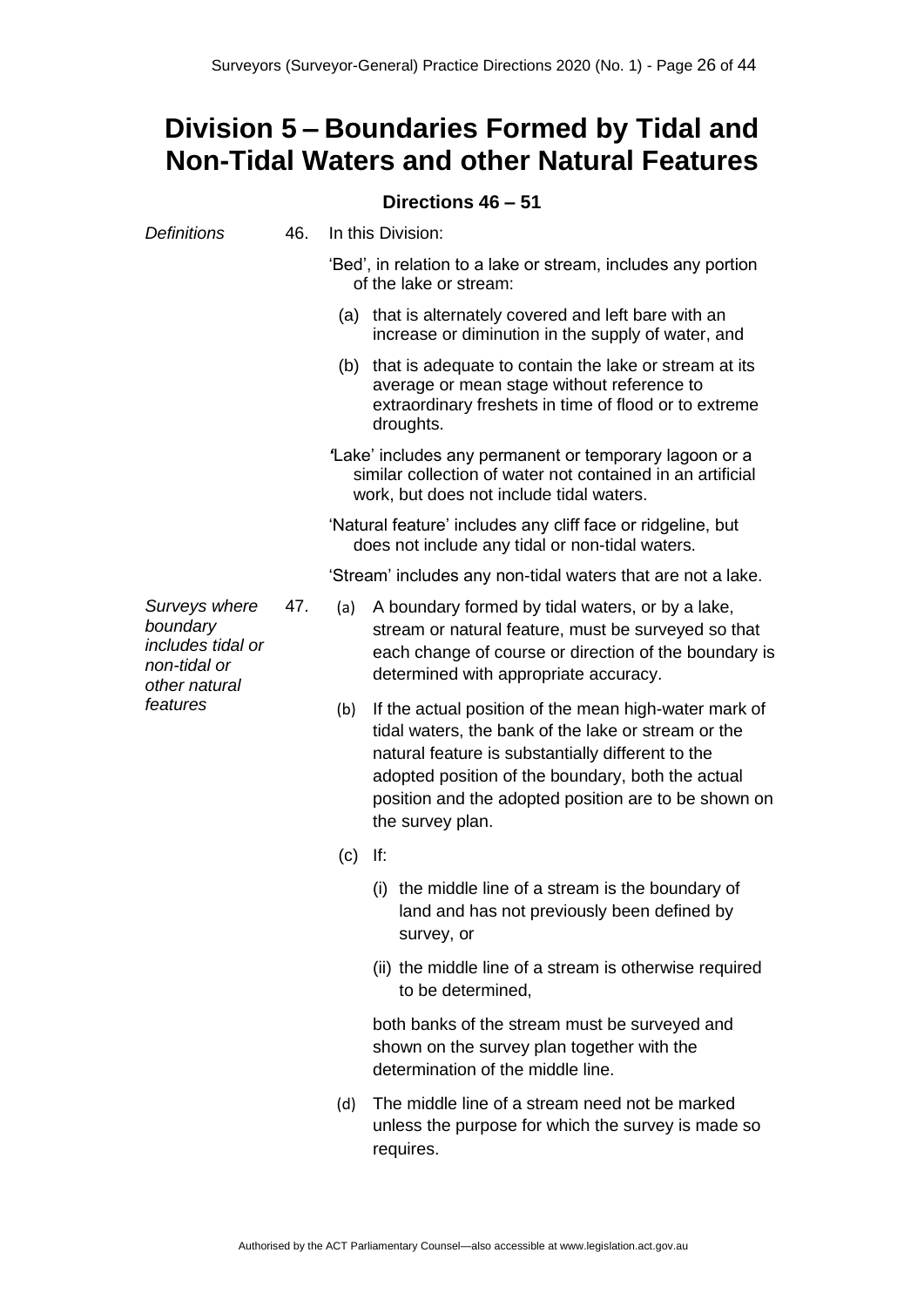*Changes in boundaries formed by tidal waters*

- 48. (a) If, since the date of a previous survey, there has been a change in the position of the mean high-water mark of tidal waters forming a boundary of land to be surveyed:
	- (i) if the change arose from natural, gradual and imperceptible accretion or erosion—the position of the mean high-water mark as it is as the result of the change is to be adopted, or
	- (ii) if the change arose otherwise than from natural, gradual and imperceptible accretion or erosion—the position of the mean high-water mark as it was before the change is to be adopted.
	- (b) The first survey of a mean-high water mark boundary, or approval to the adoption of a changed position referred to in subclause (a) (i) must be obtained from the Surveyor-General
	- (c) When seeking approval to a determination under subclause (b), a surveyor must provide the Surveyor-General with a comprehensive report regarding the surveyor's determination.
	- (d) A comprehensive report under this clause must include:
		- (i) the basis and method of determining the position of the mean high-water mark, and
		- (ii) the surveyor's opinion as to the reason for any change in that position and the process by which the change has taken place, and
		- (iii) such photographs, documents or other information relevant to the position of the mean high-water mark as is reasonably required by the person to whom the report is to be provided.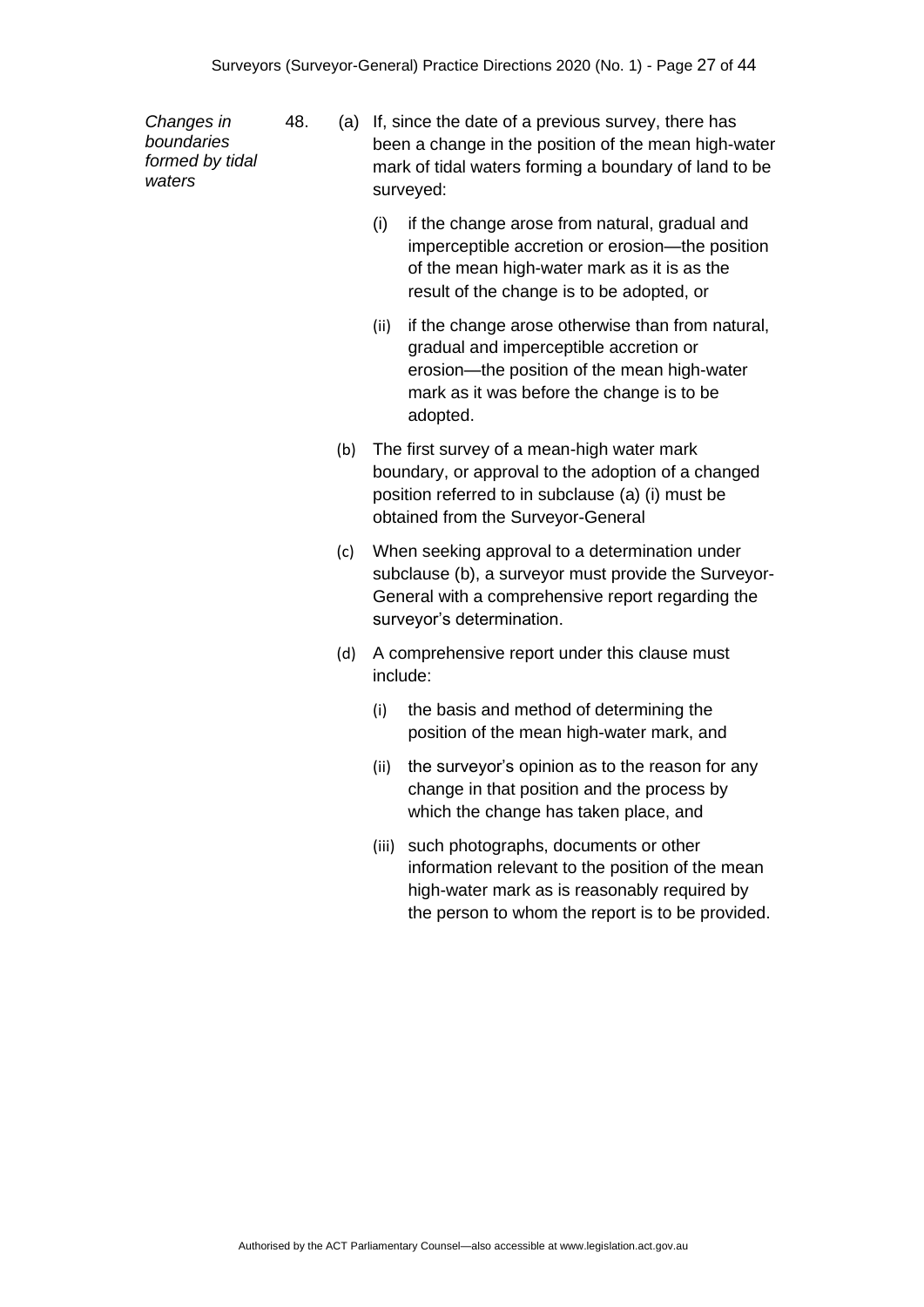*Changes in boundaries formed by lakes, streams and natural features*

- 49. (a) If, since the date of a previous survey, there has been a change in the position of the bank of a lake forming a boundary of land to be surveyed, then, in any subsequent survey, the position of the bank, as it was before the change, must be adopted.
	- (b) If, since the date of a previous survey, there has been a change in the position of the bank of a stream, or of some other natural feature, forming a boundary of land to be surveyed, then, in any subsequent survey:
		- (i) for any change arising from natural, gradual and imperceptible accretion or erosion, the position of the bank or natural feature, as it is as a result of the change, must be adopted, or
		- (ii) for any change arising otherwise than from natural, gradual and imperceptible accretion or erosion, the position of the bank or natural feature, as it was before the change, must be adopted.
	- (c) A surveyor who determines a new position for the bank of a stream, or for a natural feature, in connection with a survey carried out for the purposes of lodging a survey plan with a public authority, must lodge, together with the survey plan, a comprehensive report regarding the surveyor's interpretation of the new position. The report is to include:
		- (i) the basis and method of determining the position of the bank of stream or natural feature, and
		- (ii) the surveyor's opinion as to the reason for any change in that position and the process by which the change has taken place, and
		- (iii) such photographs, documents or other information relevant to the position of the bank of stream or natural feature as is reasonably required by the person to whom the report is to be provided.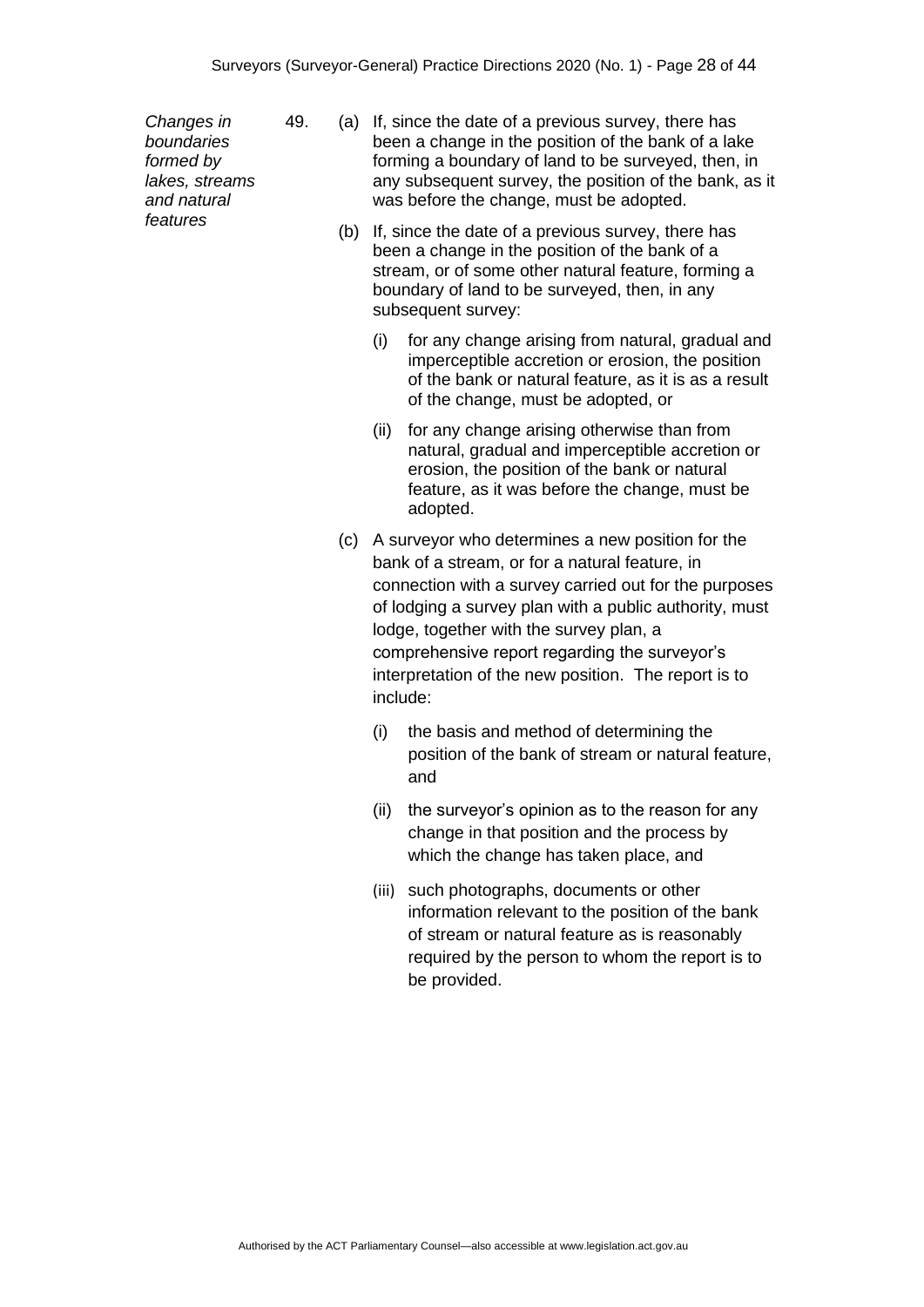*References to high water mark, tidal waters, lakes streams and other natural features in previous surveys*

50. For the purposes of preparing a survey, in any previous survey plan or other description of land:

- (a) a reference to high-water mark is taken to be a reference to mean high-water mark, and
- (b) a reference to, or description of, a boundary that abuts tidal waters is taken to be a reference to, or description of, a boundary that abuts mean highwater mark, and
- (c) a reference to a bank of a lake or stream is taken to be a reference to the limit of the bed of the lake or stream, and
- (d) a reference to, or description of, a boundary that abuts a lake or stream is taken to be a reference to, or a description of, a boundary that abuts the limit of the bed of the lake or stream, unless a contrary intention appears.
- 51. A survey plan that shows a natural feature boundary:
	- (a) must describe the natural feature, and
	- (b) must indicate the boundary by a spline curve that generally follows the position of the boundary, and
	- (c) must include a table of sequential bearings and distances that accurately locates each change in direction of the natural feature, and
	- (d) must show the connection between terminals of the natural feature for each parcel.

*Method of showing natural features boundaries on plans*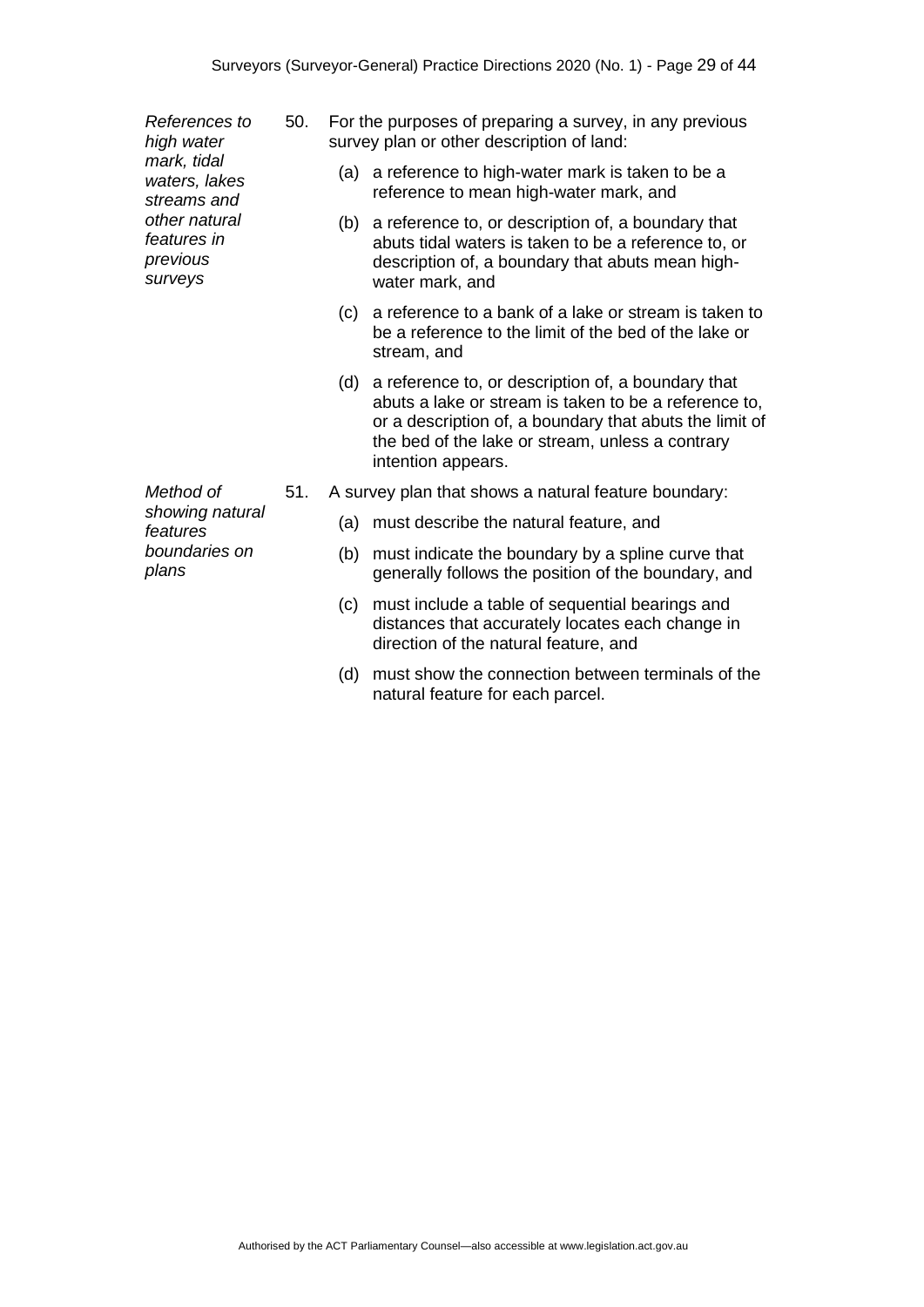# **Division 6 – Field notes**

#### **Directions 52 – 58**

<span id="page-29-1"></span><span id="page-29-0"></span>

| <b>Field Notes</b>               | 52. |     | (a) A surveyor shall make neat, precise, complete and<br>readily intelligible field notes of every survey.                                                                               |
|----------------------------------|-----|-----|------------------------------------------------------------------------------------------------------------------------------------------------------------------------------------------|
|                                  |     | (b) | Facts, readings and observations must be recorded<br>immediately after they are ascertained.                                                                                             |
|                                  |     | (c) | A surveyor must keep an archive of:                                                                                                                                                      |
|                                  |     |     | all field notes made by the surveyor, with<br>(i)<br>indexes and cross-references set out in a<br>manner that facilitates the preparation of a<br>complete and accurate survey plan, and |
|                                  |     |     | all other information and documentation relevant<br>(ii)<br>to those field notes.                                                                                                        |
|                                  |     | (d) | A surveyor's field notes must include:                                                                                                                                                   |
|                                  |     |     | the nature and position of any survey mark<br>(i)<br>found by the surveyor, and                                                                                                          |
|                                  |     |     | the nature of any survey mark (other than a peg)<br>(ii)<br>placed by the surveyor.                                                                                                      |
|                                  |     |     | (iii) All other information relevant to the survey.                                                                                                                                      |
|                                  |     | (e) | No erasures shall be made and all amendments shall<br>be initialled by the surveyor.                                                                                                     |
| Surveyor to<br>retain electronic | 53. | (a) | If a survey has been recorded in whole or in part by<br>electronic methods other than GNSS methods:                                                                                      |
| records                          |     |     | (i)<br>an electronic copy of all recorded data, and                                                                                                                                      |
|                                  |     |     | (ii)<br>a copy of the reduced data or positional results,                                                                                                                                |
|                                  |     |     | must be retained in a form that facilitates the<br>preparation of a complete and accurate survey plan.                                                                                   |
|                                  |     |     | (b) If a survey has been recorded in whole or in part by<br><b>GNSS methods:</b>                                                                                                         |
|                                  |     |     | an electronic copy of all recorded data, and<br>(i)                                                                                                                                      |
|                                  |     |     | (ii)<br>a copy of the reduced baseline or positional<br>results,                                                                                                                         |
|                                  |     |     | must be retained in a form that facilitates the<br>preparation of a complete and accurate survey plan.                                                                                   |
| Disclosure of<br>difficulties    | 54. |     | A surveyor shall disclose any doubt, discrepancy or<br>difficulty suggested by or encountered in a survey in the<br>field notes.                                                         |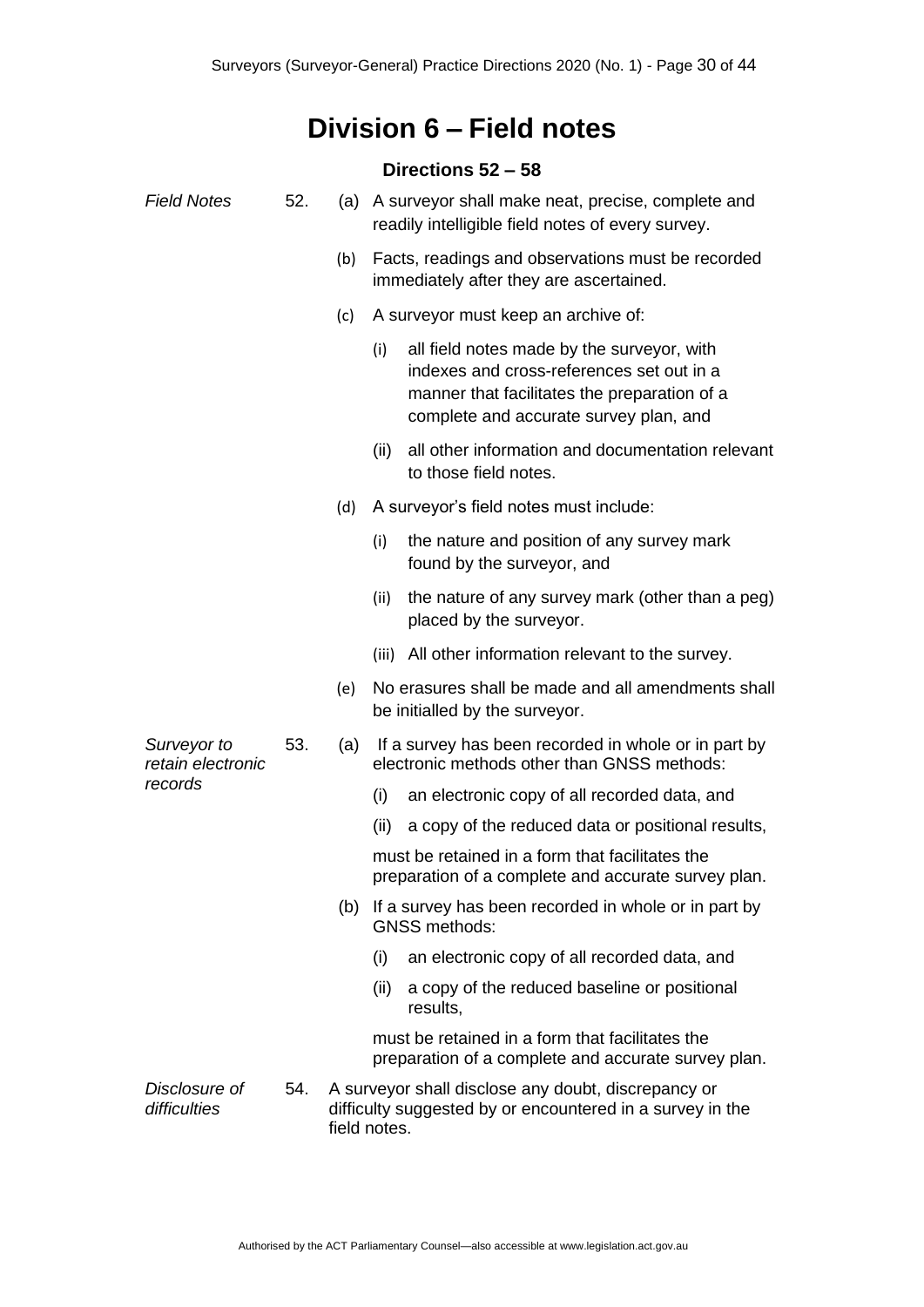| Datum line to<br>be recorded                      | 55. |     | A surveyor must clearly indicate in the surveyor's field<br>notes the datum line of the survey and the origin of the<br>orientation adopted.                                                                                                                                                                                              |
|---------------------------------------------------|-----|-----|-------------------------------------------------------------------------------------------------------------------------------------------------------------------------------------------------------------------------------------------------------------------------------------------------------------------------------------------|
| Landmarks to<br>be recorded                       | 56. |     | A surveyor should record the names of estates, houses,<br>roads, rivers, creeks, lakes and the like, and house<br>numbers, as far as they are material to the survey and<br>ascertainable by the surveyor.                                                                                                                                |
| Surveyor to sign<br>and date field<br>notes       | 57. | (a) | In the case of a survey that has been performed by a<br>surveyor personally or under the surveyor's<br>supervision, the surveyor must personally sign, date<br>and retain each page or sheet of the field notes and<br>(in the case of a survey recorded by electronic<br>means) each page or sheet of the reduced and<br>formatted data. |
|                                                   |     |     | (b) Before signing each page or sheet, the surveyor<br>must be satisfied that the notes are accurate and that<br>the date the work was performed is recorded.                                                                                                                                                                             |
| Recording<br>angles,<br>bearings and<br>distances | 58. | (a) | All angles and bearings must be observed and<br>recorded in degrees, minutes and seconds, and<br>expressed clockwise from zero through to 360<br>degrees.                                                                                                                                                                                 |
|                                                   |     | (b) | All distances must be measured and recorded in<br>metres.                                                                                                                                                                                                                                                                                 |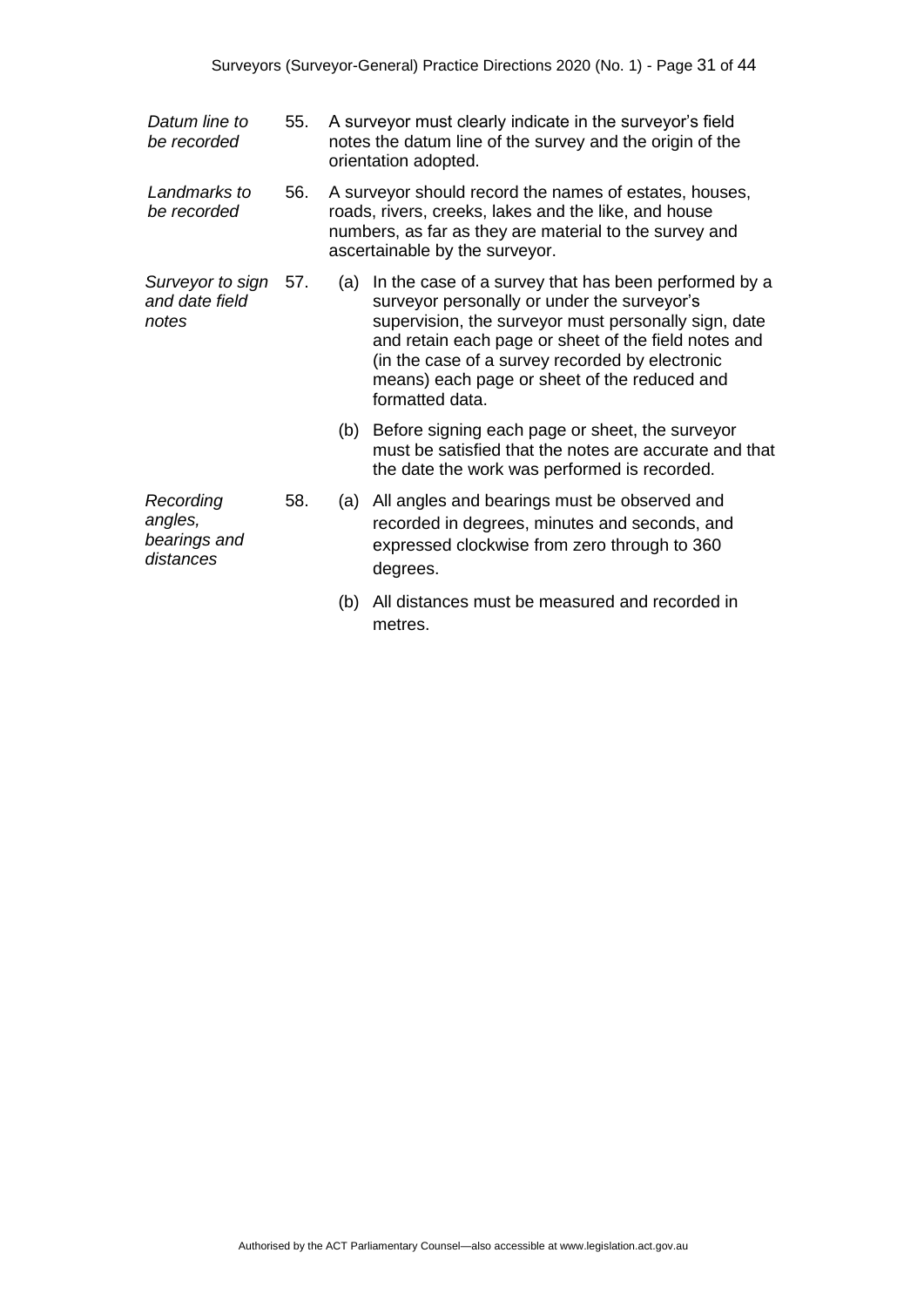# **Division 7 – Survey Plans**

### **Directions 59 – 65**

<span id="page-31-1"></span><span id="page-31-0"></span>

| Plans to be<br>lodged promptly          | 59. | (a) | Plans of survey must be lodged with the Surveyor-<br>General no later than 12 months after completion of<br>the survey.                                                                                                                    |
|-----------------------------------------|-----|-----|--------------------------------------------------------------------------------------------------------------------------------------------------------------------------------------------------------------------------------------------|
|                                         |     | (b) | All marking as required in Division 4 of these<br>Directions must be completed prior to lodgement<br>unless an exemption is granted by the Surveyor-<br>General.                                                                           |
|                                         |     | (c) | All distances on the plan shall be shown as horizontal<br>ground distances, expressed in metres.                                                                                                                                           |
| Standards for<br>plans                  | 60. | (d) | Guideline No. 6, "Deposited Plans, Standards and<br>Procedures" may be reviewed by the Surveyor-<br>General, and promulgated as a notifiable instrument.                                                                                   |
|                                         |     | (e) | Plans may be rejected for examination in accordance<br>with Guideline No. 6.                                                                                                                                                               |
| Datum to be<br>shown                    | 61. |     | A surveyor shall show the datum line of the orientation of a<br>survey in the plan by distinguishing letters 'A' and 'B' placed<br>at the terminals thereof and the nature of the marks defining<br>the datum line shall be noted therein. |
| Description of                          | 62. |     | A surveyor shall indicate on the plan:                                                                                                                                                                                                     |
| marks and<br>connections to<br>be shown |     |     | (a) the nature of any corner or line mark placed which is<br>not a peg;                                                                                                                                                                    |
|                                         |     |     | (b) the nature of any reference mark placed together with<br>the relevant connections;                                                                                                                                                     |
|                                         |     | (c) | the nature of any reference mark or CRM found and<br>connected to, together with the relevant connections;<br>and                                                                                                                          |
|                                         |     | (d) | closed connections between control marks.                                                                                                                                                                                                  |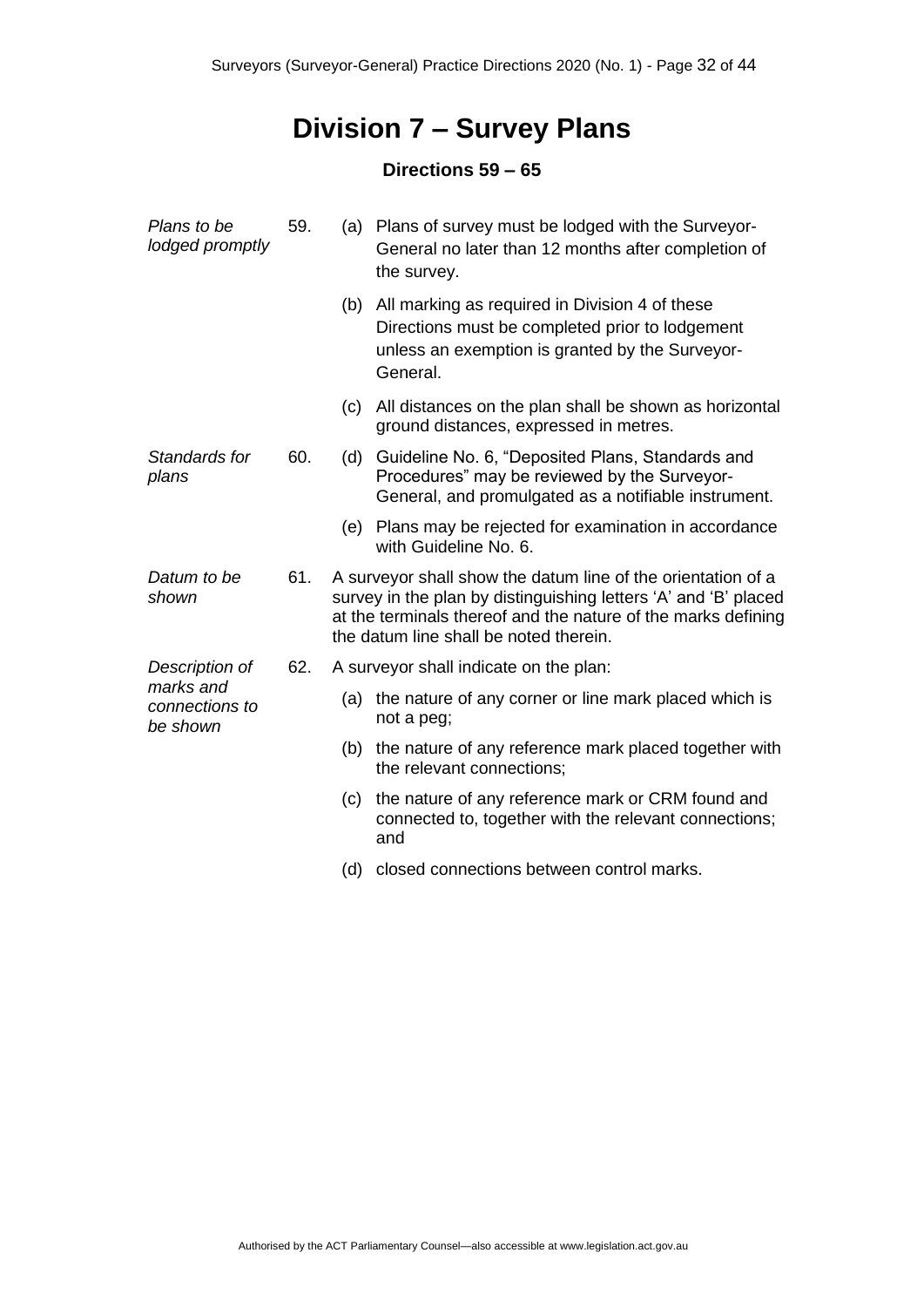*Information to be shown on Plan*

- 63. A surveyor shall show in a plan of survey:
	- (a) the nature of all boundaries at the time of the survey, irrespective of how they are marked or defined; and
		- (i) if a wall is on a boundary, the boundary shall be described in the plan as 'face of wall' or 'passing through wall', or otherwise, as appropriate: A wall shall not be described as a 'party wall' except in accordance with Section 32 of the City Area Leases Ordinance 1936, as applied and modified by Section 5 of the National Lands Ordinance 1989 for National Land, and/or Sections 27 and 28 of the *Common Boundaries Act 1981* for Territory Land;
	- (b) the description, width and where practicable, height of all walls used in common and the position of the boundary therein;
	- (c) the location and description (including the age, nature, construction material, and if practicable, height) and the relationship to the boundary of any permanent structure (including any fence):
		- (i) that is within one metre of the boundary of the land surveyed, or
		- (ii) that is otherwise relevant to the boundary
	- (d) A surveyor shall disclose any doubt, discrepancy or difficulty suggested by or encountered in a survey in the plan thereof or in an annexure thereto or in an accompanying report.
	- (e) Where boundaries have been wholly or partly compiled or computed, a notation to that effect shall be shown on the plan.
- 64. A survey plan that includes lines derived from GNSS observations, from photogrammetric or remote sensing means, must indicate which of those lines have been so derived.

*GNSS and remote sensing derived lines to be indicated*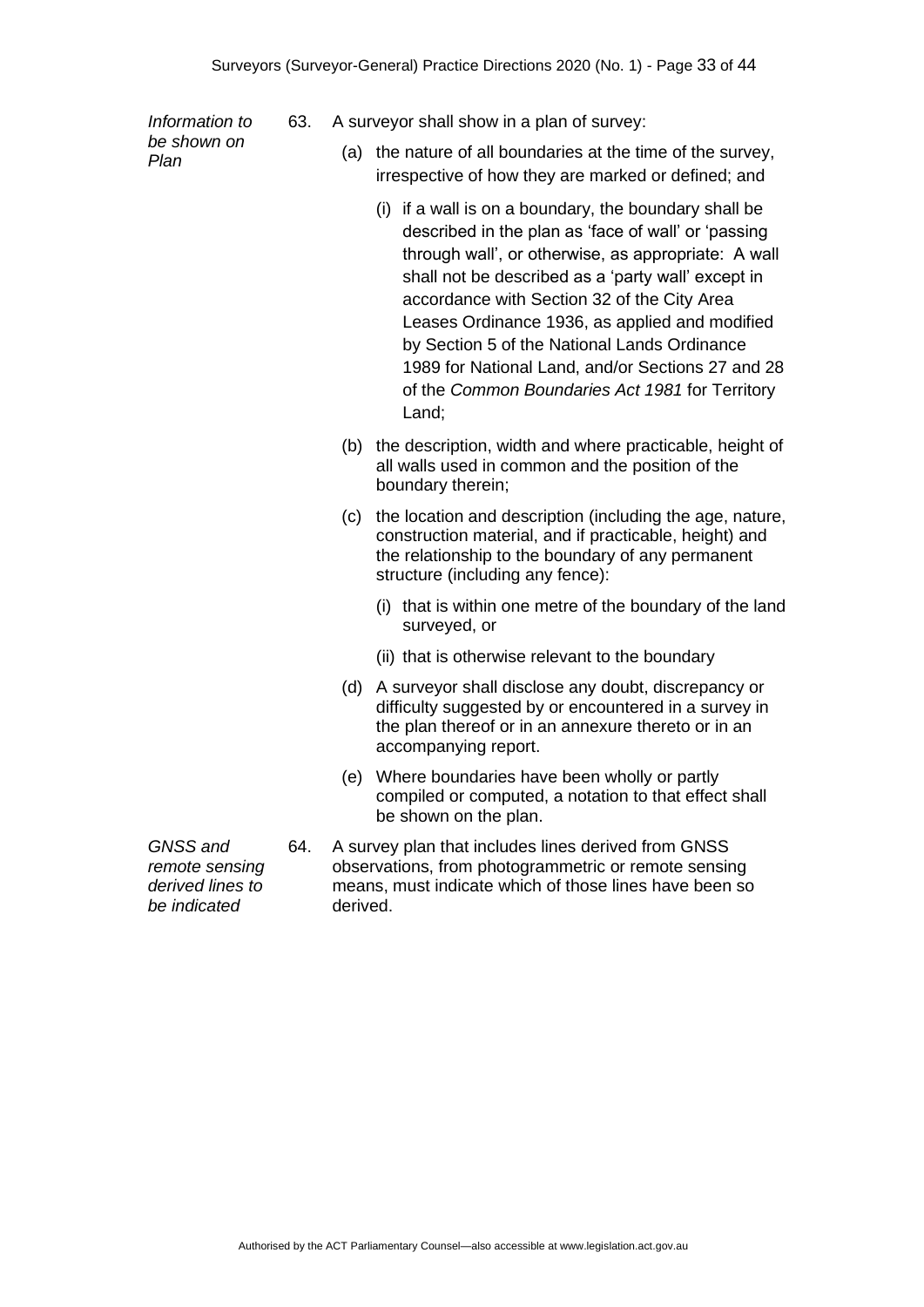- *Certification* 65. (a) Where a surveyor is required to furnish a plan of survey for lodgement at the Registrar-General's Office the surveyor shall endorse thereon a certificate in or to the effect of Form 3 in Schedule 1 to these Directions.
	- (b) Such certification must be an original electronic certificate made by the surveyor's signature that has been registered/lodged with the Surveyor-General
	- (c) Such certificate may be incorporated in any certificate required by any law to be endorsed on such plan.
	- (d) Unless prior written approval is obtained from the Surveyor-General, such certification must not be issued until all survey marks required to be placed in connection with the survey have been duly placed.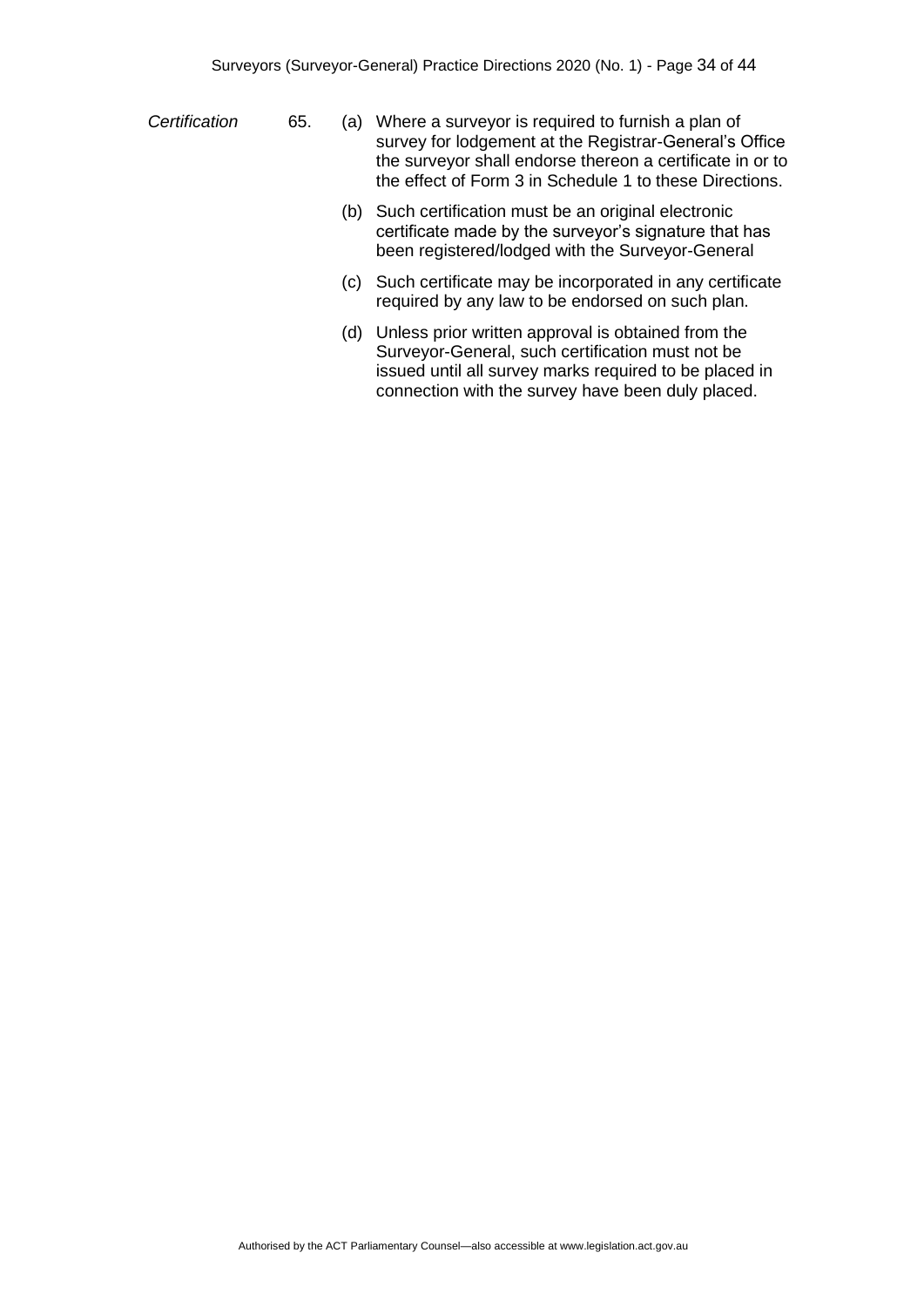# **Division 8 – Stratum Surveys**

#### **Direction 66**

<span id="page-34-1"></span><span id="page-34-0"></span>

| Requirements<br>for stratum | 66. |     | Where a plan of survey of a stratum is required the surveyor<br>shall:                                                                                                                                                                                                                                                       |  |  |  |
|-----------------------------|-----|-----|------------------------------------------------------------------------------------------------------------------------------------------------------------------------------------------------------------------------------------------------------------------------------------------------------------------------------|--|--|--|
| surveys                     |     | (a) | mark at ground level the projection of the extremities<br>of the stratum block and relate it to existing<br>boundaries and occupations or, pursuant to Direction<br>34, place reference marks adjacent to the stratum<br>block which will be stable, durable and accessible;                                                 |  |  |  |
|                             |     | (b) | complete the survey, once building construction has<br>reached a stage where all relevant structures have<br>been constructed and are suitable for boundary re-<br>definition purposes.                                                                                                                                      |  |  |  |
|                             |     | (c) | define the stratum by dimensions of regular, or<br>description of irregular surfaces;                                                                                                                                                                                                                                        |  |  |  |
|                             |     | (d) | delineate on the plan the extent of any easement and<br>fully describe its purpose and limits;                                                                                                                                                                                                                               |  |  |  |
|                             |     | (e) | show on the plan elevations and sections sufficient to<br>delineate the stratum blocks using reduced levels<br>based on the AHD;                                                                                                                                                                                             |  |  |  |
|                             |     | (f) | verify AHD reduced levels by closed height difference<br>between three control marks, the AHD reduced levels<br>of which have been obtained from the ACT<br>Government Survey Control Mark Register within 3<br>months before completion of the survey and are to an<br>accuracy of Class LC or better, as specified in SP1; |  |  |  |
|                             |     | (g) | show on the plan the position and reduced level of at<br>least two reference marks or survey control marks<br>adjacent to the subject land; and                                                                                                                                                                              |  |  |  |
|                             |     | (h) | determine all reduced levels to an accuracy of Class<br>LC or better, as specified in SP1.                                                                                                                                                                                                                                   |  |  |  |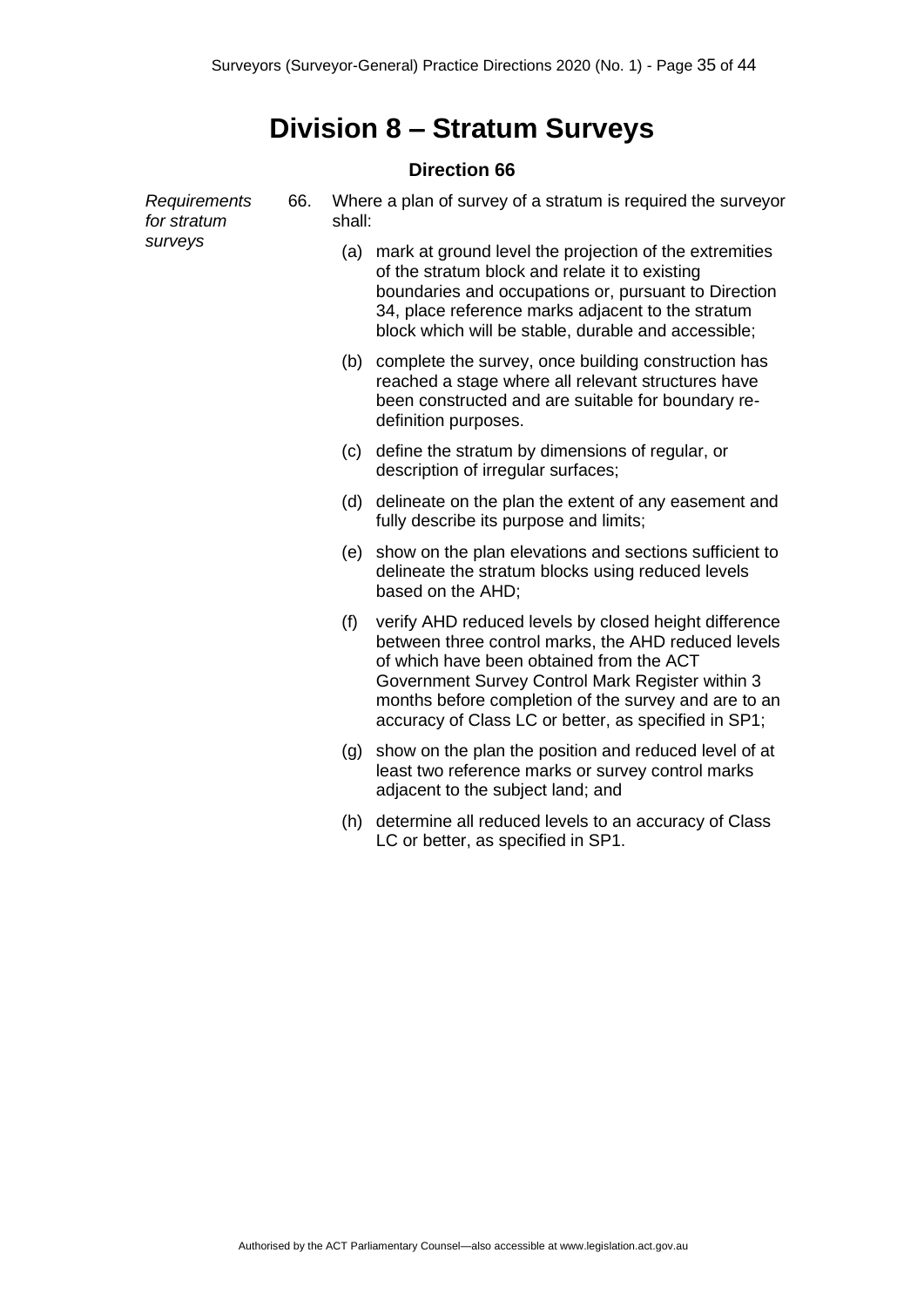# **Division 9 – Community Title**

#### **Direction 67**

<span id="page-35-1"></span><span id="page-35-0"></span>*Survey and plan requirements* References to roads in these Directions include private roads, or easements for access within a community title, unless the Surveyor-General has provided written advice to the contrary.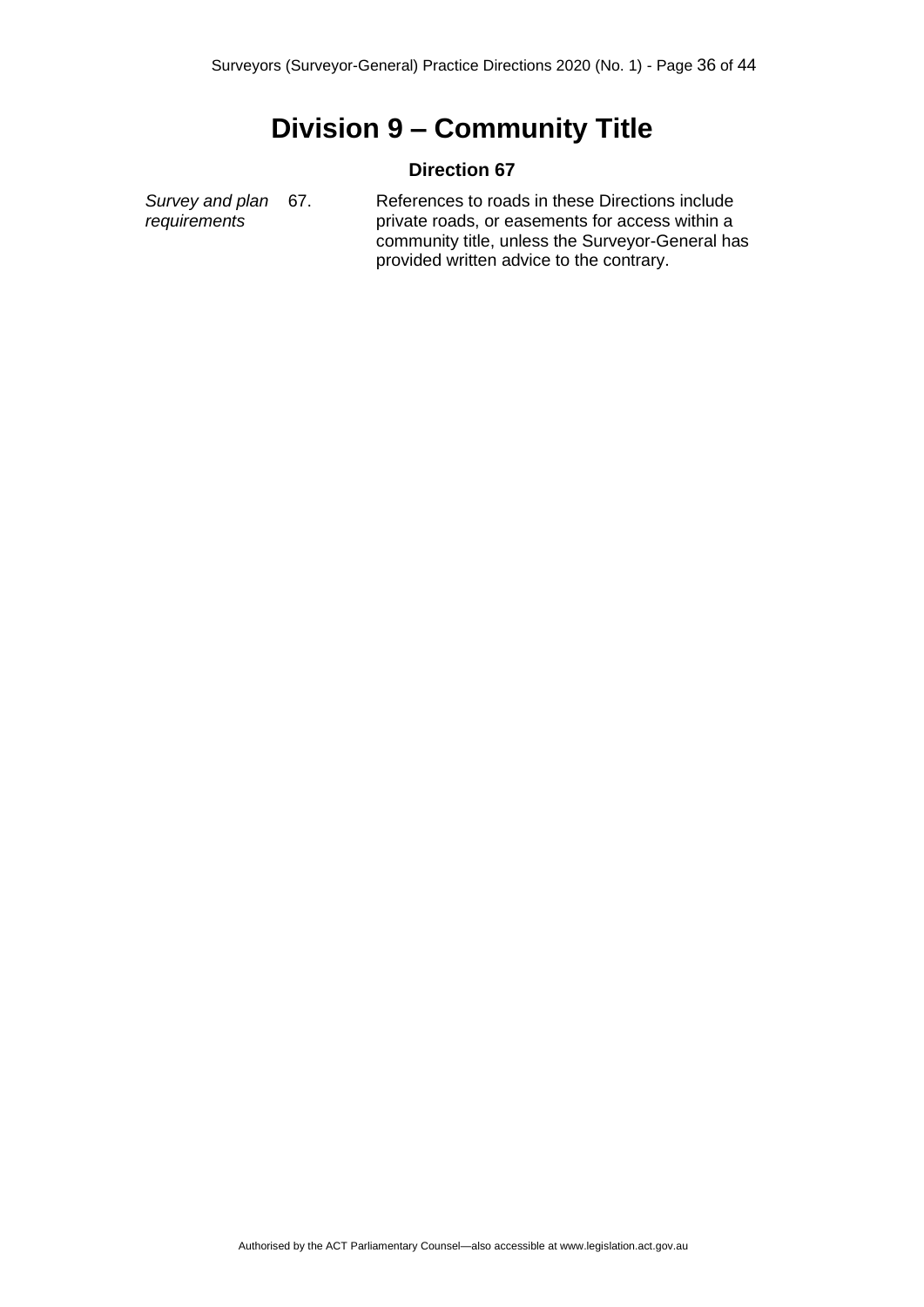## **Division 10 – Unit Title**

#### **Direction 68**

#### **Legislative requirements**

<span id="page-36-1"></span><span id="page-36-0"></span>

| Related<br>legislation and<br>directions | 68. | a)  | Directions within this Division and Guideline No. 17<br>are supplementary to the requirements of the Unit<br>Titles Act 2001 and associated regulations. In the<br>event of an inconsistency between the Act or<br>regulation and these Directions, the former take<br>precedence. |
|------------------------------------------|-----|-----|------------------------------------------------------------------------------------------------------------------------------------------------------------------------------------------------------------------------------------------------------------------------------------|
|                                          |     | (b) | In carrying out a survey for the preparation of a Units<br>Plan within the meaning of the <i>Unit Titles Act 2001</i> a                                                                                                                                                            |

Plan within the meaning of the *Unit Titles Act 2001*, a surveyor shall undertake the survey in accordance with this Division. The provision of Directions 6, 7, 8, 14, 17, 22 (b), and 52 to 58 both inclusive (but no other provision of these Directions) shall apply in respect thereof.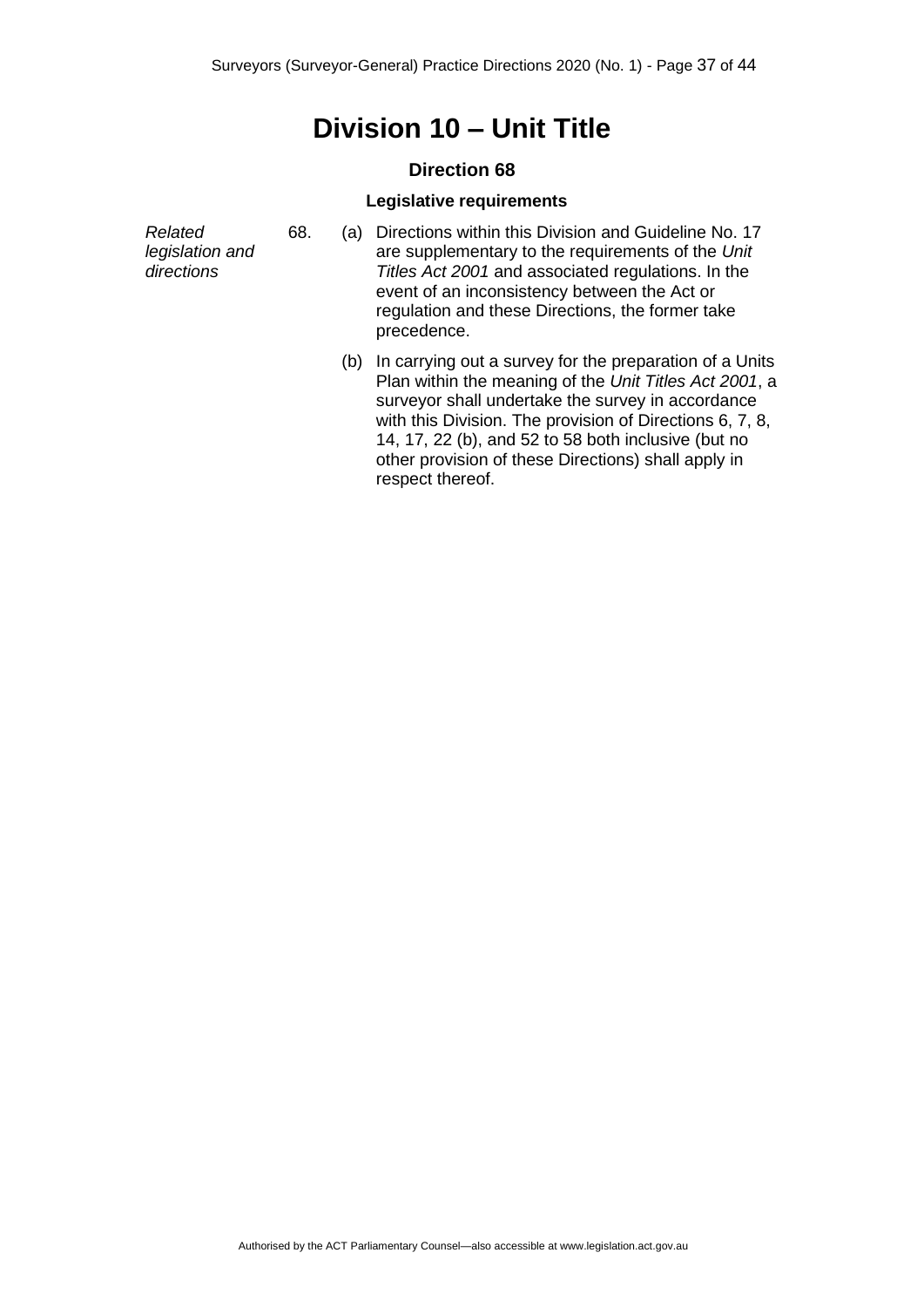## S**chedule** 1 **- Forms**

**Form 1 (Direction 7)**

<span id="page-37-1"></span><span id="page-37-0"></span>

|  |  | <b>Surveyors Practice Directions</b> |
|--|--|--------------------------------------|
|--|--|--------------------------------------|

*Surveyors Act 2007*

To the owner of..............................................................................................................

*(insert reference to land proposed to be entered)*

In pursuance of Section 45 of the *Surveyors Act 2007* notice is hereby given that I, the undersigned registered Surveyor, intend to enter the above mentioned land on ....................................................................for the purpose of making a survey.

*(insert dates of proposed entry)*

Dated this .................................... day of .............................................. 20 ..........

(Signature).........................................................

Registered Surveyor

(Address) .........................................................

#### **Form 2 (Direction 10)**

<span id="page-37-2"></span>Surveyors Practice Directions

*Surveyors Act 2007*

I ....................................................................... of .......................................................................

a surveyor registered under the *Surveyors Act 2007* hereby certify that the survey represented in this plan, being a survey which does not require strict accuracy was made in accordance with Direction 10 of the Surveyors Practice Directions.

(Signature).........................................................

(Date).........................................................

#### **Form 3 (Direction 65)**

<span id="page-37-3"></span>Surveyors Practice Directions

*Surveyors Act 2007*

I ....................................................................... of...........................................................

a surveyor registered under the *Surveyors Act 2007* hereby certify that the survey represented on this plan is accurate and has been made in accordance with the Surveyors Practice Directions and was completed on ...............................................

> (Signature)......................................................... (Date).........................................................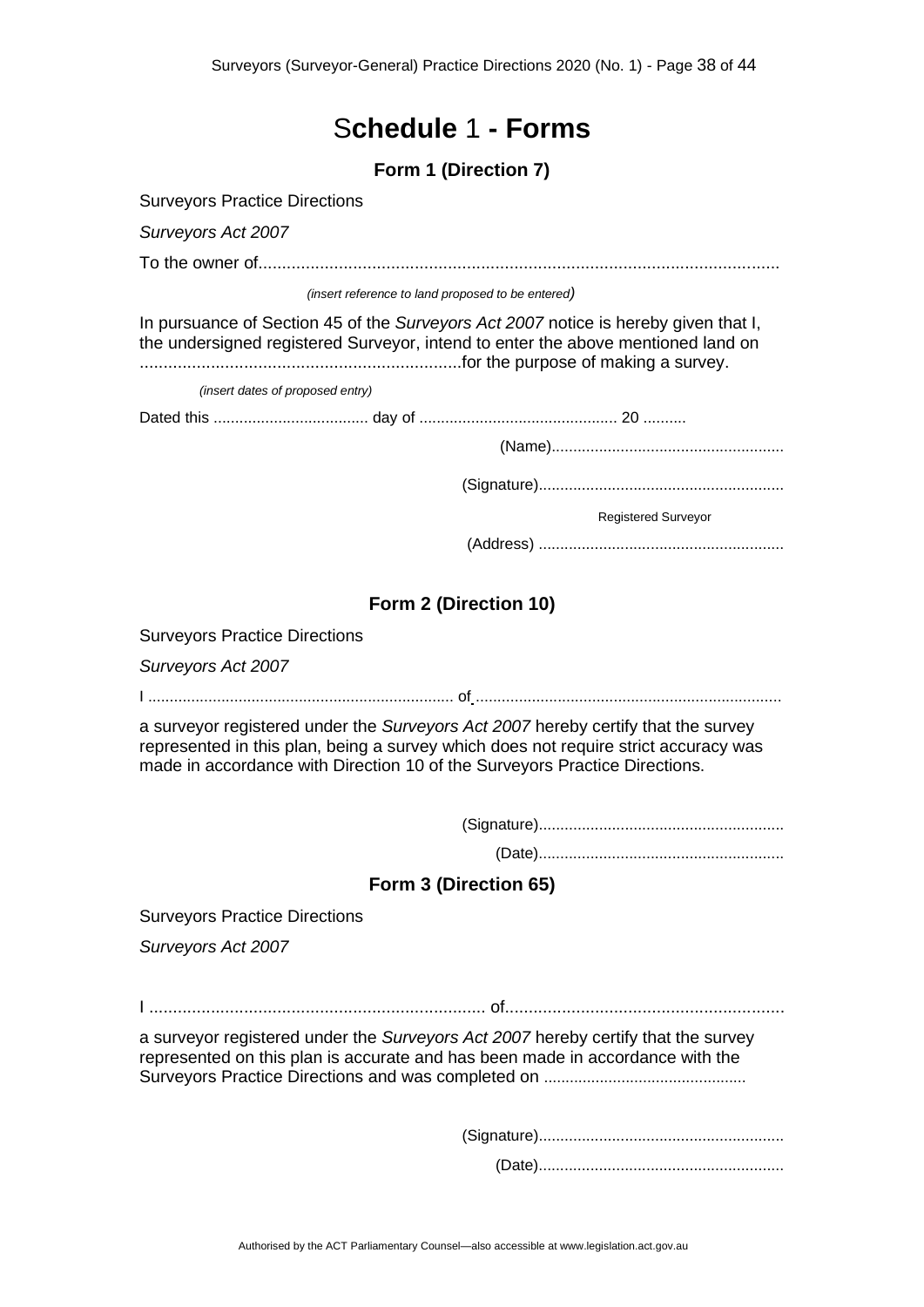# <span id="page-38-0"></span>**Schedule 2 – Datums and Mapping Projections**

#### **Australian Capital Territory Standard Grid Coordinates (SGC)**

#### <span id="page-38-1"></span>**Horizontal Datum:**

The Australian Capital Territory Standard Grid Coordinates (SGC) system is based upon the Australian Geodetic Datum as proclaimed in the *Commonwealth Gazette No. 84* of 6 October 1966 (AGD66).

This datum is described fully in the National Mapping Council of Australia (now the Intergovernmental Committee on Surveying and Mapping (ICSM)) Special Publication No. 10 (SP10) titled 'The Australian Geodetic Datum Technical Manual'.

#### **Projection:**

Standard Grid Coordinates are derived from a Transverse Mercator projection of latitudes and longitudes on the AGD66. This grid has the following parameters:

Coordinates are in metres;

Central Meridian

149 degrees 00 minutes 33.46139 seconds east of Greenwich (Stromlo Trigonometrical Station);

False Origin

Based on Stromlo Trigonometrical Station having:

- Latitude: 35 degrees 19 minutes 03.85060 seconds south of the equator
- Longitude: 149 degrees 00 minutes 33.46139 seconds east of Greenwich
- Grid coordinates of E 200 000.000 metres

N 600,000.000 metres

• The Scale Factor at the Central Meridian is 1.000 086

#### **Vertical Datum:**

The Australian Height Datum (AHD) is the official height datum in the Australian Capital Territory, as defined in the GDA2020 Technical Manual.

For further information on SGC see:

Wellspring, K. H., *Some aspects of the conversion from imperial to metric coordinates in the Australian Capital Territory*, Technical papers of the 16<sup>th</sup> Australian Survey Congress, Canberra, Australia, 1973.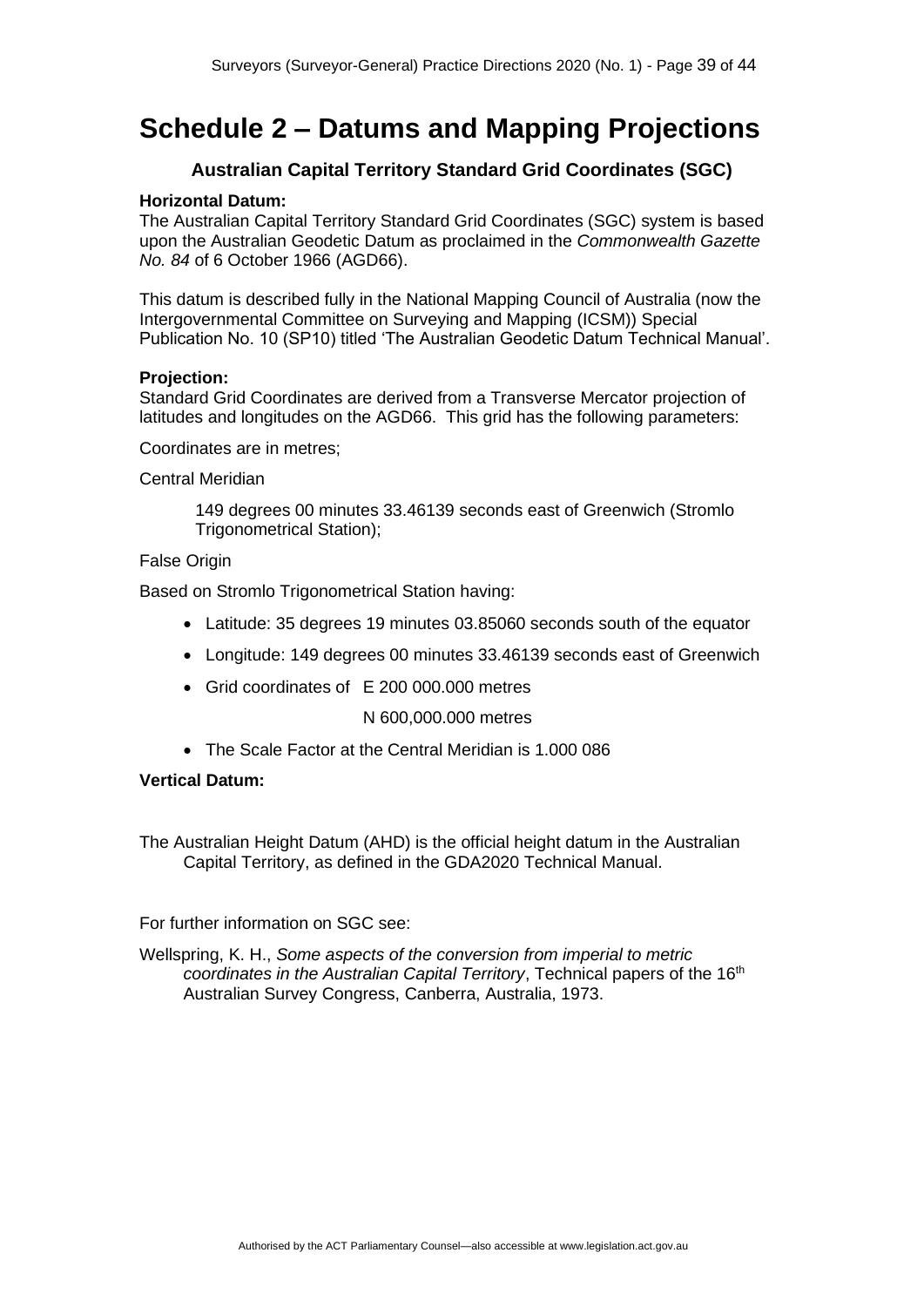# <span id="page-39-0"></span>**Schedule 3 – Supervision of Persons by Registered Surveyors**

#### **S3-1 Background**

<span id="page-39-1"></span>*'*Supervision*'* may be defined as the act, process or function of overseeing, directing or managing work, workers or a project.

The supervising surveyor has an important role in guiding the training of future professionals and also has certain obligations in undertaking the preparation and instruction of a supervised person.

A supervising surveyor must provide appropriate direction to employed persons and should provide guidance and direction in relation to the preparation of a person for relevant NSW Board of Surveying and Spatial Information (the Board) examinations. Supervision may be through the exercise of general supervision and/or immediate supervision in both field and office environments.

This document (Schedule 3) provides guidance to surveyors regarding their role and responsibilities regarding professional supervision of their employees.

#### <span id="page-39-2"></span>**S3-2 Objectives of supervision of persons by Registered Surveyors**

The supervising surveyor is responsible for ensuring that the supervised person is aware of the importance of the surveyor's role in:

- maintaining the integrity of the cadastre and the high quality of surveys;
- providing professional and high quality services to the public;
- producing high quality survey outcomes in accordance with legislative requirements;
- ensuring that work is undertaken in a safe and responsible manner (WHS) and in accordance with other relevant legislation; *and*
- a continuing professional responsibility to the wider surveying profession.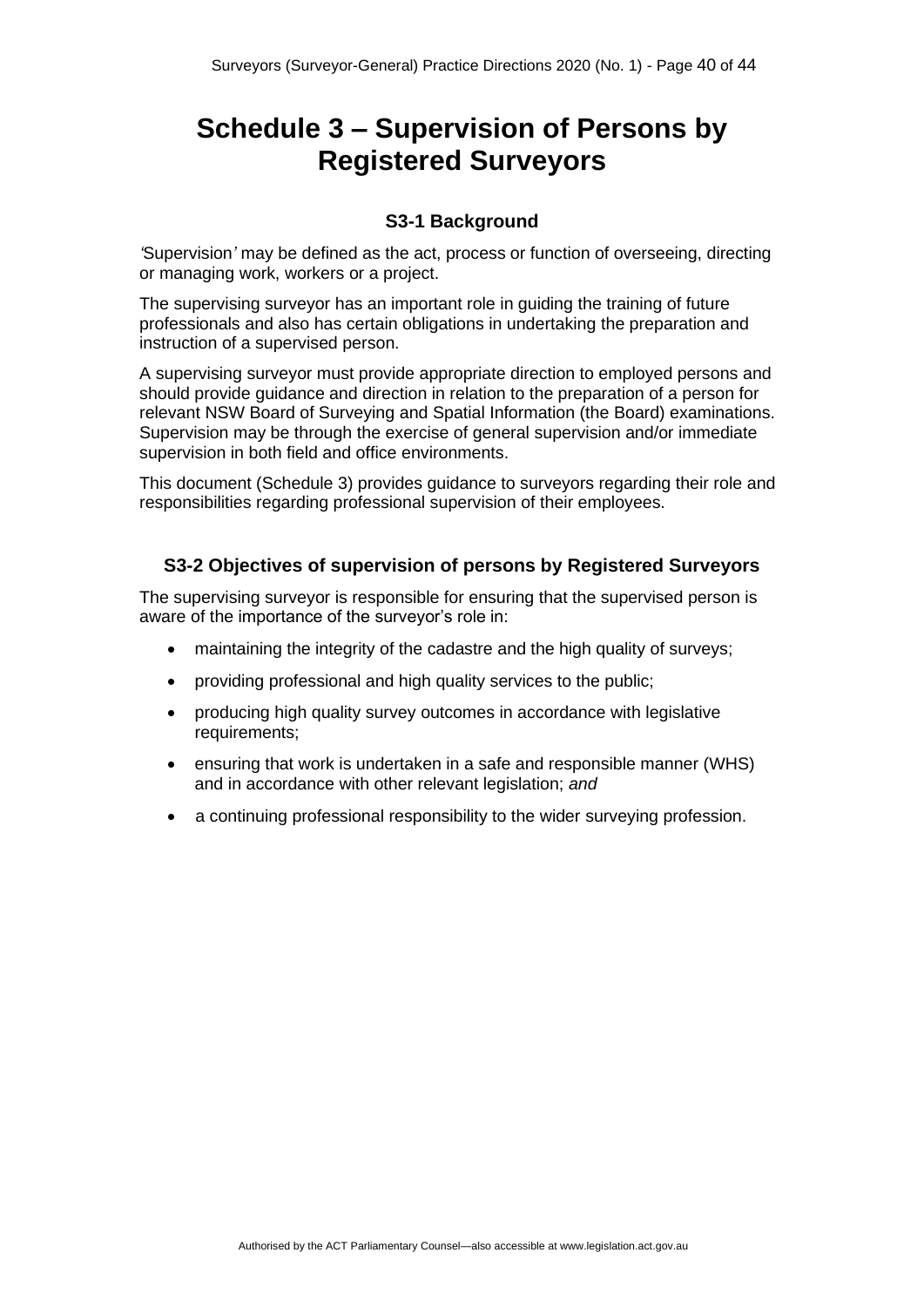#### **S3-3 Definitions**

<span id="page-40-0"></span>A 'supervising surveyor' means a person who either:

- (a) supervises the activities of others in order to fulfil legal and professional responsibilities and obligations; or
- (b) has agreed to supervise a graduate

#### or both, and is a **registered surveyor.**

A supervised person may include:

- an unqualified person who acts under the registered surveyor's direction and assists the registered surveyor in the performance of the registered surveyor's legal and professional responsibilities;
- a survevor's assistant:
- a graduate of surveying;
- a student of surveying;
- a person holding a recognised qualification as determined by the Board;
- a candidate for examination *or*;
- other such person as the Surveyor-General may determine from time to time.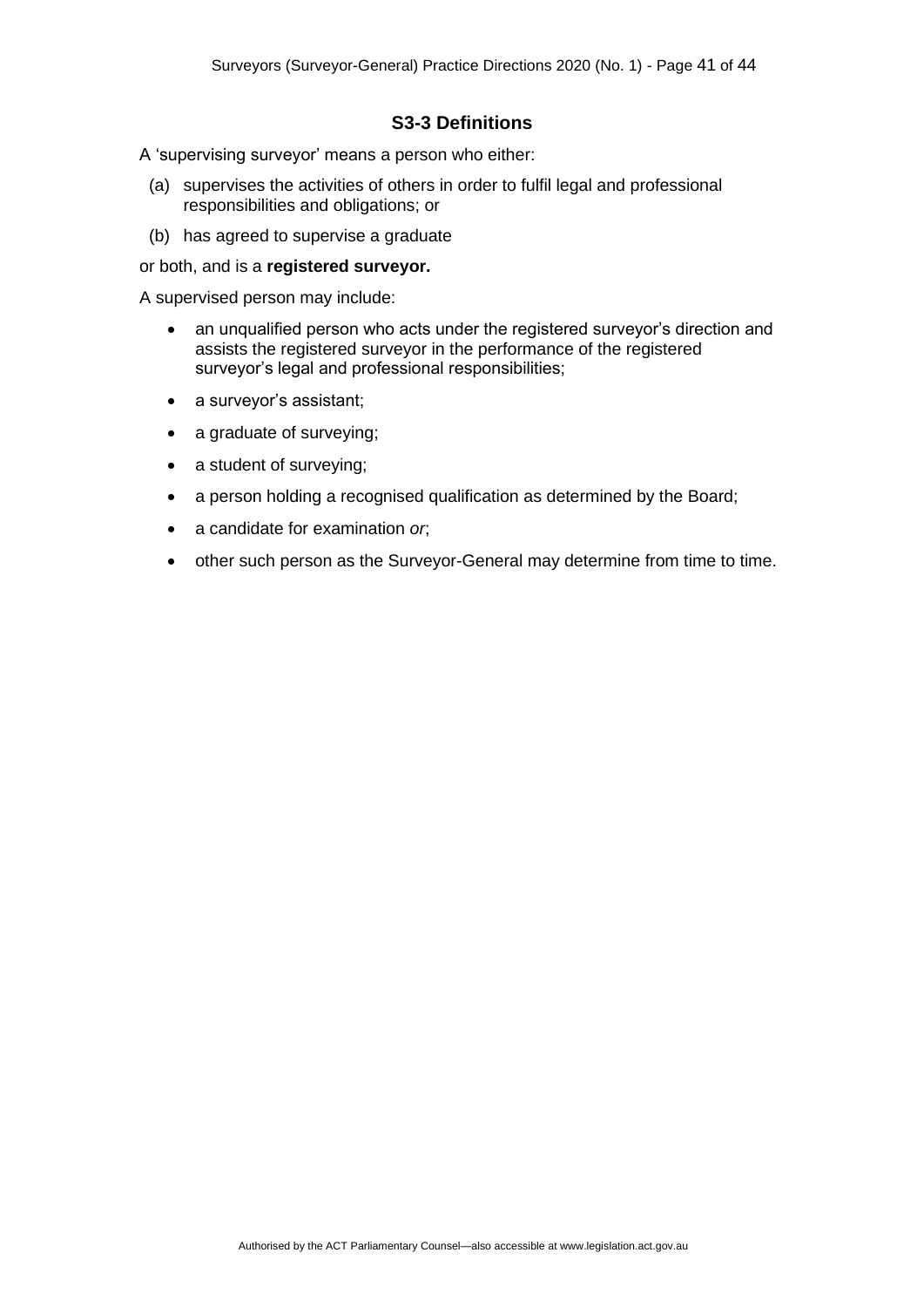#### **S3-4 Levels of Supervision – 'Immediate' and 'General'**

<span id="page-41-0"></span>A supervising surveyor:

- is solely responsible for surveys carried out under the surveyor's supervision, *and*
- is responsible for the health and safety at work of the supervised person in accordance with relevant ACT and Commonwealth legislation.
- should exercise a standard of supervision that will ensure the survey reflects the surveyor's professional responsibilities and complies with relevant statutes.

It is a matter for the supervising surveyor in the circumstances relating to each individually supervised person as to the level of oversight required and to ensure that the supervised person is capable of carrying out their role at their level of ability. In relation to survey graduates and students of surveying, this involves an exposure to a broad range of surveys and experience to appropriately prepare them for their future role as professional surveyors.

The extent of supervision required will vary according to the experience, skills and ethics of the supervised person.

The following information is provided for guidance only and is not intended to be an exhaustive list of matters which may be considered by a supervising surveyor in the exercise of the role.

Regarding *immediate supervision*, the supervising surveyor is expected to have a significant level of involvement with the supervised person. This includes but is not necessarily restricted to:

- briefing the supervised person on the purpose and details of their required duties before the supervised person commences involvement with the survey and associated tasks;
- accompanying the supervised person on site at the early stage of the supervised person's training;
- being present on sufficient occasions to ensure that the supervised person's questions and issues are able to be addressed expeditiously;
- inspecting the marking and physical aspects of the survey and associated tasks, including but not limited to field notes, closes, etc., upon completion and effecting checks and verification of the supervised person's work such as to be confident of the quality and accuracy of the work produced. Again it is noted that the supervising surveyor is solely responsible for the correctness of the surveys undertaken by a supervised person under their supervision and direction;
- discussing all aspects of the survey at the completion of the work.

The supervising surveyor should consider when the level or frequency of 'immediate' supervision could be reduced. Such a decision should consider the demonstrated ability of the supervised person to plan and implement a work program, and assume a leadership role in undertaking surveys.

In relation to *general supervision,* the supervising surveyor continues to be wholly responsible for the work of the supervised person. However, the level of oversight and review is reduced as compared to immediate supervision. This reflects the confidence that the supervising surveyor has in the knowledge, skill and competency of the supervised person.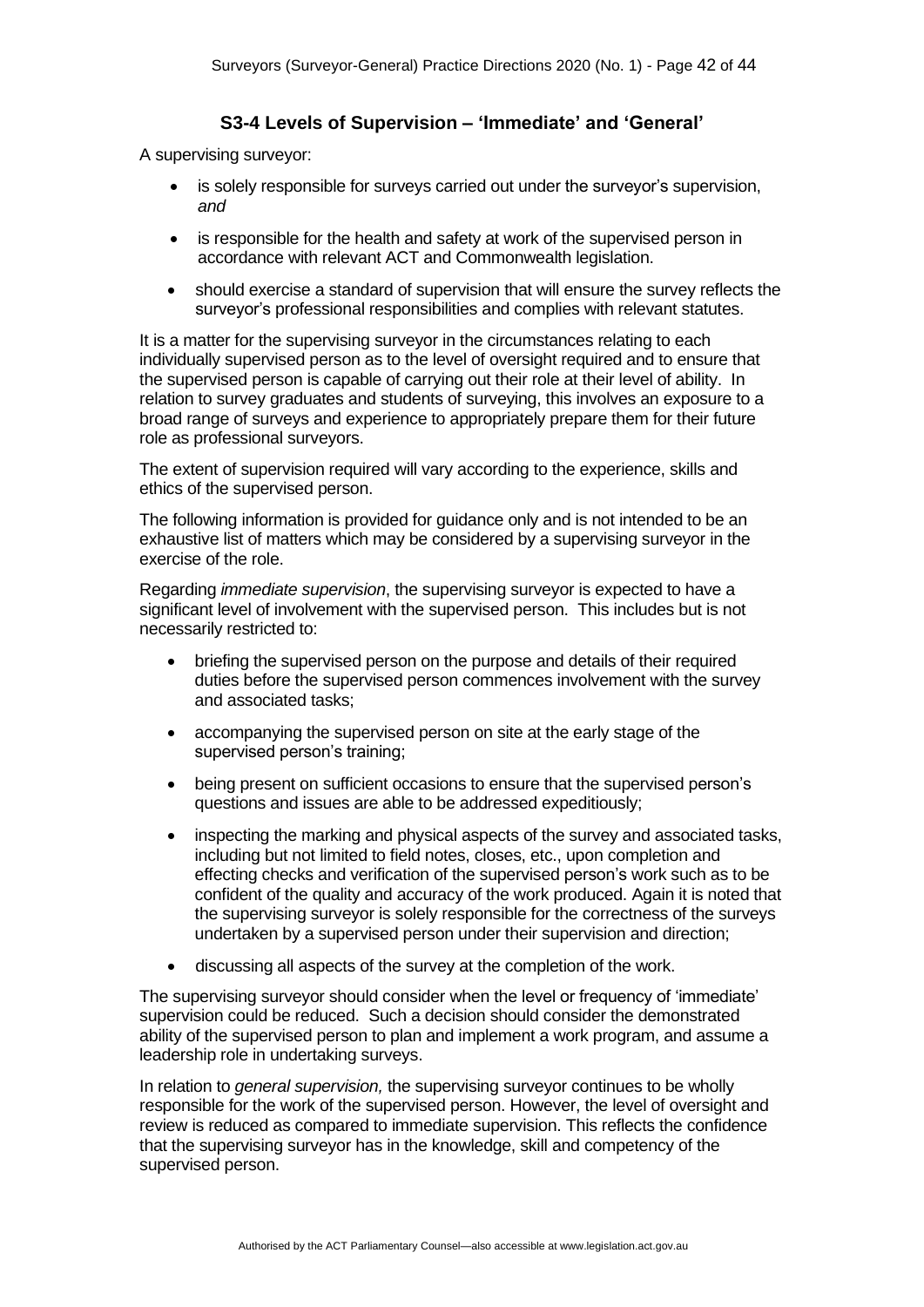General supervision may apply, for example, to a supervised person who has had some level of recognised technical qualification and has attained an appropriate level of experience. General supervision would normally only apply to a student of surveying, or a surveyor's assistant.

General supervision may involve:

- instruction on the requirements for any unusual or difficult aspects of the survey and associated tasks and possible methods of approach, especially if new procedures are involved;
- progress checks upon any unusual or complex features of the survey task;
- a detailed and comprehensive review of the assignment on completion.

Regardless of the level of supervision exercised, the supervising surveyor should be aware of any risks or circumstances which may not be evident from office examination and deliberations. This may require the supervising surveyor to visit the site.

### **S3-5 Supervision in the Office and in the Field**

<span id="page-42-0"></span>Whether the supervised person is working in the office or the field it is the role of the supervising surveyor to ensure that the supervised person is appropriately supervised. Any deficiencies in skills, quality of work product, and professionalism (particularly in relation to clients) should be addressed and rectified. The supervising surveyor takes full responsibility for the work of the supervised person undertaken in the course of their employment.

During the course of their employment, and while under direct supervision, supervised persons should be exposed to a variety of surveys including complex and challenging situations through which they can gain a wide range of experience.

In addition a supervising surveyor should impress upon the supervised person the importance of:

- professional presentation and ethical conduct, through both example and instruction, *and*
- adherence to and maintenance of safe work methods, practices and procedures in both field and office environments.

#### **S3-6 Power of entry**

<span id="page-42-1"></span>Section 45 of the *Surveyors Act 2007* (the Act) provides a registered surveyor with power of entry onto land under the conditions of this section.

However, section 45(4) of the Act does not provide an assistant (including unaccompanied supervised person) with such power, unless accompanied by the registered surveyor or having the owner's written permission.